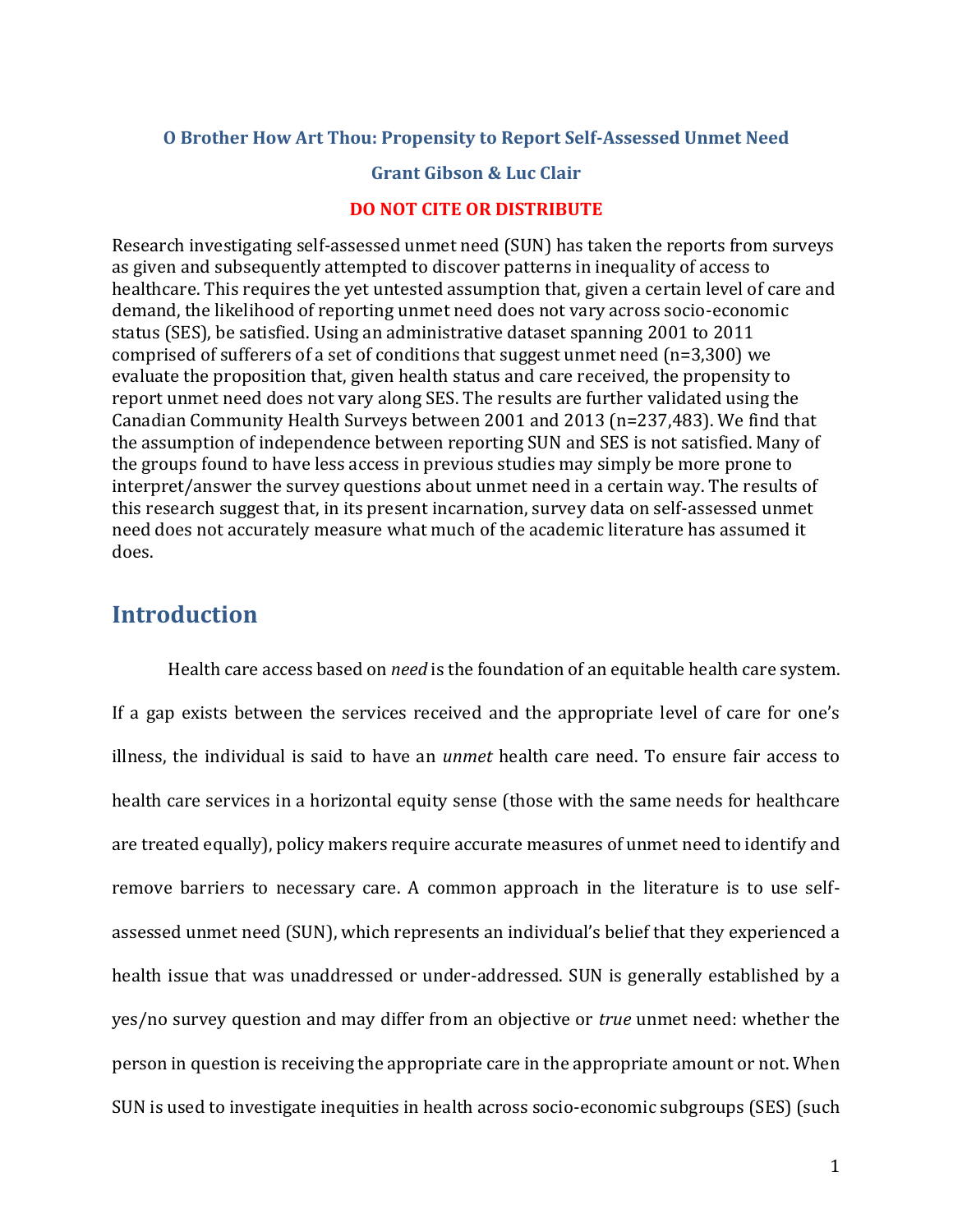as income quantiles, race, or gender), conclusions based on the results will capture both the subjective experience with health care and the objective component of access. SUN, therefore, is a function of true unmet need (objective component) and some error in its observation in the data which may or may not be idiosyncratic (subjective component).

If SUN is to be used as a measure of inequity of access, it must meet two criteria. First, SUN must have some empirical link to future health outcomes (i.e. lack of access needs to have meaningful consequences for health). This relationship was established using Canadian data in Gibson et al. (2019) (with similar results being seen in France (Dourgnon et al. 2010), and specific subpopulations in China (Zhen et al. 2015)). Second, differences in the subjective part of SUN that do not relate to actual experiences in the healthcare system should not vary systematically over the categories through which researchers examine inequalities. If the subjective component of SUN varies systematically by SES, spurious correlations could be found in studies attempting to understand access. This spurious correlation would suggest an improper redistribution of resources to target populations based on an overstated level of SUN relative to unmet need. For example, if individuals with high levels of education are found to report higher levels of unmet need but are also more likely to report unmet need given health and care received, then redistribution that aims to satisfy their perceived health care requirements is likely to be a misallocation of resources. Interesting findings by Legal and Vicard (2015) using French survey data show that changing the order and specific wording of questions (without changes to the spirit of the questions being asked) can result in large changes (in some cases 6-12 percent) in the reporting rates. This work suggests that the probability of reporting SUN is quite sensitive to the individual's interpretation and that we might expect to find that differences in interpretation exist across SES that will

2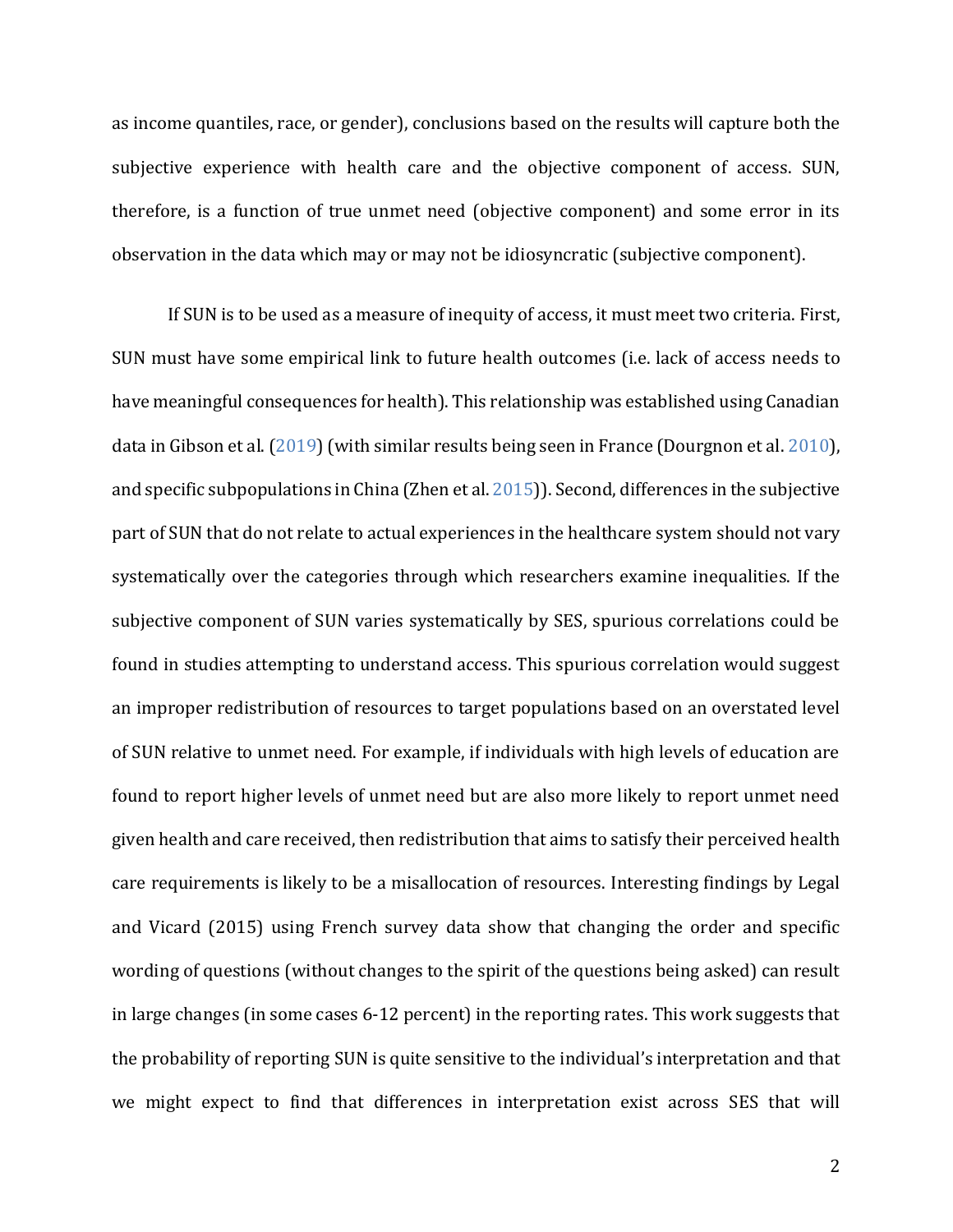meaningfully impact the reporting rates. None of this is to suggest that researchers interested in the subjective experience of healthcare provision from the patient perspective should be averse to using SUN, although these researchers should be mindful that there is an important health-related component to SUN that needs to be addressed in such research.

The purpose of this paper is to identify any differences in the subjective parts of SUN. Our research is guided by the following question: Are there important patterns in the likelihood of reporting self-assessed unmet need that would make it unsuitable for examining equity of access across socio-demographic groups? To answer this question, we conduct two analyses using a unique dataset that links the Canadian Community Health Survey (CCHS) with hospital discharge records from the public sector in Canada. First, looking at a subset of respondents who were hospitalized for ambulatory care sensitive conditions (ACSC), we compare the mean rates of SUN between SES. Hospitalization for an ACSC generally represents true unmet need; hence, a reporting-gap between two subgroups (e.g. males and females) would signal a difference in opinion about the appropriateness of care received. Second, we define a prediction error as the difference between observed SUN in the data and a predicted value of SUN based on a propensity score estimation and examine its distribution across different socio-economic groups. We find evidence that the inequality suggested by certain subpopulations' higher rates of SUN can partly be explained by differences in interpretation or response to the inherently subjective survey questions about unmet need. This suggests the need for testing and refinement of the unmet need question with an aim to generate more consistent reporting between groups.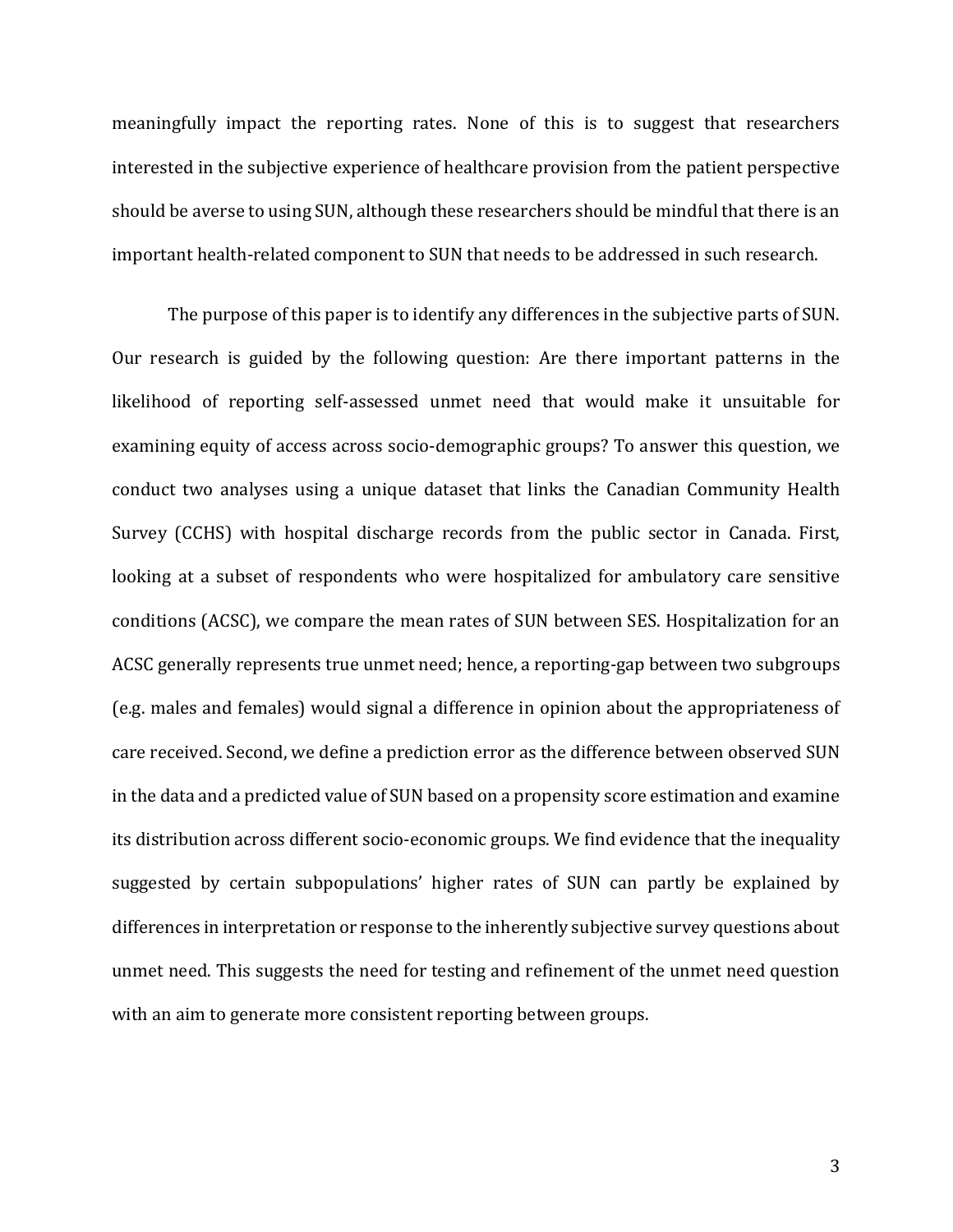# **Unmet Need**

Unmet need is a broad term that reflects the difference in care received and the care required to treat one's illness. According to Chen and Hou (2001), an unmet need is the result of problems with at least one of three aspects of health care delivery, namely the accessibility, the acceptability, and the availability of treatment. Inappropriate levels of care arise for a myriad of reasons and may fall in one of five categories of unmet need, as outlined in Allin et al. (2010) (see table 1). These categories distinguish between those who do not receive any care, either by choice or failure of the health care system, and those who receive treatment that is inadequate. Unmet need could be misreported in any of these categories through either a false positive (SUN is reported while unmet need does not exist) or false negative (there is an unmet need, but no report of SUN). For many of these categories, differences in perspective will generate a different responses across individuals.

Previous studies using SUN as a measure of unmet need have found that those with low income, higher levels of education, women, and recent immigrants have higher rates of unmet need (Koolman 2007; Ähs and Westerling 2006; Shi and Stevens 2005; Newacheck et al. 2003; Chen and Hou 2001; Himmelstein and Woolhandler 1995). These studies have taken reports of SUN as given and could be incorrect if a response bias operates in opposition to the identified patterns in access.

In the CCHS, SUN is established via a yes/no response to the question ``During the past 12 months, was there ever a time when you felt that you needed health care but you/he/she did not receive it?" (Statistics Canada, 2012, p.17). A "yes" response to this question will prompt further questions about the reason/type of unmet need. An important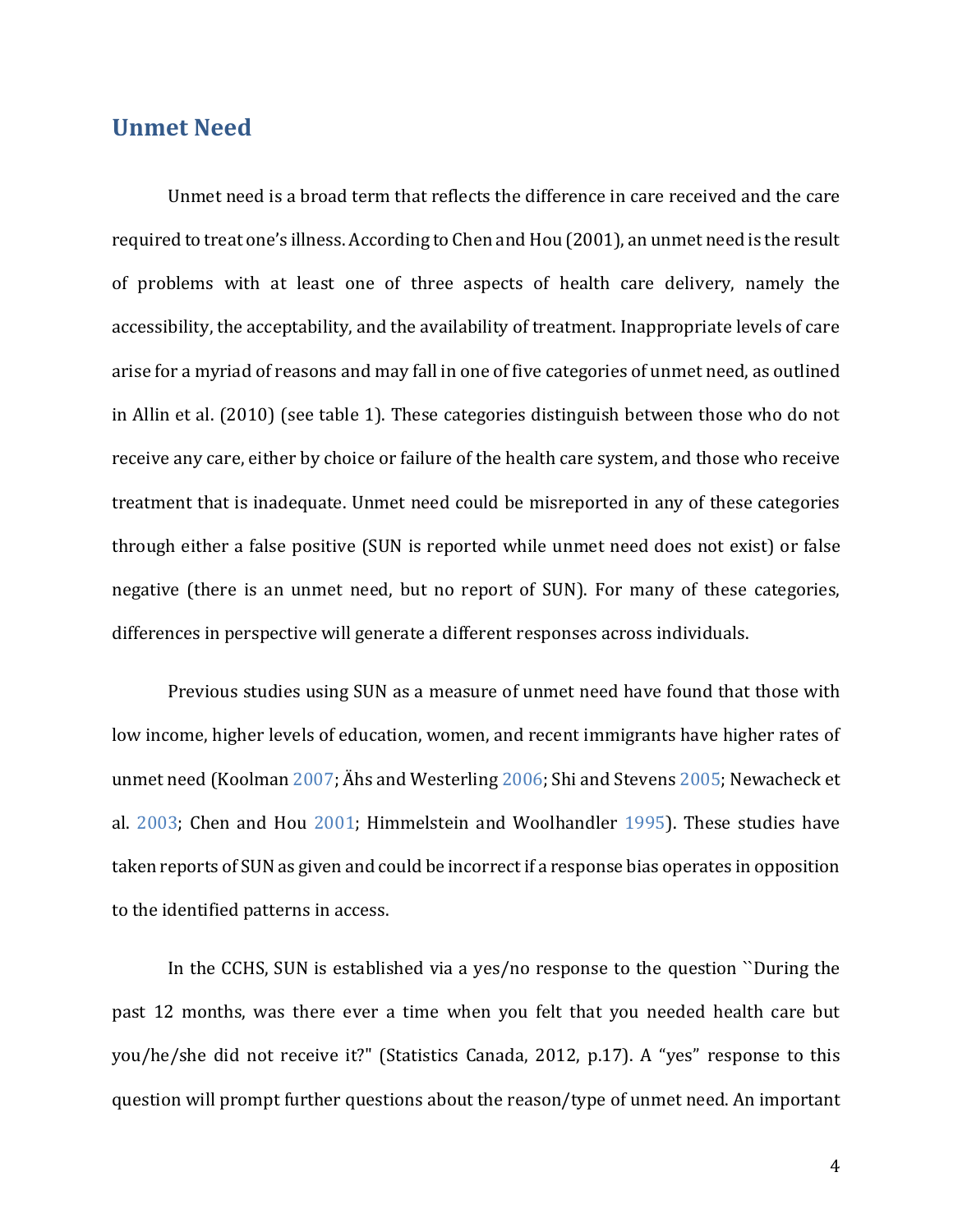question is whether the biases we might observe in SUN will be expected in other surveys of this nature. The European Union's EU-SILC: question PH-040 asks about the unmet need for medical examinations or treatments. While the EU-SILC is administered in many languages, the coding of the response in the survey gives some indication of the intent of the question wording. For the affirmative, the response is coded as "Yes, there was at least one occasion when the person really needed examination or treatment but did not receive it". The time frame (12 months) is identical to the time frame used in the measure in this paper, and the intent of the question is to assess the access to care in general (Eurostat, 2017, p.271). In the US, questions tend towards a similar wording (see the description of the Survey of Older Americans in (Cohen et al. 1997)). The key difference between the Canadian and EU/American wordings lies in the word 'feel' present only in the Canadian survey which may elicit a *more* subjective response to the question other surveys' prompts. Furthermore, macro differences in culture and healthcare systems would suggest that this exercise should be repeated using data from the EU and US to ascertain whether disparities exist in these surveys. Finally, we again point to Legal and Vicard (2015) to highlight that seemingly insignificant differences in wording and survey design can have strong impacts on the rate of reporting SUN.

# **Theoretical Framework**

*Since the amount of need will obviously depend on the individual's health status, the following discussion of population use, care and expectation levels should always be assumed to be conditional on health.*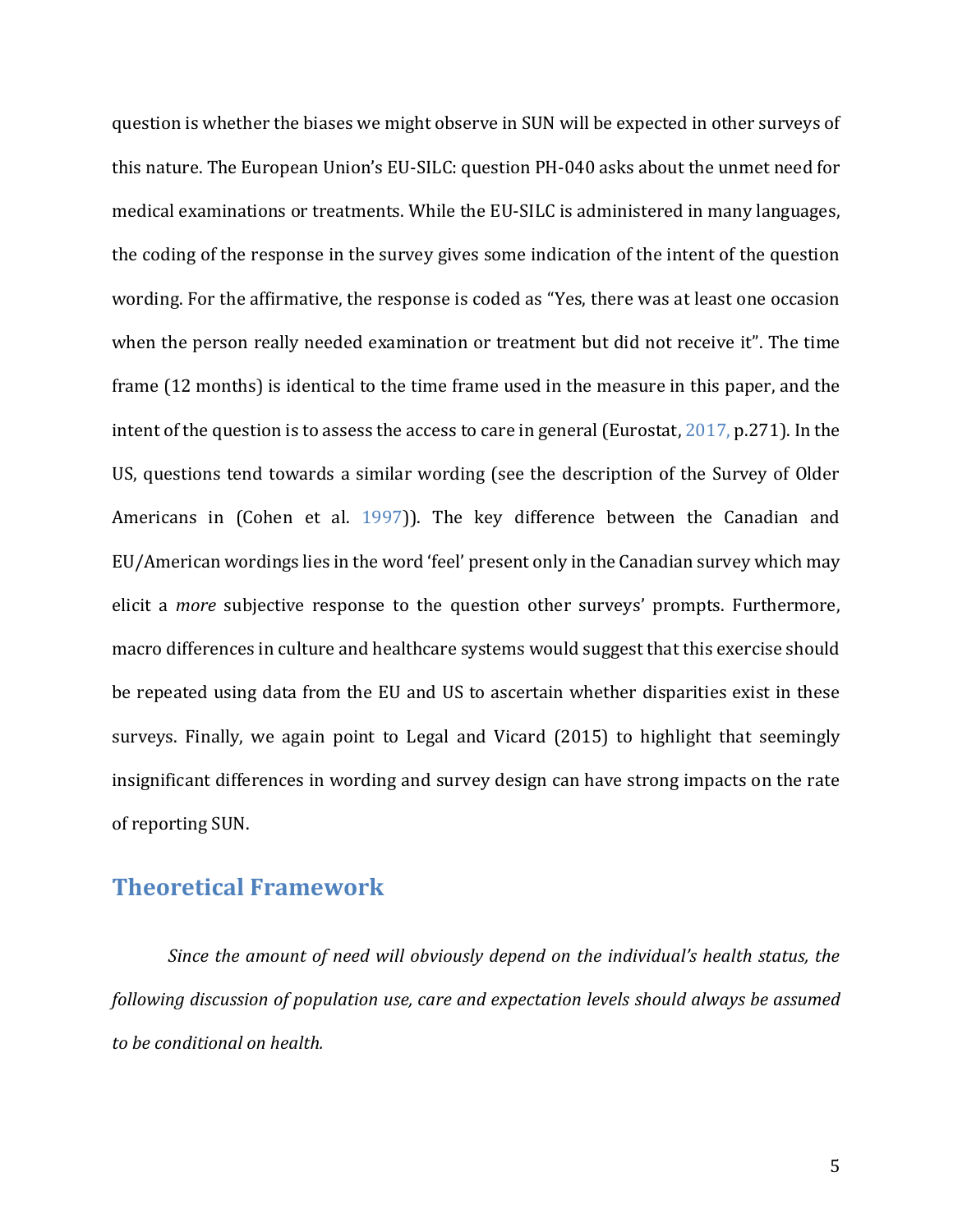Suppose that the expectations for care are distributed over number of visits for the general population with distribution  $f(n)$ . For a given level of care n, all those whose expectations for care are greater than  $n$  will report SUN (i.e.  $\int_{n}^{\infty} f(n)$  $\int_{n}^{\infty} f(n) \, dn$  corresponding to a percentage  $(1 - (F(n)))$ . Unmet need studies have assumed that the difference in reporting rates for unmet need are driven by the differences in access (ie. differences in  $n$ ) and not by differences in expectations, i.e. differences in  $f(n)$ . Suppose in contrast, a subpopulation has a different distribution of expectations  $g(n)$  from that of the general population that is first order stochastically dominated by  $f(n)$ . For an illustrative example, we plot expectations which satisfy a chi squared distribution with different means in figure 1.

For a given a level of care  $\hat{n}$ , share  $1 - F(\hat{n})$  of the general population will feel that this level of care is inadequate and share  $1 - G(\hat{n})$  of subpopulation *j* will feel the level of care is inadequate. With the assumptions about the subpopulation we made in defining  $G(n)$ pictured in figure 1, we should observe a higher percentage of the subpopulation with SUN.

[F1: HERE]

We note that the marginal person who is reporting unmet need (the person whose expectations are exactly  $\hat{n}$ ) has a higher expectation of care and thus a higher level of observed care than those with expectations  $\leq \hat{n}$ . This model is consistent with the findings of Hurley et al. (2008): that those with a system-related unmet need had higher than expected healthcare utilization; although we are quick to remind the reader that their findings are not *necessarily* driven by differences in expectations.

In any study of imperfect access, we note that the observed level of care and the desired level of care are not always the same. We can think of SUN as being a function of the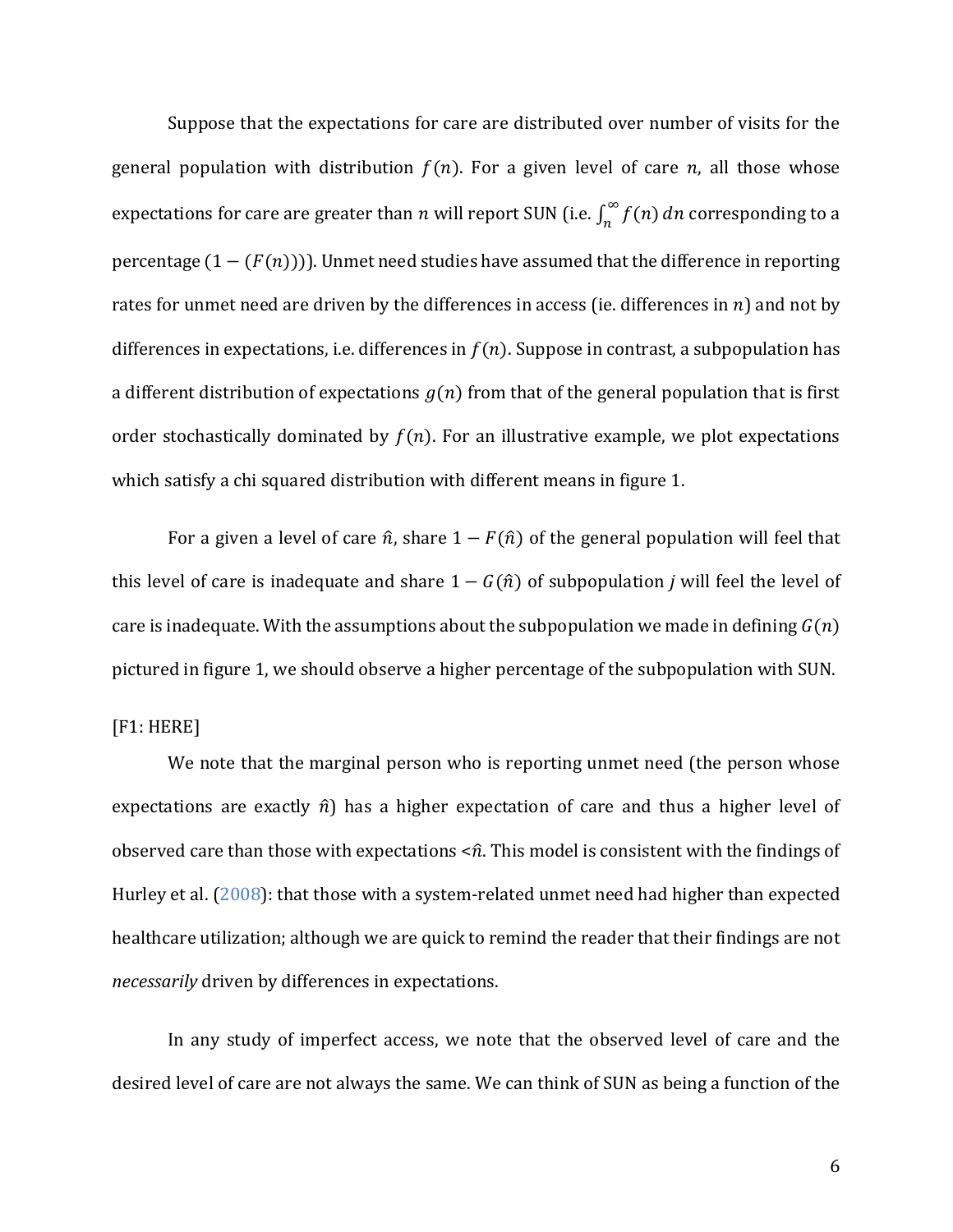desired level of care. SUN is not reported if the desired level  $n$  is less than or equal to the observed level  $\hat{n}$  satisfying equation (1) for individual *i* of SES *j*:

$$
\hat{n}_{ij} \ge n_{ij}.\tag{1}
$$

On the other hand, SUN is reported if the expected level is greater than the observed level (when inequality (1) does not hold). We cannot observe  $n_{ij}$  directly and thus we require an assumption to proceed. Suppose, consistent with the utilization literature, that the population average expectation of care  $(E[n])$  is a function of health  $(h)$  only (i.e. preferences are independent of SES). We can thus replace  $n_{ij}$  with  $f(h_{ij}) + \epsilon_i$  where  $\epsilon_i$  is a random disturbance. In this case, the decision to report SUN becomes:

$$
SUM_i = \mathbf{I}(f(h_{ij}) + \epsilon_i > \hat{n}_{ij}),
$$
\n(2)

where  $I()$  is the indicator function taking value one if the argument is true and zero otherwise. In expectation this should not vary with *j* conditional on  $h_{ij}$  and  $\hat{n}_{ij}$ . If  $\epsilon$  is correlated with SES, however, equation (3) should be rewritten as:

$$
SUN_i = \mathbf{I}\Big(\epsilon_{ij} > \hat{n}_{ij} - f(h_{ij})\Big). \tag{3}
$$

SUN will now be seen to vary with SES, conditioning on health and observed care, since membership in group *j* is a partial determinant of the error term. Within this framework, we attempt two exercises. First, we condition on a value of  $\hat{n} - f(h_{ij})$  that has been deemed unsatisfactory by a health authority, and attempt to test whether  $\epsilon_{ij}$  has a different mean from  $\epsilon_{i,-j}$ (where the subscript -*j* denotes observations outside of SES *j*). Second, we attempt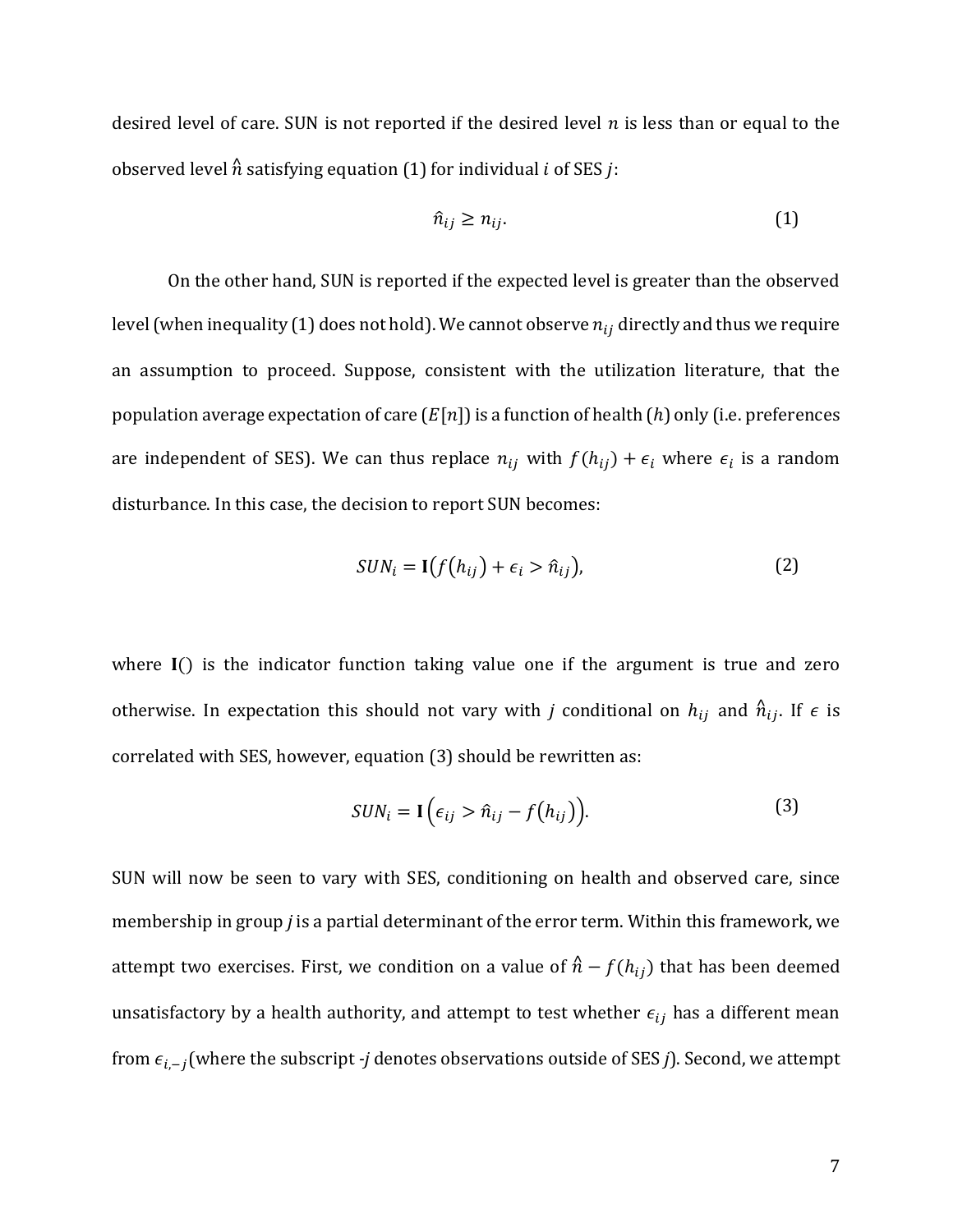to describe the distribution of  $\epsilon_{i,j}$  relative to  $\epsilon_{i,-j}$  using a health and care-based predicted value of unmet need.

# **Empirical Framework**

## **Ambulatory Care Sensitive Conditions**

ACSCs are conditions whose appropriate treatment occurs without hospital admission (primary care physician, outpatient clinic, or even in the emergency room). More specifically, the Canadian Institute for Health Information (CIHI) defines ACSC as conditions where ``…appropriate ambulatory care could potentially prevent the onset of this type of illness or condition, control an acute episodic illness or condition, or manage a chronic disease or condition." A disproportionately high hospitalization rate is presumed to reflect problems in obtaining access to appropriate primary care." (Couris et al. 2011). We propose that a hospitalization for an ACSC reflects an unmet need for primary care where either the quality or amount is insufficient. This would be categorized as SUN type 4 (see table 1), where experts feel that the type of care received is inappropriate and is the only true positive that exists in the unmet need framework that is observable in the data, since it is the only category that relies on external criteria.

Given that the people in question are still receiving care (our ACSC patients have been admitted to an acute care facility) the reports of SUN will contain some true negatives and some true positives. Our identification assumes that the number of false positives is nearzero and the rate of false-negative reports is very high in this group (though our argument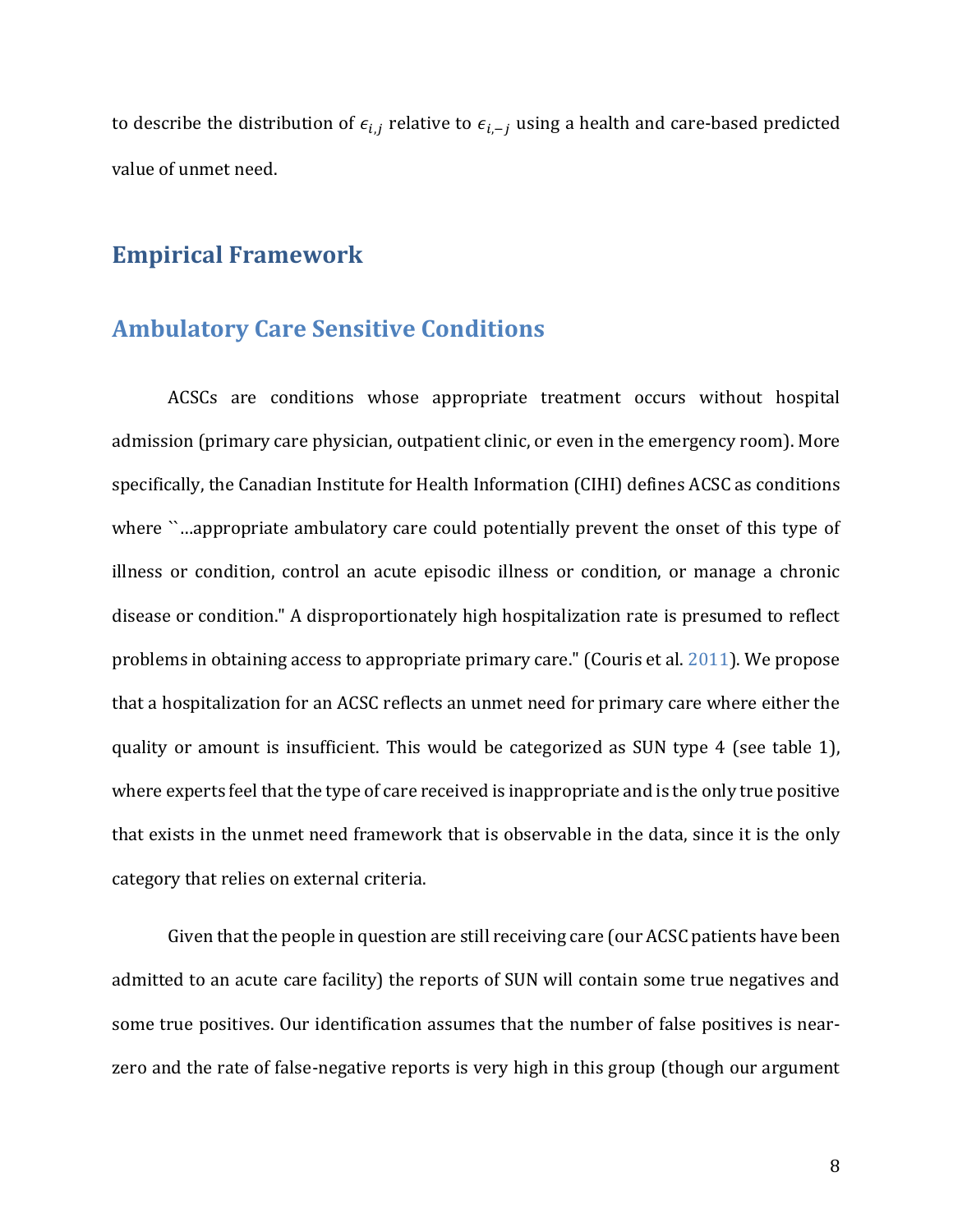only requires that they not appear differentially across the groups). The nature of these conditions does not eliminate the possibility that some of these hospitalizations are truly unavoidable and that no unmet need exists.

With these assumptions, comparing the mean rates of SUN between two groups and finding a reporting-gap would suggest that there is some difference in beliefs or expectations that leads one group to report SUN at a lower rate. This reporting rate differential, if and where it exists, provides a new way to look at the average rates of SUN. For example, if women and men tend to report SUN at the same rate in the general population, yet one group is found to underreport in the ASCS analysis, we may be concerned that there exists an access problem between men and women that was unseen just by taking the rates of SUN as representing true unmet need. Within the theoretical model, this will test whether, for a level of  $\hat{n}$  that is below an expert assigned threshold for unmet need, there is a gap between  $F(\hat{n})$ and  $G(\hat{n})$ .

We use two separate definitions of ACSC: the first is from Grignon et al. (2015), and the second directly from CIHI (2014), although many such lists of ACSC conditions exist (see for example Walker et al. (2009), Caminal et al. (2004), and Brown et al. (2001)). A critical issue in studies relying on ACSC is the choice of conditions. As our study aims to examine unmet need through ACSC, our criteria for conditions becomes different from studies seeking to use ACSC as a performance indicator for health systems (e.g. Young et al. (2016)). The most important criterion is that the hospitalization be avoidable given proper primary care; this critically maps into unmet need type 4 - care received is inappropriate. We are less concerned about other criteria sometimes used to choose ACSCs, including the prevalence of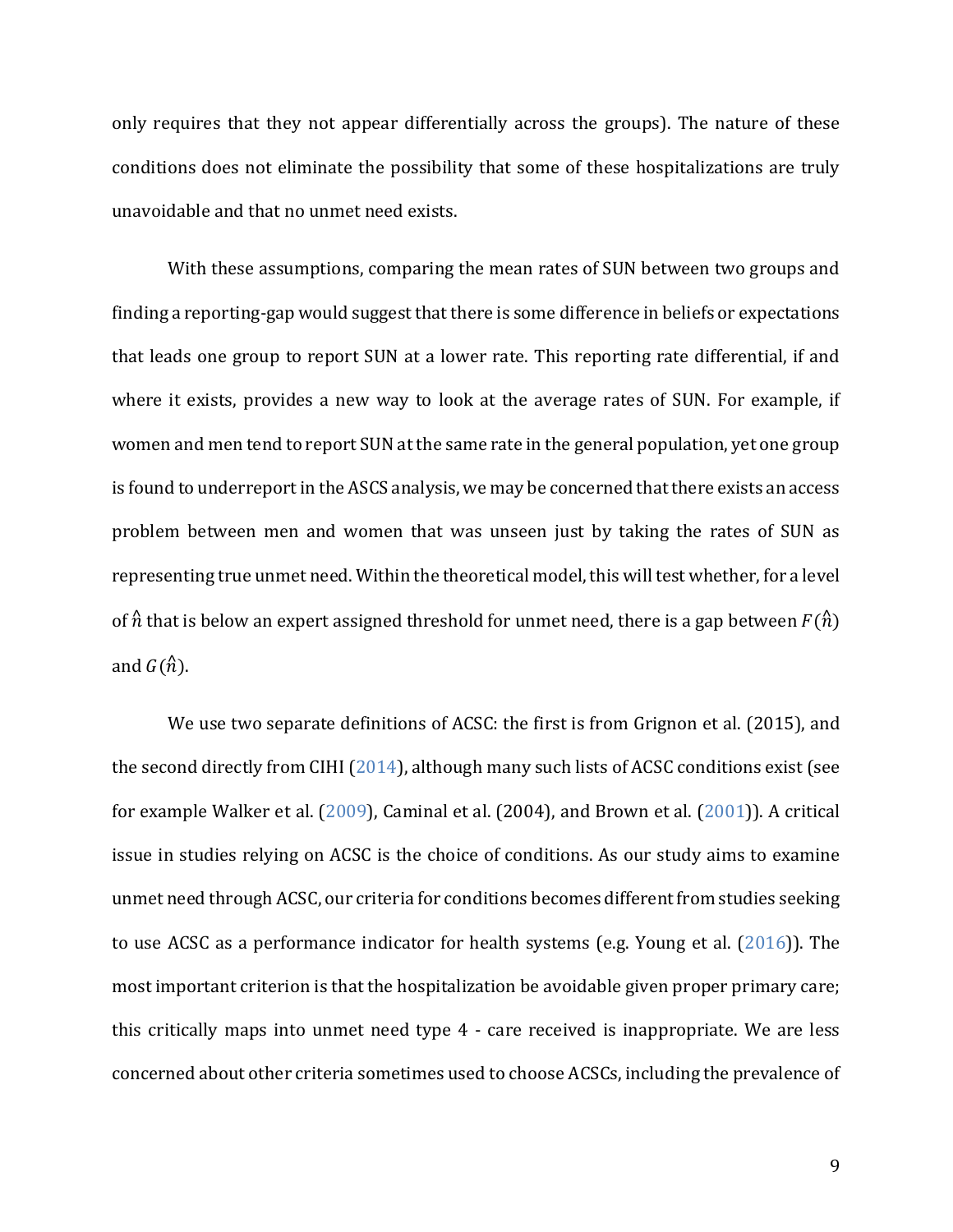the disease (as some exceedingly rare conditions simply will not appear in our sample), and the consistency in diagnostic coding (as our hospitalization records are collected by a single statistical authority.) By CIHI's definition, ACSC are considered only for people younger than seventy-five who have a ``most responsible diagnosis" - the diagnosis, or diagnoses, that led to the patient's admission to the hospital - of an ACSC, we apply these criteria also.

As we have selected our ACSC lists (see table 2) to prioritize cases where there is most likely an unmet need, we should expect to see higher reporting rates of SUN among those with an ACSC hospitalization. What we are interested in is the differential in reporting rates between different SES. If we are to reject the existence of differences in reporting behaviour we should not observe large differences in reporting SUN among our ACSC hospitalized.

We test whether the proportion of people in a particular group who report SUN is greater or less than the proportion in the rest of the population in the direction proposed by past studies (we test according to Chen and Hou (2001) since they are using the same survey during approximately the same time period) to evaluate whether this difference is at least partly explained by propensity to report. For continuous variables (age, income in 2002 dollars) we test whether the mean for those reporting SUN is less than (greater than) the mean for those not reporting.

It could be argued that the results of the analysis are driven not by differences in propensity to self-assess unmet need, but rather by differences in the distribution of diseases between groups even among those with an ACSC. In addition to our two different lists of ACSC, we present a recalculated p-value using only those conditions that cannot predict the

10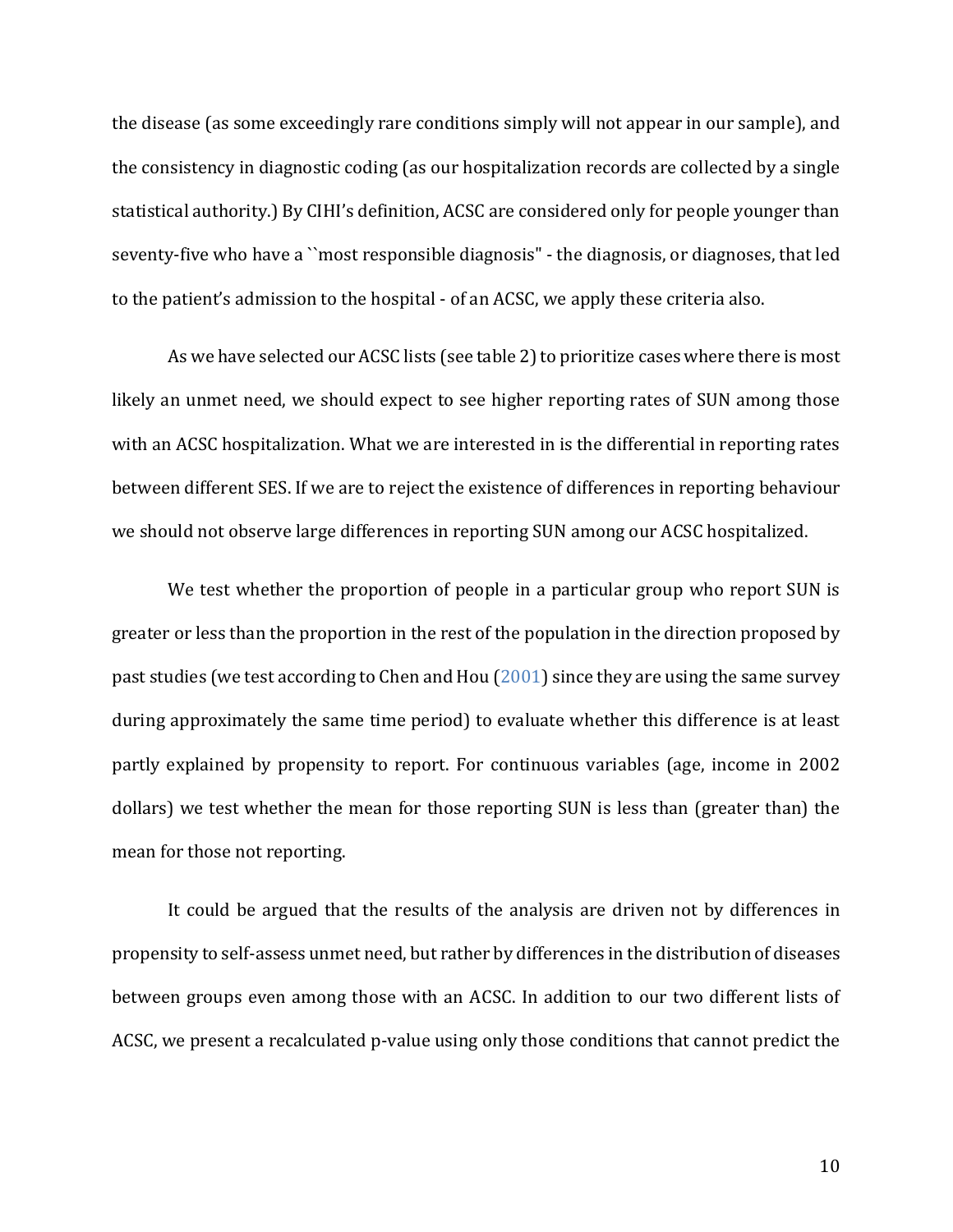socioeconomic variable when used as the lone predictor in a linear probability model  $(p>0.05)$ .

## **Propensity analysis**

To generalize our investigation into differential reporting rates, we first estimate the population average distribution of utilization-standardized unmet need, i.e. we attempt to remove the objective part of SUN:

$$
Pr(SUN = 1 | \hat{n}_{ij}, h_{ij}).
$$
\n(4)

Using this estimated function, we are able to identify a residual  $\hat{\epsilon}_{ij}$  by subtracting  $\hat{SUN}$  from  $SUN_i$  where  $\hat{SUN}$  is the fitted value based on the estimated equation. We then examine the distribution of  $\hat{\epsilon}_i$  by regressing the values on socio-economic indicators using the unconditional quantile regression methods of Chernozhukov et al. (2013) (hereafter CFM) with a small modification to permit survey weights. This method identifies differences between subpopulations using counterfactual distributions to compare the quantiles of different socio-economic groups.

Consider two different groups. The distributions of covariates such as immigration or education may not be the same between the two groups, and differences in distributions of  $\hat{\epsilon}_j$  and  $\hat{\epsilon}_{-j}$  may be partially driven by differences in other observable factors. By using the counterfactual analysis, we isolate the effect of group membership on the distribution of prediction errors. With this method, we are unable to disentangle the different types of potential reporting biases (i.e. our calculated scores can be a composite of any bias that results in a deviation from the population average reporting behaviour).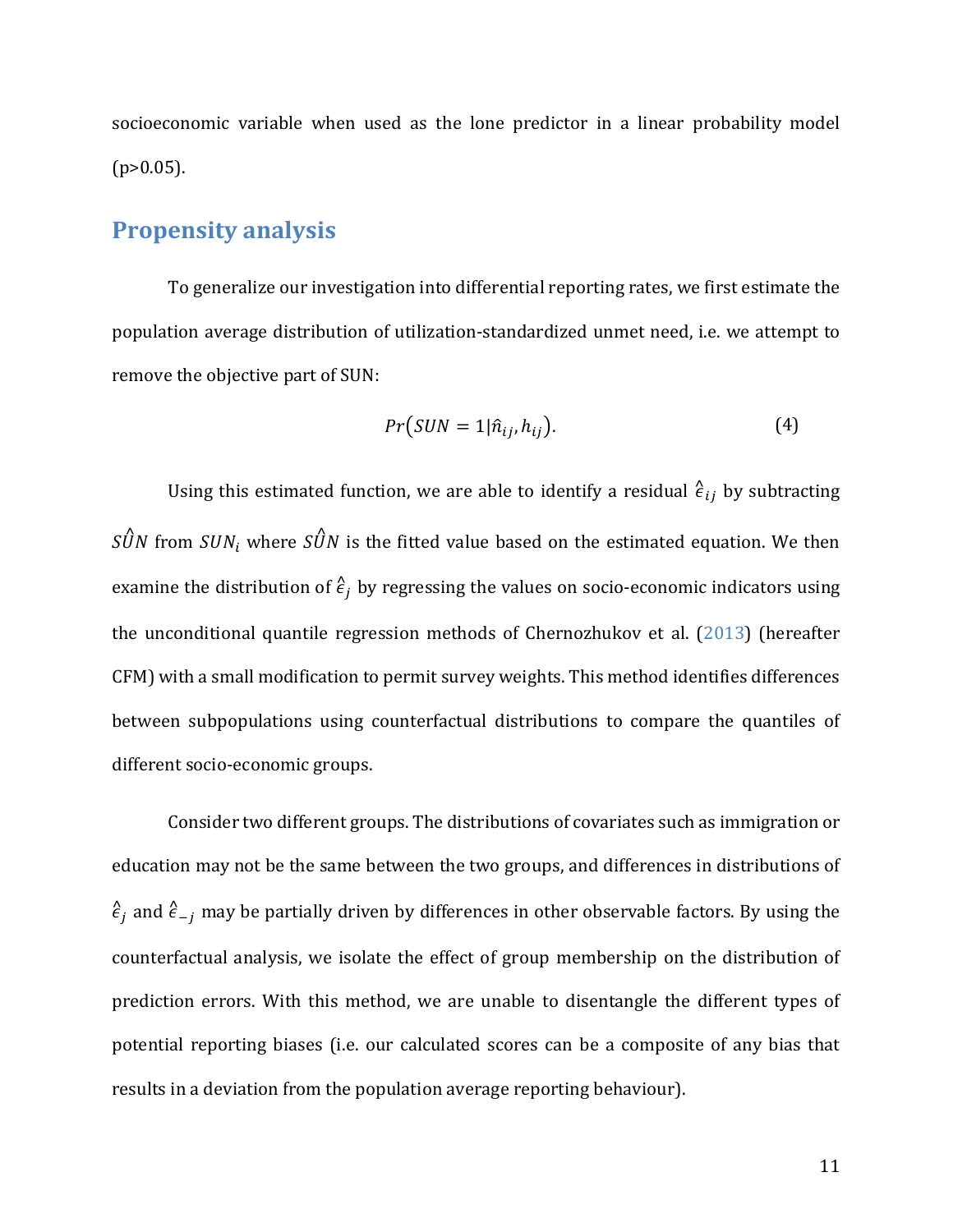Equation (4) defines the distribution of SUN given observed healthcare use and health status; the proxy for expectations of levels of healthcare deemed satisfactory. Insofar as these expectations differ from the average expectations of individual groups, the difference between SUN predicted by the model and the individual's report will offer us a metric upon which to examine differences between the various socio-demographic characteristics that may influence the expectations about care. Using this residual, we estimate the effect of various socio-demographic factors on the distribution of the prediction errors. For a given quantile for type *j*, CFM describe three potential counterfactual scenarios: The first counterfactual scenario reflects what we might think of as differences in effects of covariates between groups. The second counterfactual scenario reflects the effect of differences in covariate distributions. For example, suppose that immigrants are disproportionately male, we should expect the effect of immigrant status to influence the propensity both directly (through the effect of being an immigrant), and indirectly (through the increased likelihood of being male). The first counterfactual scenario estimates the direct effect, while the second scenario estimates this indirect effect, considering only the influence of the differences in other socio-economic information between immigrant and non-immigrant estimates. The last counterfactual scenario combines 1 and 2 into a total effect. We are interested in all the counterfactual scenarios in our analysis and will discuss one and two separately. Since the distribution of the residual will be bimodal (with observed minus predicted SUN being positive in cases where the respondent claims to have unmet need, and negative when they do not) we examine the positive values (i.e. those whose survey indicated that they had SUN) only which simplifies exposition without distorting qualitative conclusions.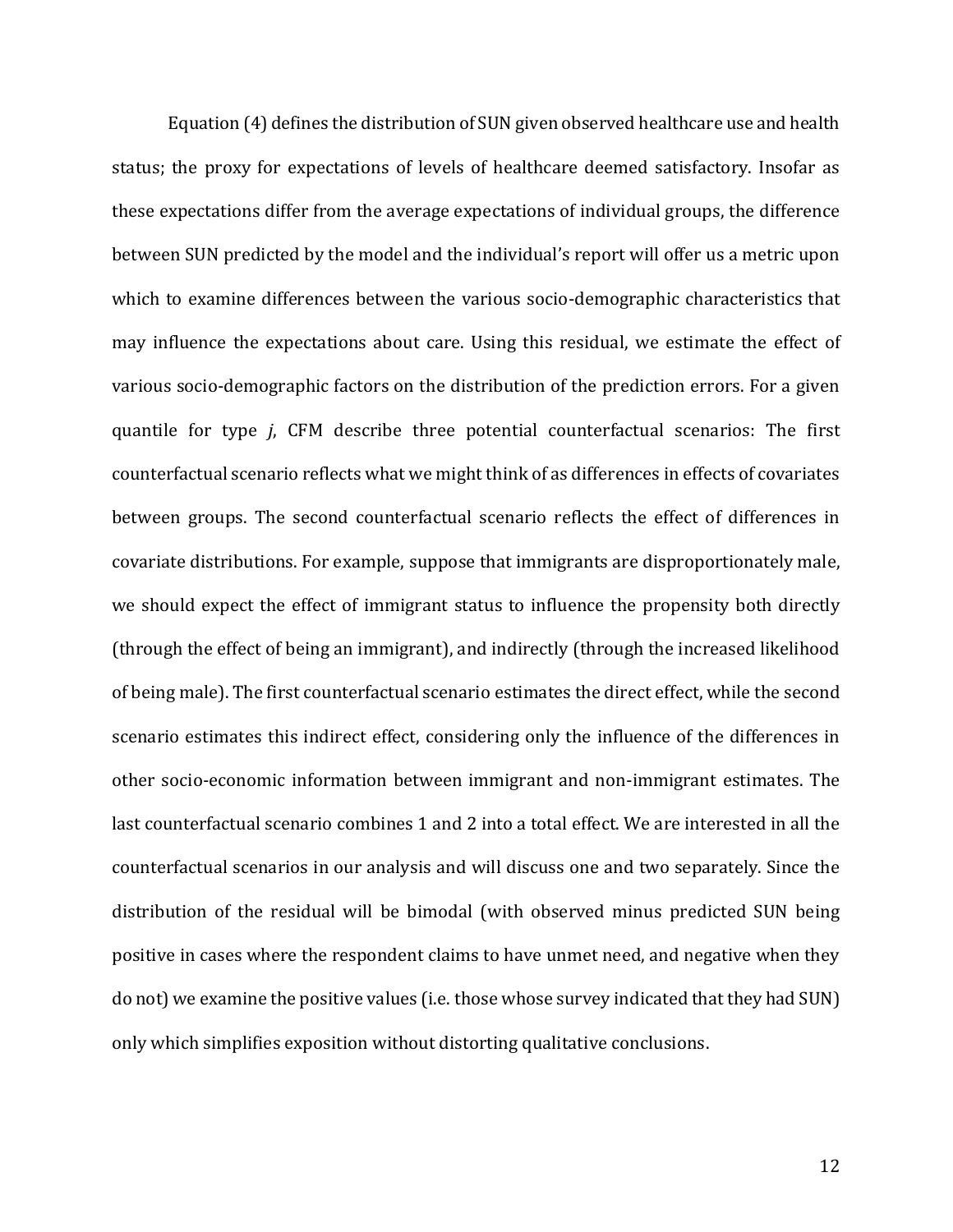We estimate equation (4) using the following controls in a probit model: activity restrictions, BMI (where BMI is represented by |BMI-21.8|), age and age^2, type of smoker (daily, occasional, former, never), a comprehensive set of available chronic condition dummies, the natural log of "number of consultations with medical professionals" (i.e. physicians and nurses, but not eye and dental professionals), a dummy for having a regular family doctor, and the set of administrative health region dummies. The specific formulation of the unmet need model was chosen by a cross validation exercise to maximize fit - the specifics of which are available in an online appendix [Link to appendix A].

Following the estimation of the unmet need model, we conduct the decomposition analysis at the deciles of the prediction error. In the CFM methodology, the counterfactual analysis considers the effect of a single binary variable, integrating the distribution of other covariates to develop the `direct' effect. We thus run a separate decomposition for each possible state within a socio-economic variable (instead of being a continuous measure, the respondent's income is categorized in a series of binary variables during the survey and subject to 8 separate decompositions). We test for stochastic dominance and indicate whether the group being analyzed is reporting more (or less) across the distribution of predicted values i.e. the effect of the SES variable is positive at all deciles for those reporting SUN. In the case of actual reports of SUN, stochastic dominance where  $QE_X > 0 \forall X$  (where  $QE<sub>x</sub>$  is the quantile effect at decile X) suggests the situation in figure 1 where the subpopulation assumes the distribution with higher expectations for care (i.e.  $G(n)$ ).

While the analysis described above is able to draw on a large number of individuals, a problem exists in trying to measure a potential response bias using only the self-reported

13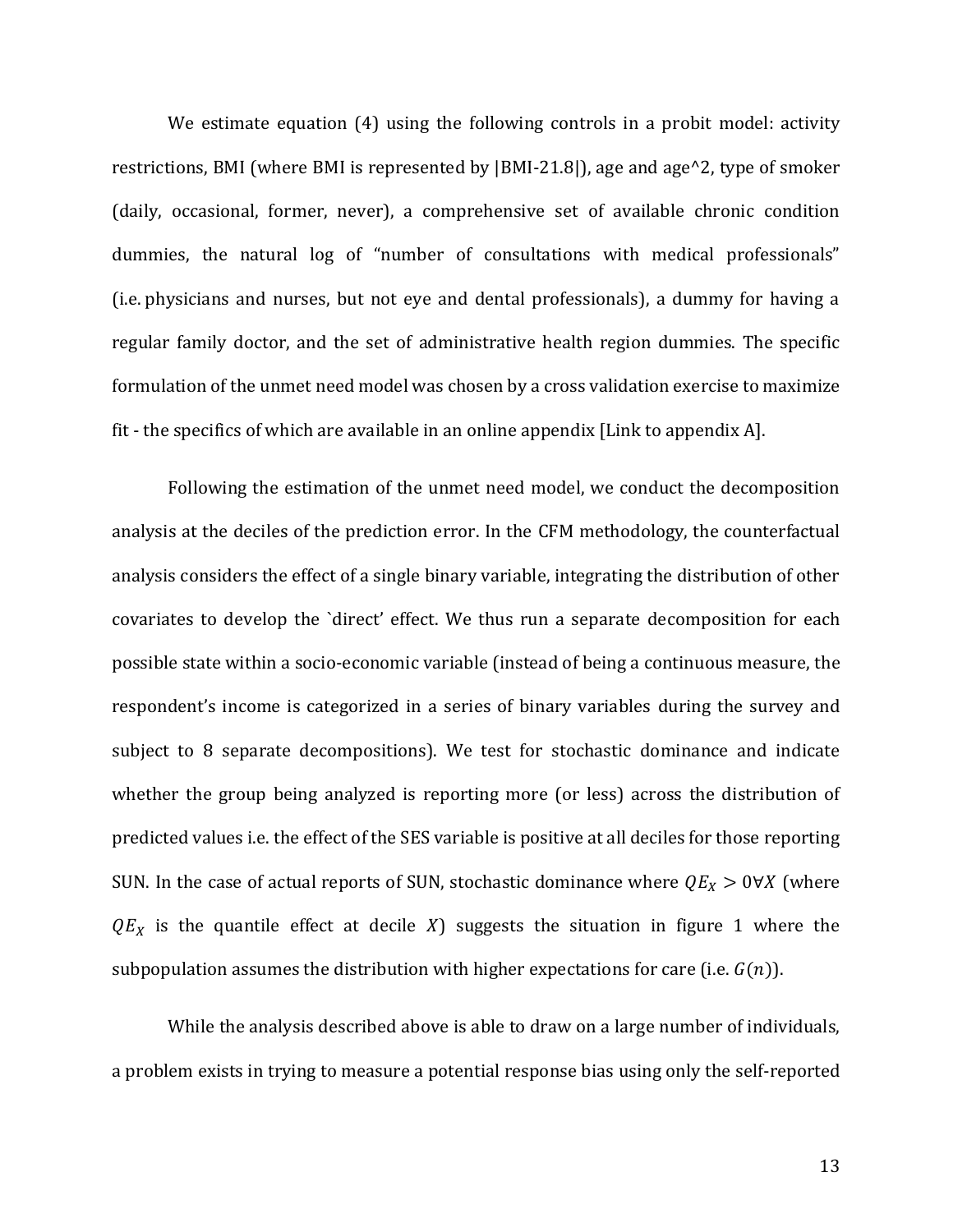data from the same survey. Extensive research has been devoted to the topic of reporting bias in health surveys regarding self-reported measures of health (see for example Black et al. (2017), Hernàndez-Quevedo et al. (2005), Benìtez-Silva et al. (2004), and Kerkhofs and Lindeboom (1995)) with mixed findings. While we cannot solve the problem of self-report, the propensity analysis provides a way to assess the external validity of our findings for the parts of the population that do not experience an ACSC hospitalization.

Our analysis employs data from the Research Data Centres (RDC), which are all collected from individuals under the understanding that the data can be used for research. The collection of over 30 universities in Canada who host an RDC have deemed that researchers working in one of the centres do not need to seek ethics approvals for their projects.

## **Data**

Our ACSC sample arises from a self-selected group of respondents to the CCHS in 2001, 2003, 2005 and 2007-2011 who agreed to have their survey responses linked to the Discharge Abstract Database (DAD), which contains the hospital discharge records for all hospitals in Canada, excluding Quebec. The DAD provides information on the date of visit, all diagnoses made during the visit, all treatments and procedures performed during the visit, and the patient's status at discharge. For this analysis, we used discharge records for the fiscal years from 1999 to 2011 to link to the CCHS observations. We then match the hospital records for the 12 months prior to an individual's CCHS survey date since the SUN question specifies the last 12 months as a timeframe.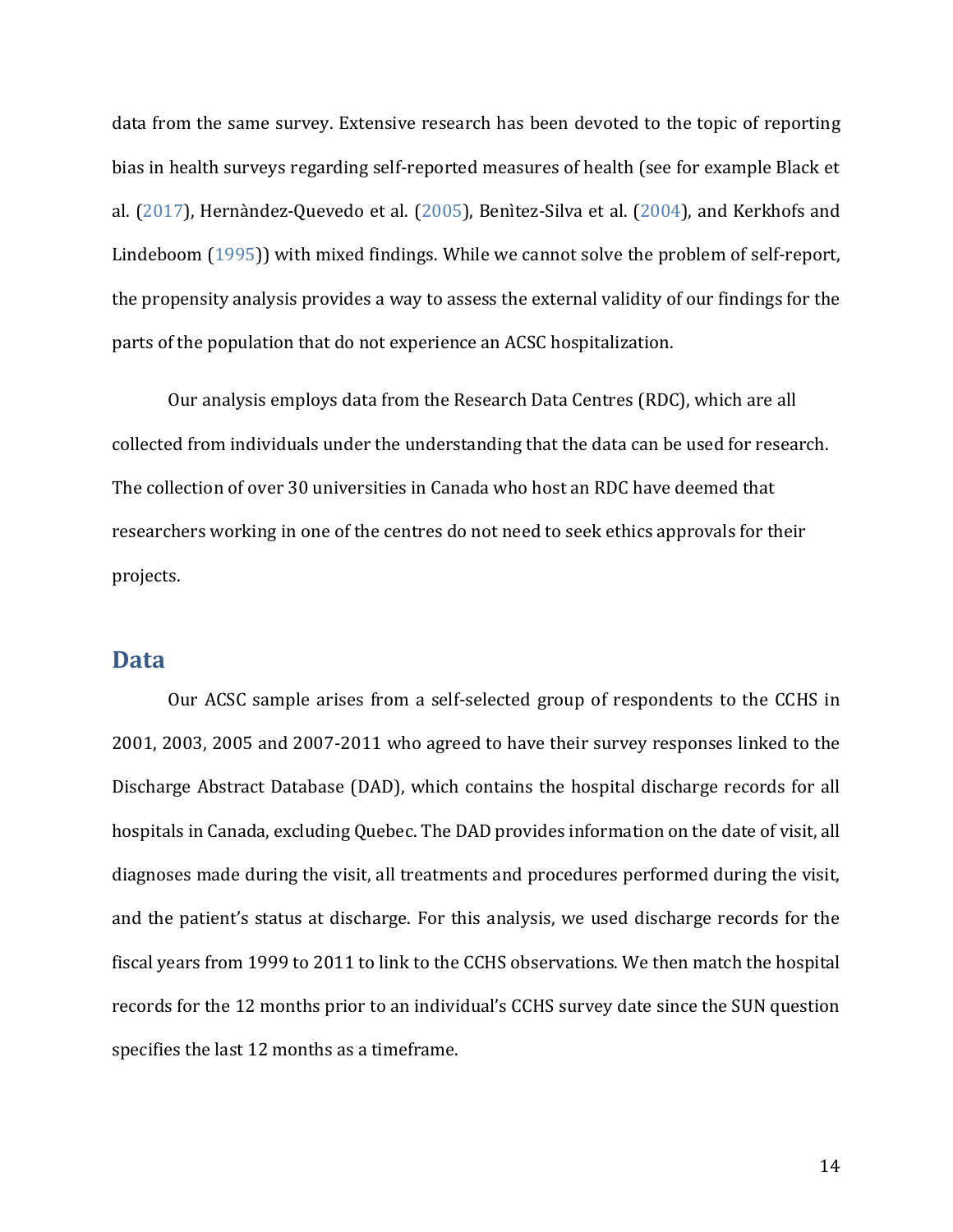The CCHS covers Canadians age 12 and over (except for institutionalized, military and reserve populations) with stratified sampling meant to adequately sample rare characteristics and small populations. While we exclude individuals with non-response in our outcome or observable measures, this results in a very small reduction in our sample. Since ACSC hospitalizations are very rare, we naturally do not observe many cases where an ACSC hospitalization also coincides with being sampled for the CCHS within one year. Our sample size for the ACSC analysis is approximately 3300 and is not representative of the Canadian population.

Since it is optional for respondents to agree to the administrative data linkage, concern about self-selection biasing our results prompted us to attempt to determine if the linked sample was different than the full CCHS. Further examination revealed that the sample means of our regressor variables were not vastly different from the sample means available in the full CCHS. Thus, we do not find any evidence to suggest that those respondents who agreed to link administrative data were different based on observables in the survey, though we acknowledge that our ACSC sample may suffer from unobservable selection bias.

For the propensity analysis, we expand the set of survey years to include 2012 and 2013, as well as those who did not agree to link their data to the administrative records. We exclude pregnant women in our analysis along with those who are missing data on pertinent questions. Our total sample size for estimation is 237,483.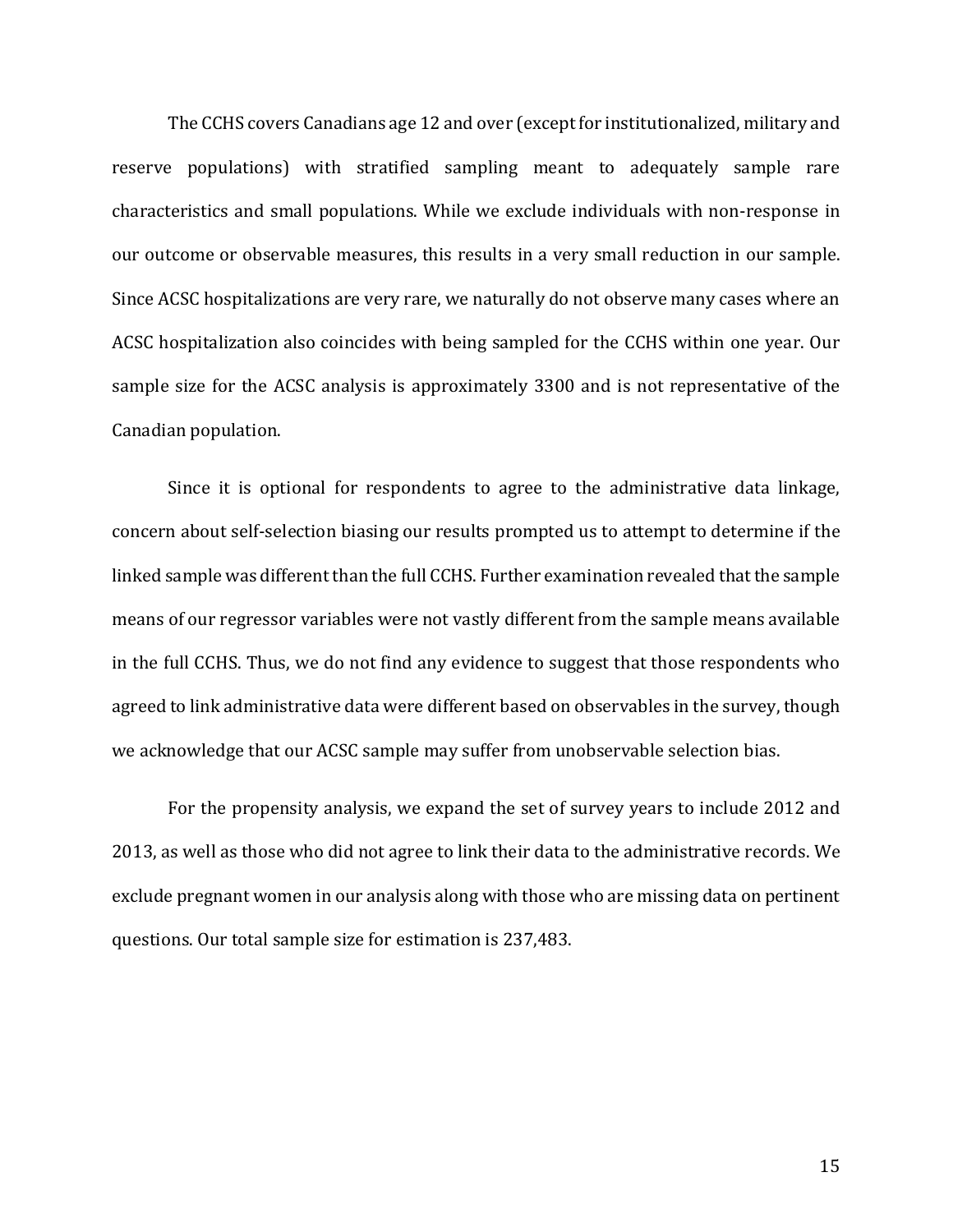# **Results**

## **ACSC Analysis**

Table 3 shows the proportions of the socio-economic variables in the ACSC sample and the proportion of each subgroup that reported SUN amongst the ACSC sample. Males made up 45.3 percent of those admitted to hospital with an ACSC, with approximately 13.7 percent of them reported having a SUN. Approximately, 18.6 percent of females hospitalized with an ACSC reported having a SUN. The majority of the sample had at least a high school diploma. The education subgroup with the highest rate of SUN was those with some postsecondary education at 18.8 percent. Of the 3300 admitted to hospital for an ACSC, 11.1% of the sample was born outside of Canada. Both Canadian born and non-Canadian born respondents had approximately 16.4 percent of respondents reporting SUN. Table 4 reports the means for age and income in 2002 dollars. The mean age for those who reported a SUN was 56.1 and the mean for those who did not report SUN was 53.6. Mean income was \$41,702 for those with a SUN and \$33,556 for those without.

Table 5 presents the results from a one-sided test for a difference in proportions of people reporting SUN across SES. The direction of the inequalities we test are based on those from Chen and Hou (2001). Recall that in our framework, a higher likelihood or reporting means that for a given health profile and care received, one group will report access problems at a higher rate than the other group. A small p-value suggests that the disparities observed in population proportions is driven in part by the higher likelihood of reporting access problems for the group that reports more access problems. A p-value close to 1

16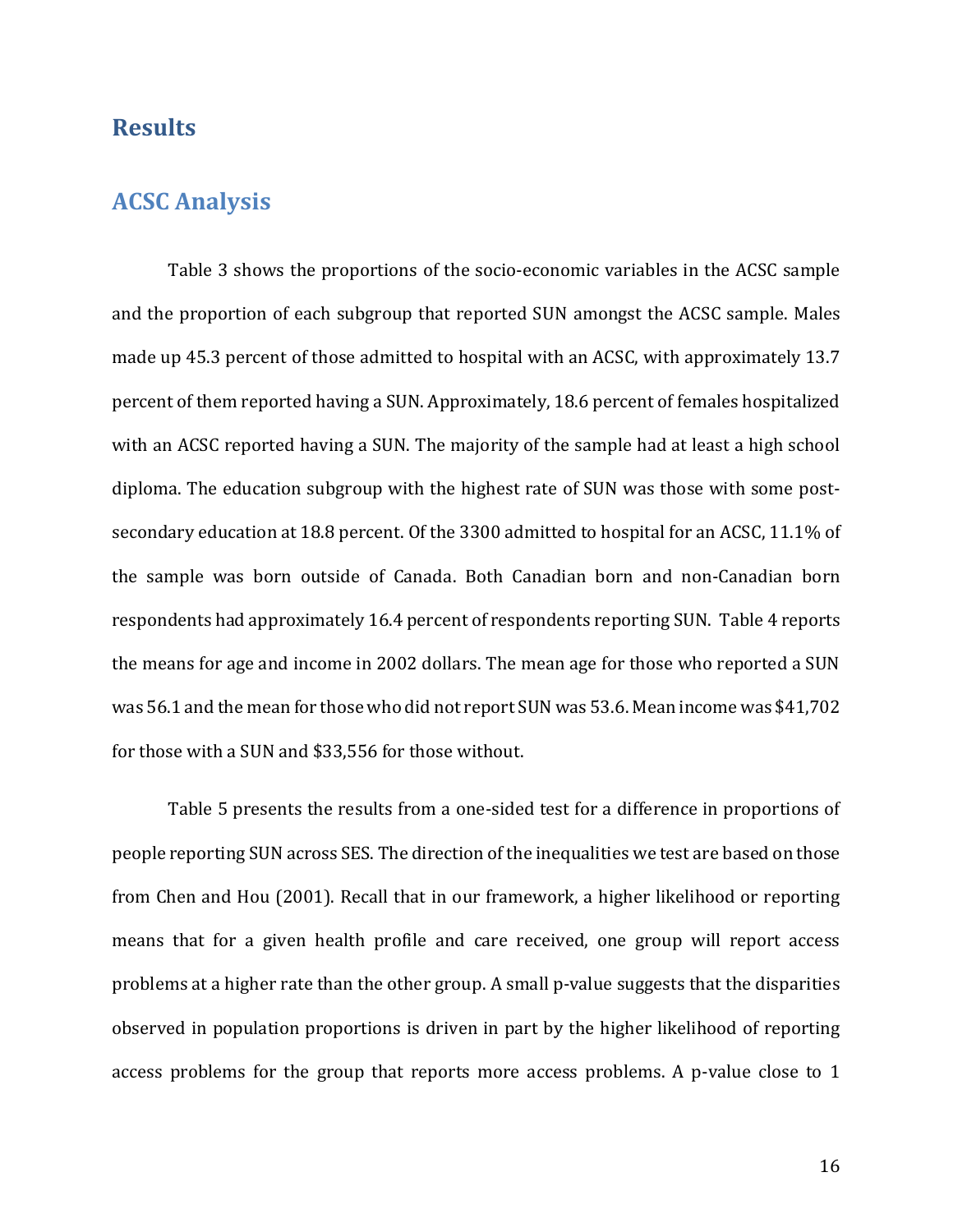indicates that there is likely to be a difference between the two groups' reporting behaviours that would result in an underestimation of the extent of the inequality (i.e. the group that seems to have less access, is also under-reporting their lack of access). Finally, for p-values closer to 0.5, observed differences in access are unlikely to be explained by differences in the likelihood of reporting. Our ACSC analysis suggests men are less likely to report than women; married and common-law couples are less likely to report than non-married couples; widowed, single, and divorced couples are under-reporting SUN; and that propensity to report decreases with income and age. These findings suggest that disparities between men and women are overstated, and disparities found over age and income are understated. Furthermore, we find that there is no difference in reporting behaviour between immigrants and non-immigrants or across education and for single individuals. The findings for males, age and income are robust to the conditions selected, and the findings for the restricted conditions and full list are generally compatible. We note that while there are more significant findings on the CIHI list, half of these conditions are very commonly excluded based on the disparate incidence across categories. Specifically, angina and COPD (where COPD is the most common hospitalization in our sample) are excluded for most of the SES variables. This suggests caution in using the CIHI list, and we have the greatest confidence in the excluded conditions list. We turn to the propensity analysis for further evidence to support these conclusions.

## **Propensity Analysis**

Summary statistics in table 6 show the population statistics of the estimation sample (i.e. with the provided survey weights incorporated). The table shows the overall

17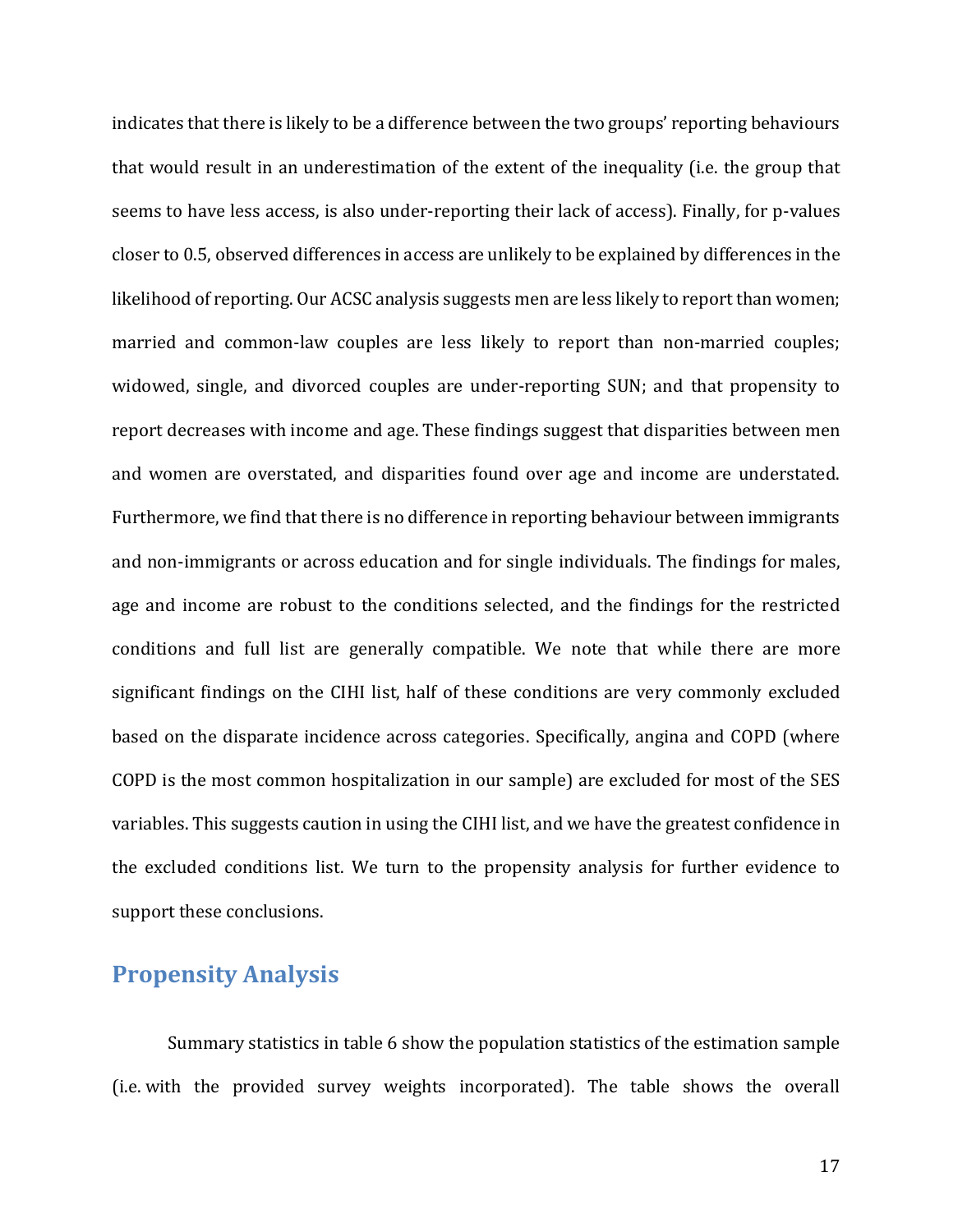proportions by SES as well as the proportion of each who report SUN and the average Health Utility Index (HUI3). The HUI3 (Horsman et al. 2003)- is a single number used here as a proxy for health status. Most of the subpopulations have very similar average health by this measure, although there is an obvious (and well established) gradient of higher education correlating with better health. Although statistics for income are not shown, there is a similar trend of HUI3 increasing with income and unmet need decreasing with income. For those with income less than 15 thousand, unmet need is 18%; this falls gradually to 10% at incomes over 50 thousand and is stable thereafter. Since income usually varies with age, these unconditional averages should not be taken at face value.

Table 7 displays the results from the estimation of the propensity score. Our crossvalidation exercise results in an out-of-sample pseudo- $R^2$  of 0.069. While pseudo  $R^2$  is not analogous to OLS'  $R^2$  in that we cannot say that our prediction model explains  $\approx 7\%$  of the variation in SUN, the low value does suggest that SUN is not easy to predict using health status as measured by the CCHS, or perhaps using any measure of health status (note that McFadden (1977) describes a fit of 0.2 to 0.4 as excellent). This other potential weakness of SUN as an evaluation metric deserves further scrutiny, however, we will not address it further in this work.

Since the error in the quantile analysis is specified as  $SUN(reported) - S\hat{U}N$ , for those reporting SUN only, all the values will be (weakly) positive. The closer the error term is to zero, the closer the expectations of care must be to the population average.

Table 8 presents the results of a conditional quantile regression of our socioeconomic variables on the predicted value from the first stage regression of SUN on health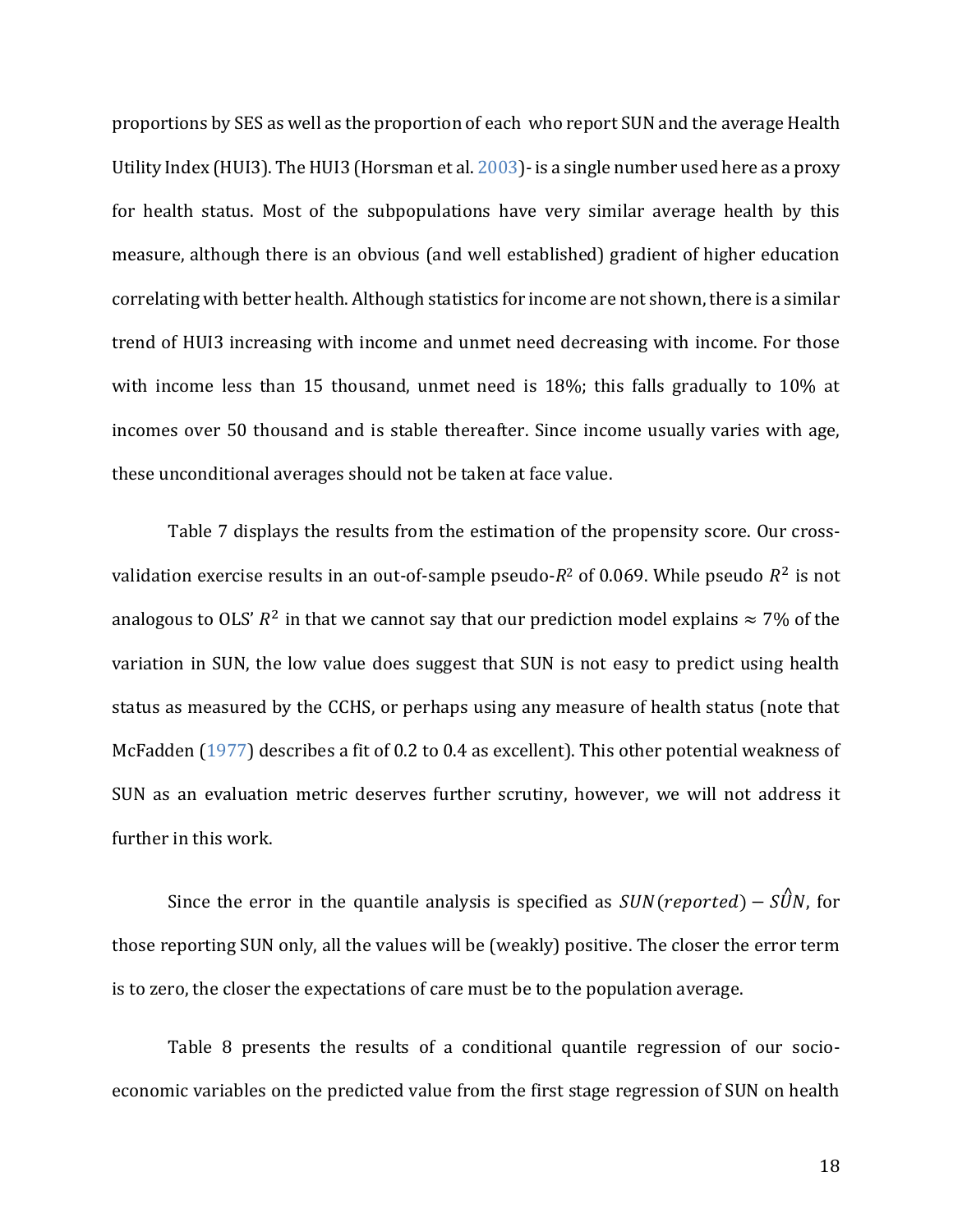variables. This shows that the health statuses that predict SUN are not orthogonal to SES. We should not expect, even given universally equal access to care, that people with different health statuses should fail to obtain care at the same rate. Although not the purpose of the paper, the quantile regression provides some preliminary evidence that baseline SUN reporting rates should be conditioned on health status to properly account for differences in health, and that studies looking at rates of unmet need in a population may be re-establishing the social determinants of health rather than identifying differences in access to care.

We observe that trends in reporting behaviour seen in table 5 match the predictions of our health and usage regression in table 8, suggesting that health status can predict reporting behaviour. Two exceptions are those who are widowed or separated who report more unmet need than the average despite having predicted probabilities not far from (or even lower than) average. A possible explanation (aside from reporting behaviour) for this could be that this life stage is quite stressful, and yet the CCHS did not ask about (and thus we are unable to condition on) any mental health issues during the study period. With mental health, and other missing health information that might belong in our first stage, unavailable, we introduce the type of unmet need in the decomposition as a sensitivity analysis. This is described at the end of this section. While the comparison of the predictions to the reporting data is promising in terms of understanding broad patterns, a more thorough investigation of the errors in the prediction is needed to determine whether reporting behaviour differs systematically across SES.

The counterfactual distribution analysis can help us make sense of the differences in reporting behaviour across different socio-economic groups (representing the subjective

19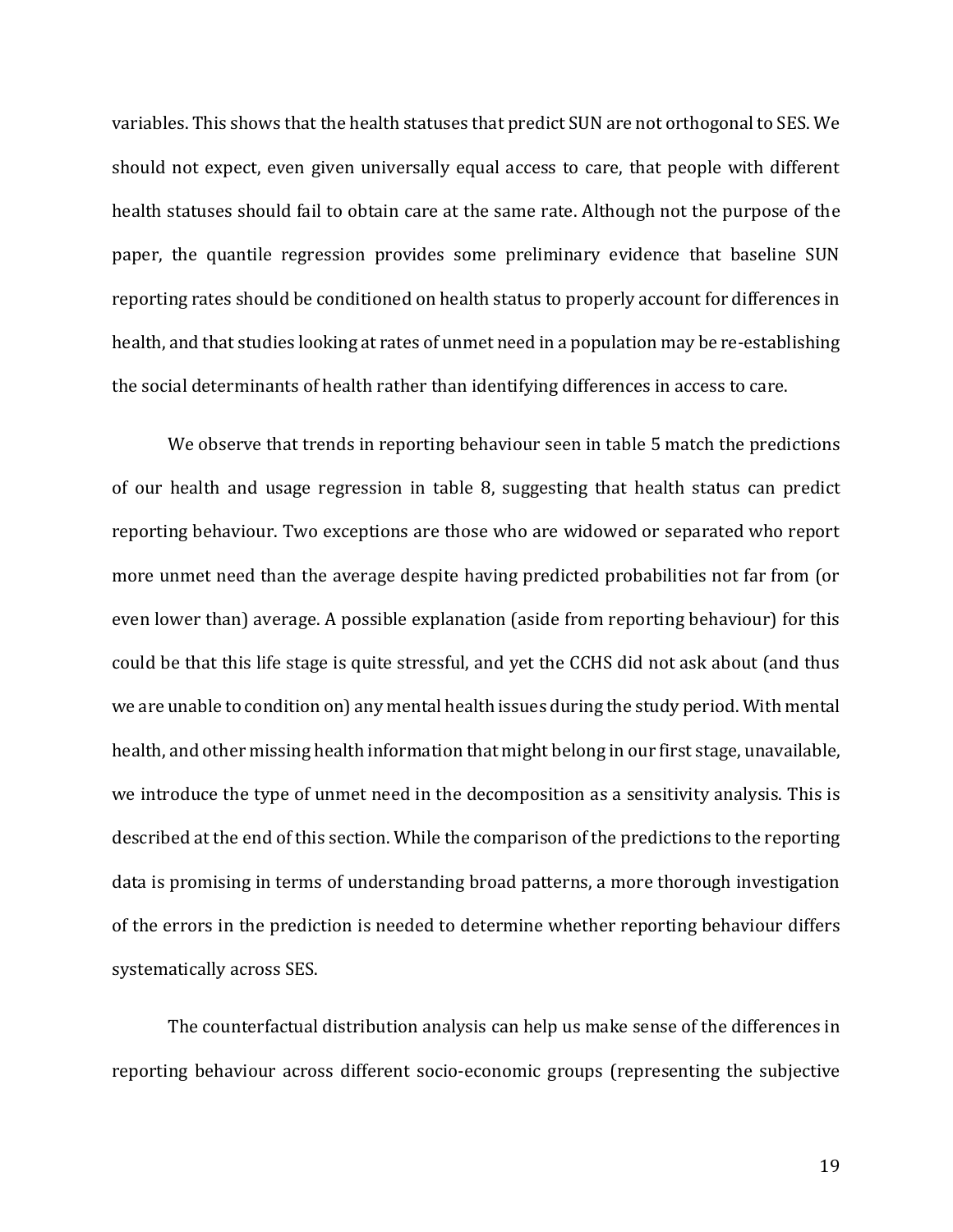part of SUN). First, we can test whether the direct effect coefficients at the deciles are all negative (positive). This would suggest that a group has lower (higher) expectations of care for all levels of predicted SUN. If this difference is not established, yet there are some deciles where the coefficient is statistically different from zero, this suggests that the propensity to report diverges as reports become more or less likely (i.e. the accuracy of reporting depends on the predicted likelihood of reporting).

The decomposition analysis results are shown in table 9 and in an online appendix. Table 9 shows the effect of coefficients conditioning on the distribution of the other covariates in the analysis. This eliminates the "indirect effect" of differences in the distributions of other factors between any two groups being considered. Table A2 [link to appendix B] shows the indirect effect and gives the expected difference in predictions that arise solely from the differences in the joint distributions of other characteristics. The coefficient in table 9 can be thought of as the effect on the likelihood of reporting because the individual has characteristic 'x'. The coefficients in table A2 represents the effect of the likelihood of reporting, not because the individual has characteristic 'x', but because people with characteristic 'x' are more/less likely to also be 'y', 'z', etc. Both of these coefficients are valuable since the indirect effects are often larger in magnitude than the direct effects, often move in opposite directions, and suggest that some of the inequity in group-average rates of SUN could also be the result of a joint distributional effect rather than a difference in experience between two separate groups. The bootstrap stochastic dominance test we employ follows from Linton, Song, and Whang (2010) where the null hypothesis is that the estimated quantile effect is smaller than (greater than) the counterfactual distribution of quantile effects, e.g.  $H_0: QE_x < 0 \forall X H_a: QE_x \ge 0$  for some X. Under this setup it is possible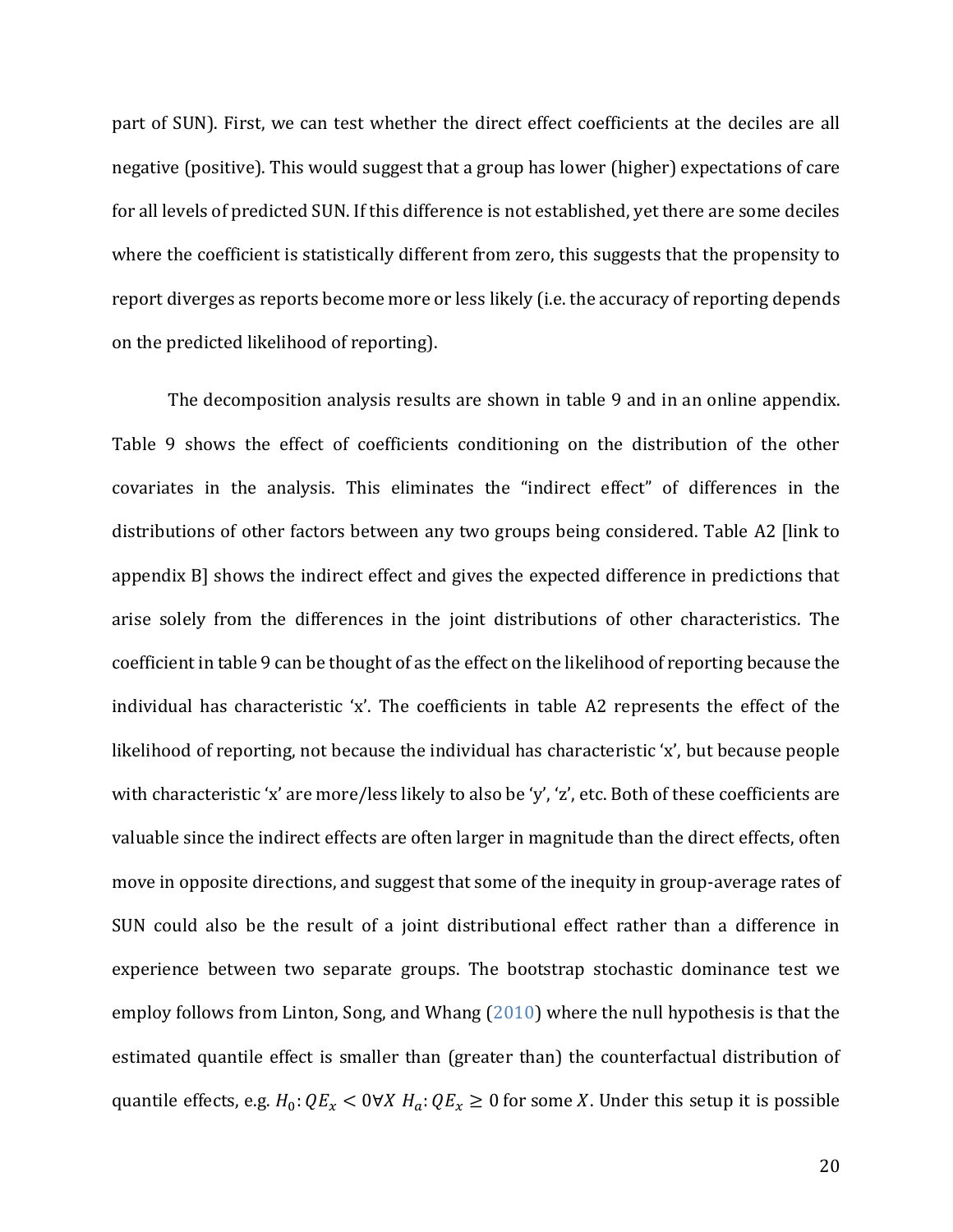to reject/fail to reject multiple null hypotheses. We report our stochastic dominance results as follows:

| Reject                    | Fail to Reject           | We report               |
|---------------------------|--------------------------|-------------------------|
| $H_0: QE_x < 0 \forall X$ | $H_0: QE_x > 0\forall X$ | $QE_x > 0 \forall X$    |
| $H_0:QE_x=0\forall X$     |                          |                         |
| $H_0: QE_x > 0\forall X,$ | $H_0:QE_x<0\forall X$    | $QE_x < 0 \forall X$    |
| $H_0:QE_x=0\forall X$     |                          |                         |
| $H_0: QE_x < 0 \forall X$ | $H_0:QE_x=0\forall X,$   | $QE_x \geq 0 \forall X$ |
|                           | $H_0:QE_x>0\forall X$    |                         |
| $H_0: QE_x > 0\forall X$  | $H_0:QE_x=0\forall X$ ,  | $QE_x \leq 0 \forall X$ |
|                           | $H_0:QE_x<0\forall X$    |                         |
|                           |                          |                         |

Additionally, if we fail to reject *any* null hypothesis we report "-" since this likely suggests an overlapping distribution. If we reject *all* the null hypotheses, we report S.O.D. (second order dominance); the reader should consult the coefficients to understand whether the group is more or less variable in its reporting than the reference group.

To assist in understanding the magnitudes of the estimated effects, we provide the standard deviation of the outcome in the bottom of each table. Most of the significant directeffect estimates at the median fall between 10 and 40 percent of a standard deviation of a prediction error. There is no simple analogy or interpretation that demonstrates how this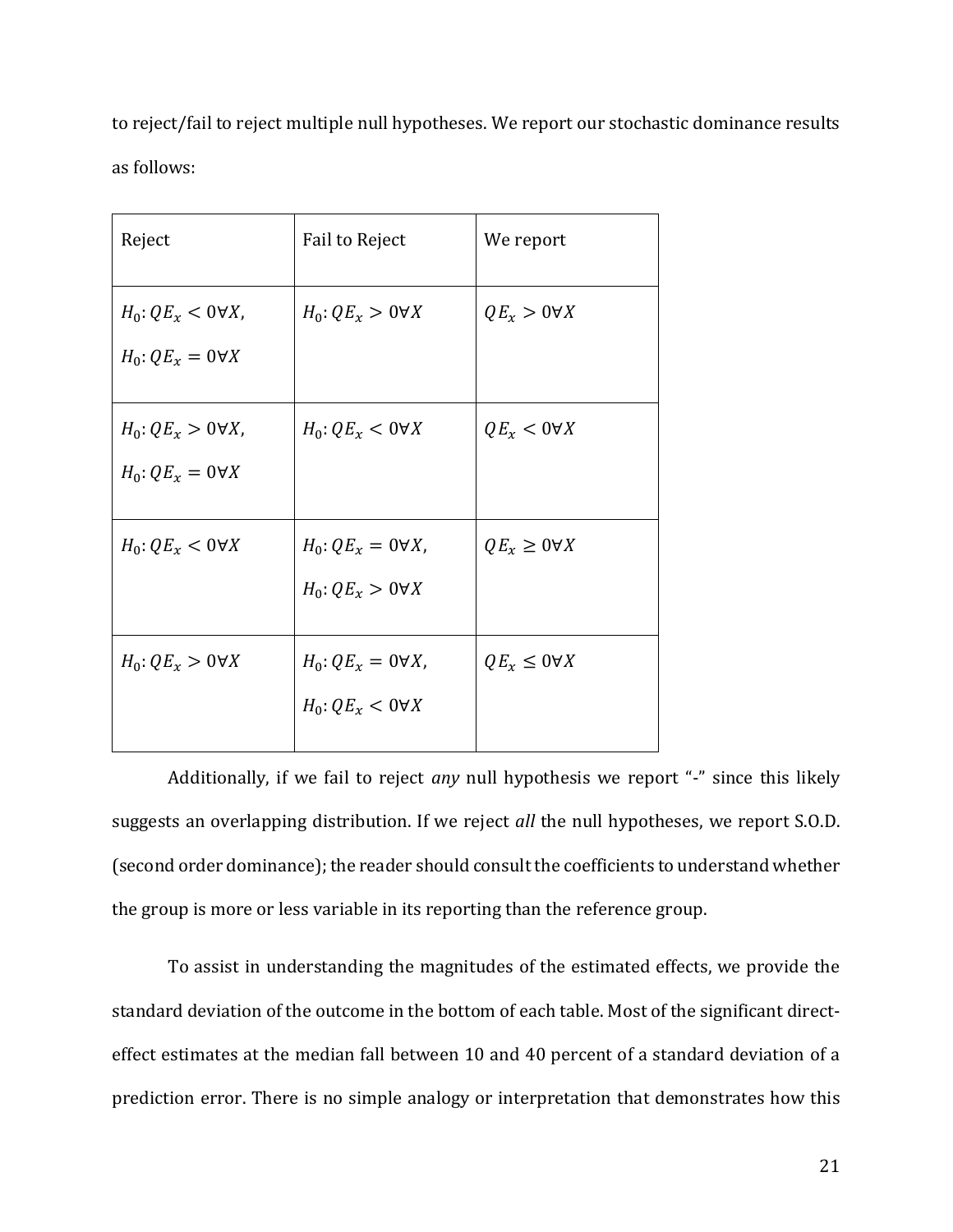change might affect population reporting rates since population reporting rates also depend crucially on the health of the population - which is factored into the prediction at the first stage. The size of the estimates would suggest that in many cases, the degree of differential behaviour in reporting casts doubts on the validity of intra-group comparisons using SUN.

Table 9 shows a number of differences in the position of the distributions of expectations. Notably, we find that men's reporting behaviour first order stochastically dominates that of women i.e. women are more likely to report. We also find a gradient in reporting behaviour in income with low-income respondents being more likely to report than higher-income respondents (both confirming our most robust findings in the ACSC analysis). While this reporting pattern is somewhat puzzling given the idea that knowledge of the system may be a factor in reporting, it is worth noting that the income decomposition conditions on education levels, and the education pattern is as expected: post-secondary grads more likely to report than other education levels, and those without high school less likely to report than those with at least high school. Black and East-Asian respondents are less likely to report than other racial groups, while Arabs are more likely to report SUN (evidence we cannot provide in the ACSC analysis). The indirect effects shown in the online appendix table [link to appendix B] demonstrate that some differences in average reporting rates in groups are reinforced by indirect effects (such as married, low education, low income), while other groups see attenuation (such as immigrants, blacks, and postsecondary grads). Policymakers attempting to correct the distribution of health-care resources based on reports of unmet need will tend to over-adjust for the former groups and under-adjust for the latter.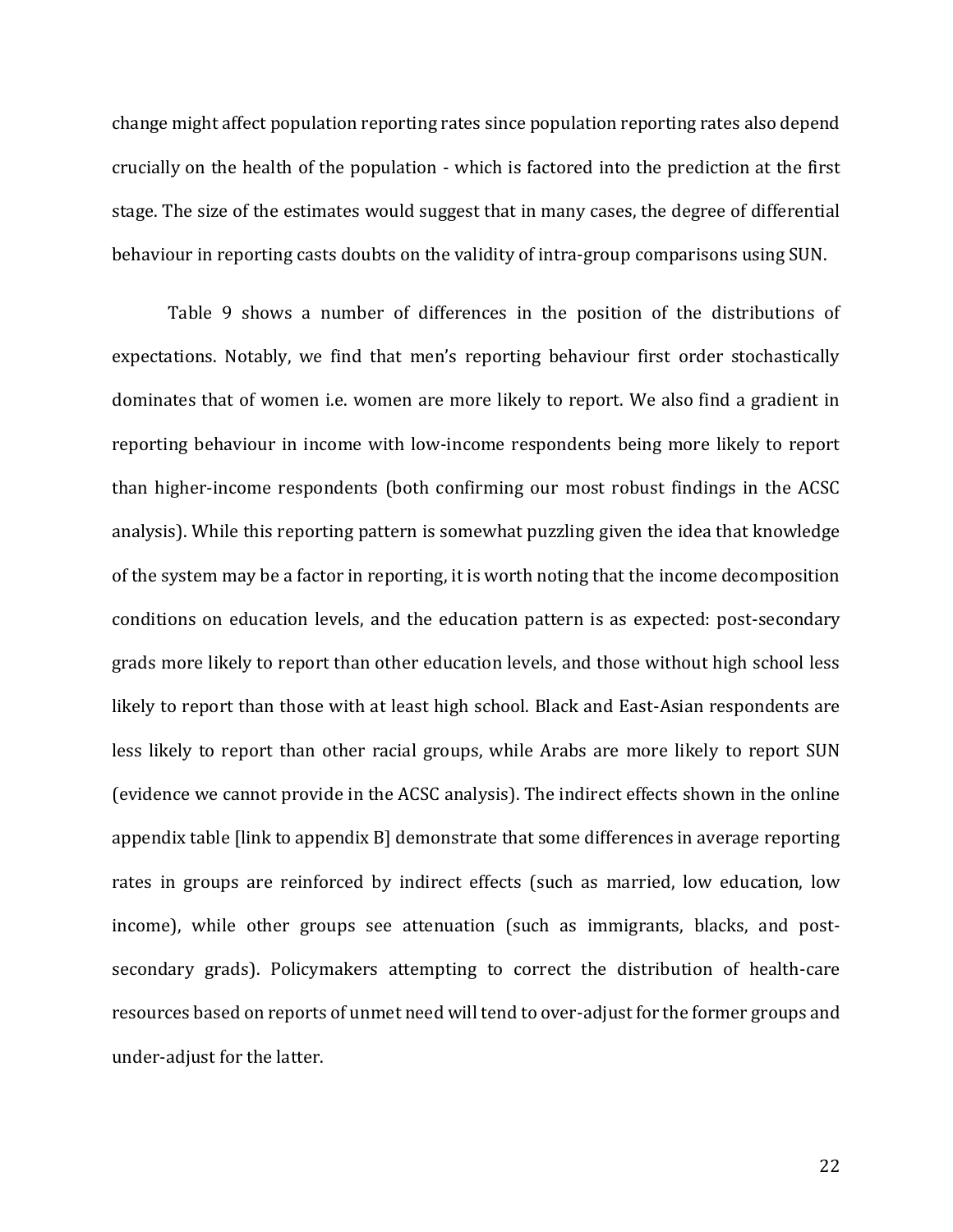An alternative explanation for the results is that the types of unmet need differ across groups, perhaps owing to experiences with the system, health conditions we cannot observe in the first stage (a type of misspecification of the first stage regression), or other socioeconomic information we do not control for in the decomposition analysis. If this were the case, we could understand the difference in socio-economic groups as being not the result of reporting bias but genuine differences in experience with the healthcare system. Using these categorizations (i.e. availability, affordability, acceptability), we try to identify whether difference in types of SUN across socio-economic groups might explain the differences in reporting. The details of this exercise can be found in the online appendix [link to online appendix C. Only one result changes in the direction of less difference (black goes from  $< 0$ )  $to \leq 0$ , while several results change in the direction of more significant differences between distributions. South Asians and married move from ≤ 0 to < 0 singles move from " −" to ≤ 0 suggesting that in select cases do changes in the distribution of experiences with types of unmet need explain the differences obtained by examining pooled SUN None of these changes affect our conclusions.

# **Conclusions**

We have shown that the propensity to report SUN when asked by a surveyor varies by gender, marital status, income, and gender independently from health. These results have been demonstrated using both internal (to the survey) and external data. Because of these differences in reporting behaviours, we advise analysts to control for these variables when using SUN in estimating models related to health care access. Policy prescriptions generated from the raw data (especially if they do not take differences in distributions of health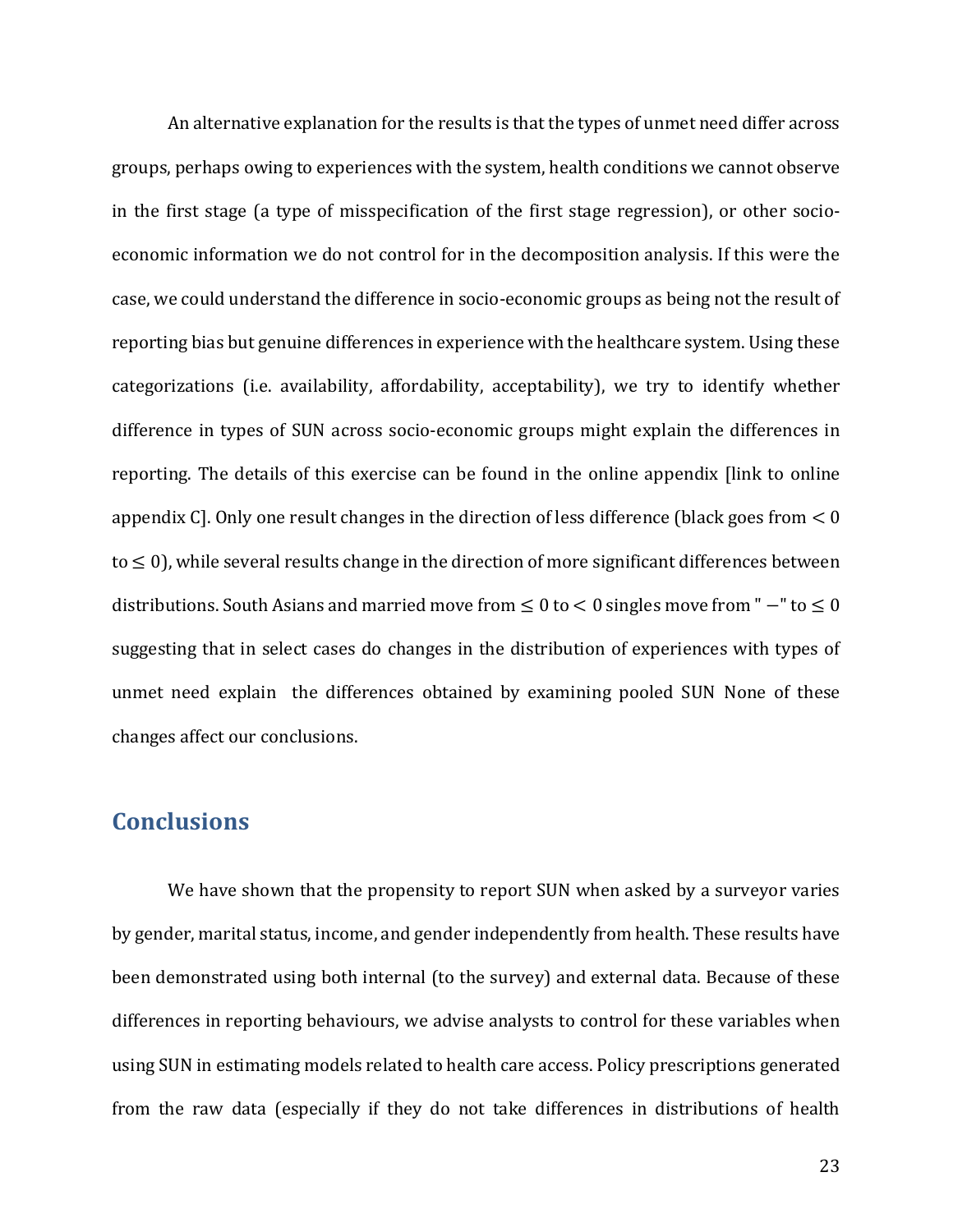conditions into account) will inevitably redistribute resources or target care in a way that is inefficient relative to the unmet needs in the population. Of course, if one's goal is to capture the subjective experience of the health care system, it is appropriate to use SUN as long as controls for health and health care services received are included. Given that the conceptualization of unmet need from Allin et al. (2010) admits also that the expectations of quality may differ between the different socio-demographic groups (type 5 - subjective expectations) we cannot rule out that differences in experiences of quality between socioeconomic groups could drive our results. Given the question asked in the survey, however, we believe any attribution of a quality dimension to the question to be incorrect - although, this does not mean that the respondents to the survey felt the same way, or that inequities in quality are not interesting. Future work should focus on ensuring that health surveys more accurately measure unmet need with less non-need related variation between subpopulations. Until this time, researchers should understand that the unmet needs they are measuring are often endogenously determined by the SES they are trying to map them to.

# **References**

Allin, S., Grignon, M., & Le Grand, J. (2010). Subjective unmet need and utilization of health care services in Canada: what are the equity implications?. Social science & medicine, 70(3), 465-472.

Åhs, A. M. H., & Westerling, R. (2006). Health care utilization among persons who are unemployed or outside the labour force. Health policy, 78(2-3), 178-193.

Benítez‐Silva, H., Buchinsky, M., Man Chan, H., Cheidvasser, S., & Rust, J. (2004). How large is the bias in self‐reported disability?. Journal of Applied Econometrics, 19(6), 649-670.

Black, N., Johnston, D. W., & Suziedelyte, A. (2017). Justification bias in self-reported disability: New evidence from panel data. Journal of health economics, 54, 124-134.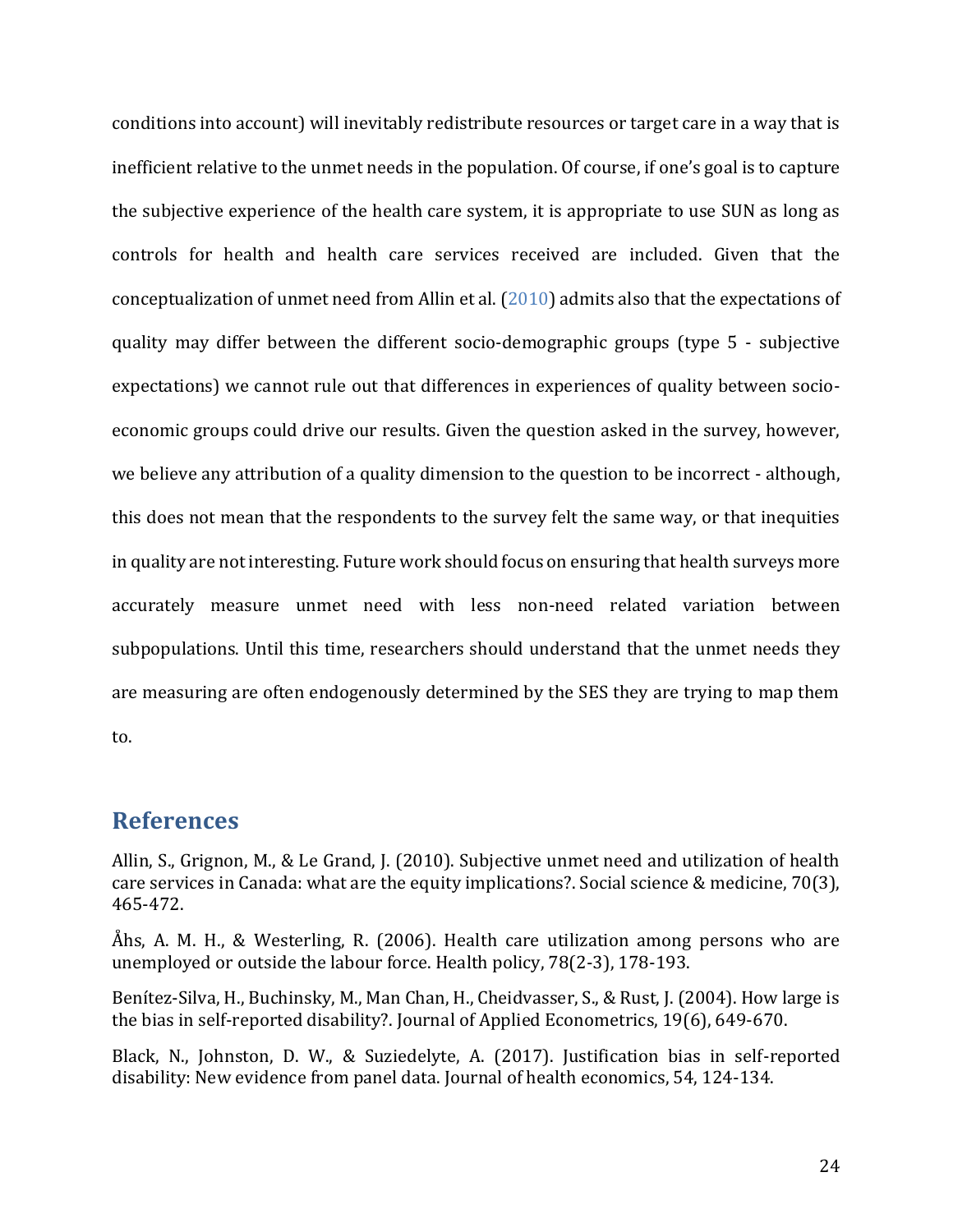Brown, A. D., Goldacre, M. J., Hicks, N., Rourke, J. T., McMurtry, R. Y., Brown, J. D., & Anderson, G. M. (2001). Hospitalization for ambulatory care-sensitive conditions: a method for comparative access and quality studies using routinely collected statistics. Canadian journal of public health, 92(2), 155-159.

Caminal, J., Starfield, B., Sánchez, E., Casanova, C., & Morales, M. (2004). The role of primary care in preventing ambulatory care sensitive conditions. The European Journal of Public Health, 14(3), 246-251.

Canadian Community Health Survey – Annual Component. Statistics Canada Research Data Centres. Record 3226. 2000-2013.

Canadian Community Health Survey linked to the Discharge Abstract Database. Statistics Canada Research Data Centres. Record 3226. 2000-2011.

Chen, J., & Hou, F. (2002). Unmet needs for health care. Health Rep, 13(2), 23-34.

Chernozhukov, V., Fernández‐Val, I., & Melly, B. (2013). Inference on counterfactual distributions. Econometrica, 81(6), 2205-2268.

Cohen, R. A., Bloom, B., Simpson, G., & Parsons, P. E. (1997). Access to health care. Part 3: Older adults. Vital and health statistics. Series 10, Data from the National Health Survey, (198), 1-32.

Couris, C., Sandoval, C., Chaudary, Z., Husak, L., Gong, Y., & Gurevich, Y. (2011). Health Indicators 2011. Canadian Institute of Health Information. Retrieved from [https://secure.cihi.ca/free\\_products/health\\_indicators\\_2011\\_en.pdf.](https://secure.cihi.ca/free_products/health_indicators_2011_en.pdf)

Dourgnon, P., Jusot, F., & Fantin, R. (2012). Payer nuit gravement à la santé: une étude de l'impact du renoncement financier aux soins sur l'état de santé. Économie publique/Public economics, (28-29), 123-147.

Eurostat. (2011). Description of Target Variables: Cross-sectional and Longitudinal [PDF File]. Retrieved from [https://circabc.europa.eu/sd/a/165c80b9-5631-4f5b-b847-](https://circabc.europa.eu/sd/a/165c80b9-5631-4f5b-b847-29c638715c0e/DOCSILC065%20operation%202016%20VERSION%2022-05-2017.pdf) [29c638715c0e/DOCSILC065%20operation%202016%20VERSION%2022-05-2017.pdf](https://circabc.europa.eu/sd/a/165c80b9-5631-4f5b-b847-29c638715c0e/DOCSILC065%20operation%202016%20VERSION%2022-05-2017.pdf)

Gibson, G., Grignon, M., Hurley, J., & Wang, L. (2019). Here comes the SUN: Self‐assessed unmet need, worsening health outcomes, and health care inequity. Health economics, 28(6), 727-735.

Grignon, M., Hurley, J., & Wang, L. (2015). Is pro‐poor inequity in inpatient care the result of pro‐rich inequity in primary care? The case of Ontario, Canada. CHEPA Working Paper Series 15-01.

Hernández-Quevedo, C., Jones, A. M., & Rice, N. (2004). Reporting bias and heterogeneity in self-assessed health. Evidence from the British Household Panel Survey. Health, Econometrics and Data Group (HEDG) Working paper, 05-4.

Himmelstein, D. U., & Woolhandler, S. (1995). Care denied: US residents who are unable to obtain needed medical services. American journal of public health, 85(3), 341-344.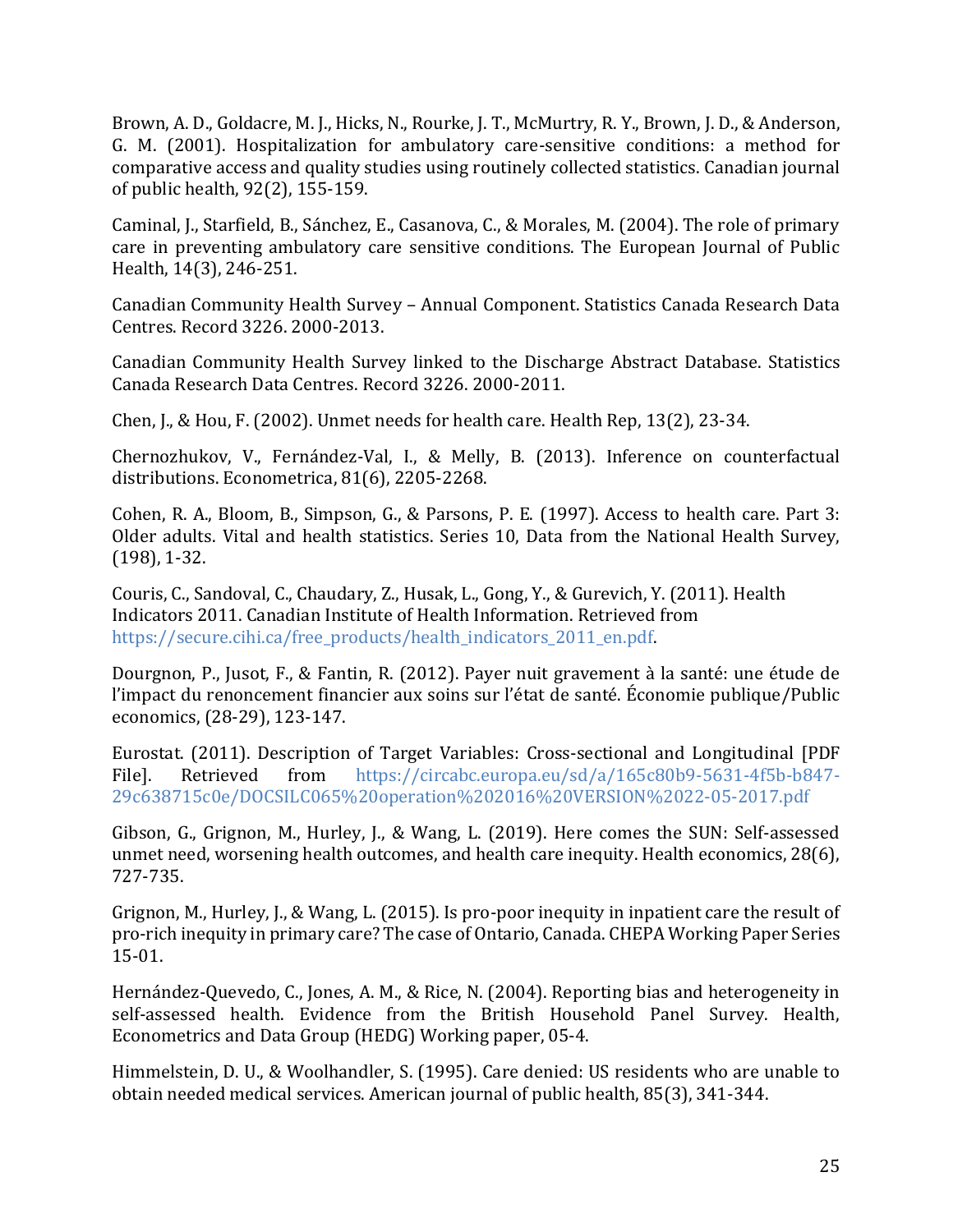Horsman, J., Furlong, W., Feeny, D., & Torrance, G. (2003). The Health Utilities Index (HUI®): concepts, measurement properties and applications. Health and quality of life outcomes, 1(1), 54.

Hurley, J., Jamal, T., Grignon, M., & Allin, S. (2008). The relationship between self-reported unmet need for health care and health care utilization. Hamilton, Ontario, Canada: McMaster Research Data Centre Research Paper, 23.

Kerkhofs, M., & Lindeboom, M. (1995). Subjective health measures and state dependent reporting errors. Health economics, 4(3), 221-235.

Koolman, X. (2007). Unmet need for health care in Europe. In Comparative EU statistics on income and living conditions: issues and challenges, Proceedings of the EU-SILC Conference (pp. 181-191). Eurostat.

Legal, R., & Vicard, A. (2015). Renoncement aux soins pour raisons financières. Dossiers solidarité et santé, (66).

Linton, O., Song, K., & Whang, Y. J. (2010). An improved bootstrap test of stochastic dominance. Journal of Econometrics, 154(2), 186-202.

McFadden, D. (1977). Quantitative methods for analyzing travel behavior of individuals: some recent developments. Berkeley: Institute of Transportation Studies, University of California.

Newacheck, P. W., Hung, Y. Y., Jane Park, M., Brindis, C. D., & Irwin Jr, C. E. (2003). Disparities in adolescent health and health care: does socioeconomic status matter?. Health services research, 38(5), 1235-1252.

Shi, L., & Stevens, G. D. (2005). Vulnerability and unmet health care needs: the influence of multiple risk factors. Journal of general internal medicine, 20(2), 148-154.

Statistics Canada. (2012). Canadian Community Health Survey (CCHS) - Questionnaire for Cycle 1.1 - September, 2000 - November, 2001 [PDF file]. Retrieved from http://www.statcan.gc.ca/eng/statistical-programs/instrument/3226\_01\_V1-eng.pdf .

Canadian Institute for Health Information. (2014). Technical Note: Ambulatory Care Sensitive Conditions [PDF file]. Retrieved from [https://www.cihi.ca/en/health-system](https://www.cihi.ca/en/health-system-performance/performance-reporting/indicators/technical-note-ambulatory-care-sensitive)[performance/performance-reporting/indicators/technical-note-ambulatory-care](https://www.cihi.ca/en/health-system-performance/performance-reporting/indicators/technical-note-ambulatory-care-sensitive)[sensitive.](https://www.cihi.ca/en/health-system-performance/performance-reporting/indicators/technical-note-ambulatory-care-sensitive)

Van Doorslaer, E., & Masseria, C. (2004). Income-related inequality in the use of medical care in 21 OECD countries (pp. 8-12). Paris: OECD.

Walker, J. D., Teare, G. F., Hogan, D. B., Lewis, S., & Maxwell, C. J. (2009). Identifying potentially avoidable hospital admissions from Canadian long-term care facilities. Medical Care, 47(2), 250-254.

Young, T. K., Chatwood, S., & Marchildon, G. P. (2016). Healthcare in Canada's North: Are We Getting Value for Money?. Healthcare Policy, 12(1), 59.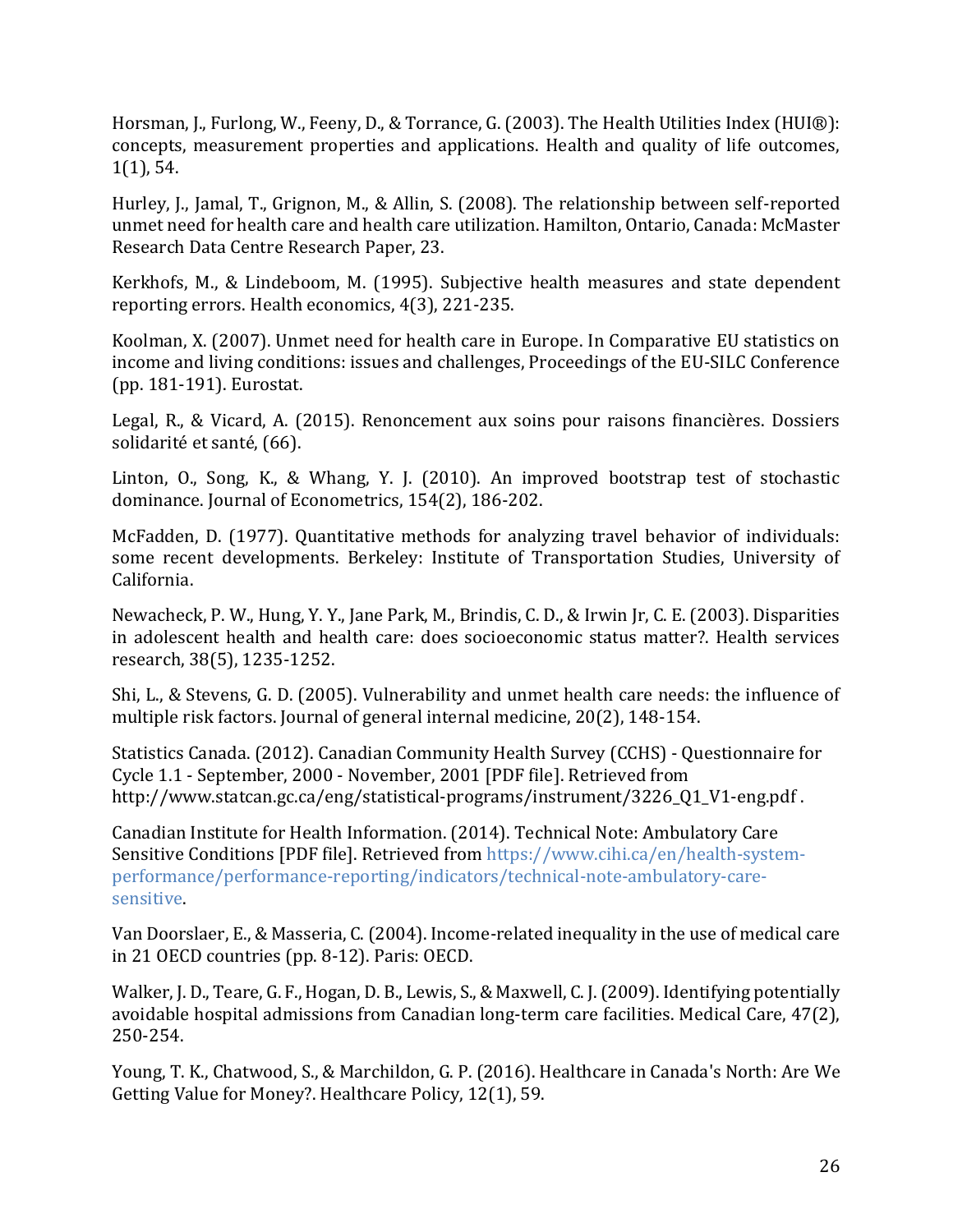Zhen, Z., Feng, Q., & Gu, D. (2015). The impacts of unmet needs for long-term care on mortality among older adults in China. Journal of Disability Policy Studies, 25(4), 243-251.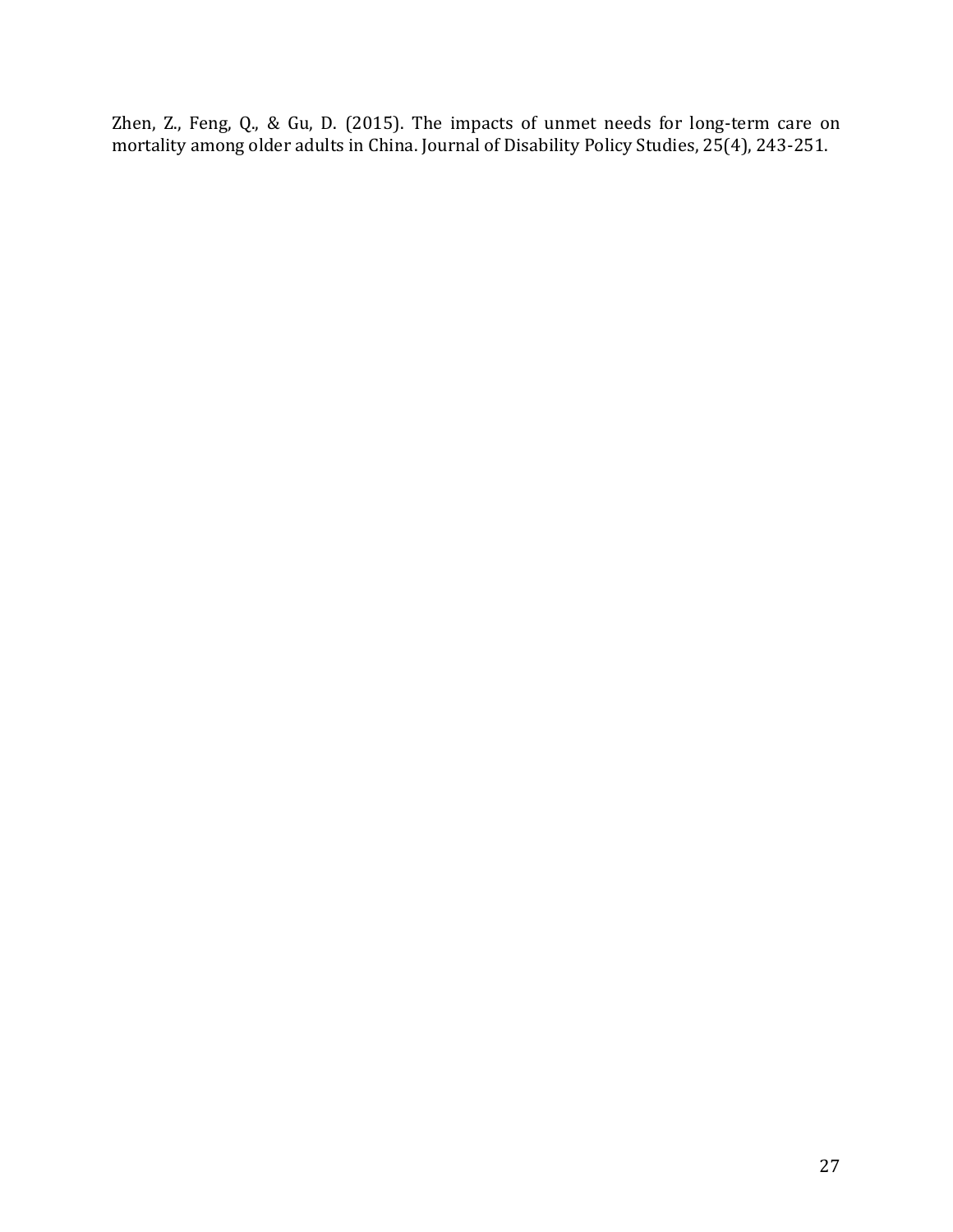# **Tables**

| Cat.         | <b>Name</b>                         | <b>Description</b>                                | <b>Example</b>                                                                      | <b>Unmet</b><br><b>Need</b><br><b>Report</b> |
|--------------|-------------------------------------|---------------------------------------------------|-------------------------------------------------------------------------------------|----------------------------------------------|
| $\mathbf{1}$ | Unmet-<br>unperceived               | Subject does not<br>know they need<br>care        | Undiagnosed cancer                                                                  | N <sub>0</sub>                               |
| 2            | Subjective<br>chosen                | Knows of need, but<br>elects not to seek<br>care  | Taking advil for chronic<br>migraines                                               | Maybe                                        |
| 3            | Subjective<br>not chosen            | Attempted<br>unsuccessfully to<br>seek care       | Very long wait time                                                                 | <b>Yes</b>                                   |
| 4            | Clinician<br>Validated              | Care received is<br>inappropriate                 | Regular emergency visits for<br>chest pain (angina) instead of<br>proper management | Maybe                                        |
| 5            | Subjective<br>expectation-<br>based | Good care received,<br>but patient<br>unsatisfied | Patient expects constant<br>attention during hospital stay                          | Maybe                                        |
|              | <b>Adapted from Allin (2010)</b>    |                                                   |                                                                                     |                                              |

# *Table 1 - Categories of Unmet Need*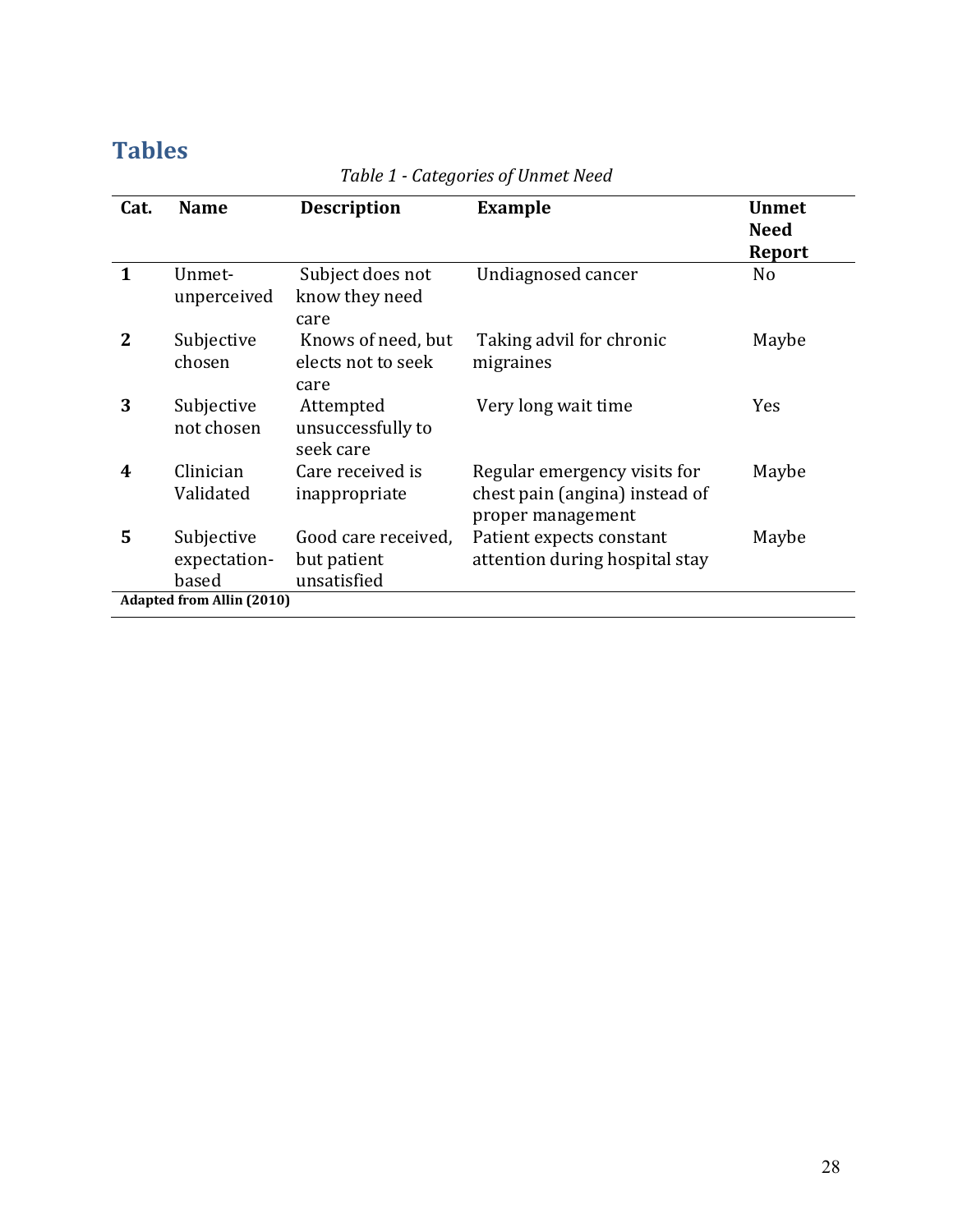| Condition                                       | <b>Primary Specification</b> | <b>CIHI</b> |  |
|-------------------------------------------------|------------------------------|-------------|--|
| Anaemia                                         |                              |             |  |
| Angina                                          |                              |             |  |
| Appendicitis with complications                 |                              |             |  |
| Asthma (adult)                                  |                              |             |  |
| <b>Bleeding or Perforated Ulcer</b>             |                              |             |  |
| Chronic Obstructive Pulmonary<br>Disease        |                              |             |  |
|                                                 |                              |             |  |
| <b>Diabetes</b>                                 |                              |             |  |
| Diseases of the Upper Respiratory<br>Tract      |                              |             |  |
| Disorders<br>of hydro-electrolyte<br>metabolism |                              |             |  |
| Epilepsy                                        |                              |             |  |
| Gastroenteritis                                 |                              |             |  |
| Hypertension                                    |                              |             |  |
| Preventable<br>Immunization<br><b>Diseases</b>  |                              |             |  |
| Pelvic Inflammatory Disease                     |                              |             |  |
| Pneumonia                                       |                              |             |  |
| <b>Skin Diseases</b>                            |                              |             |  |
| Tuberculosis                                    |                              |             |  |
| <b>Urinary Tract Infection</b>                  |                              |             |  |

*Table 2 - ACSC Conditions*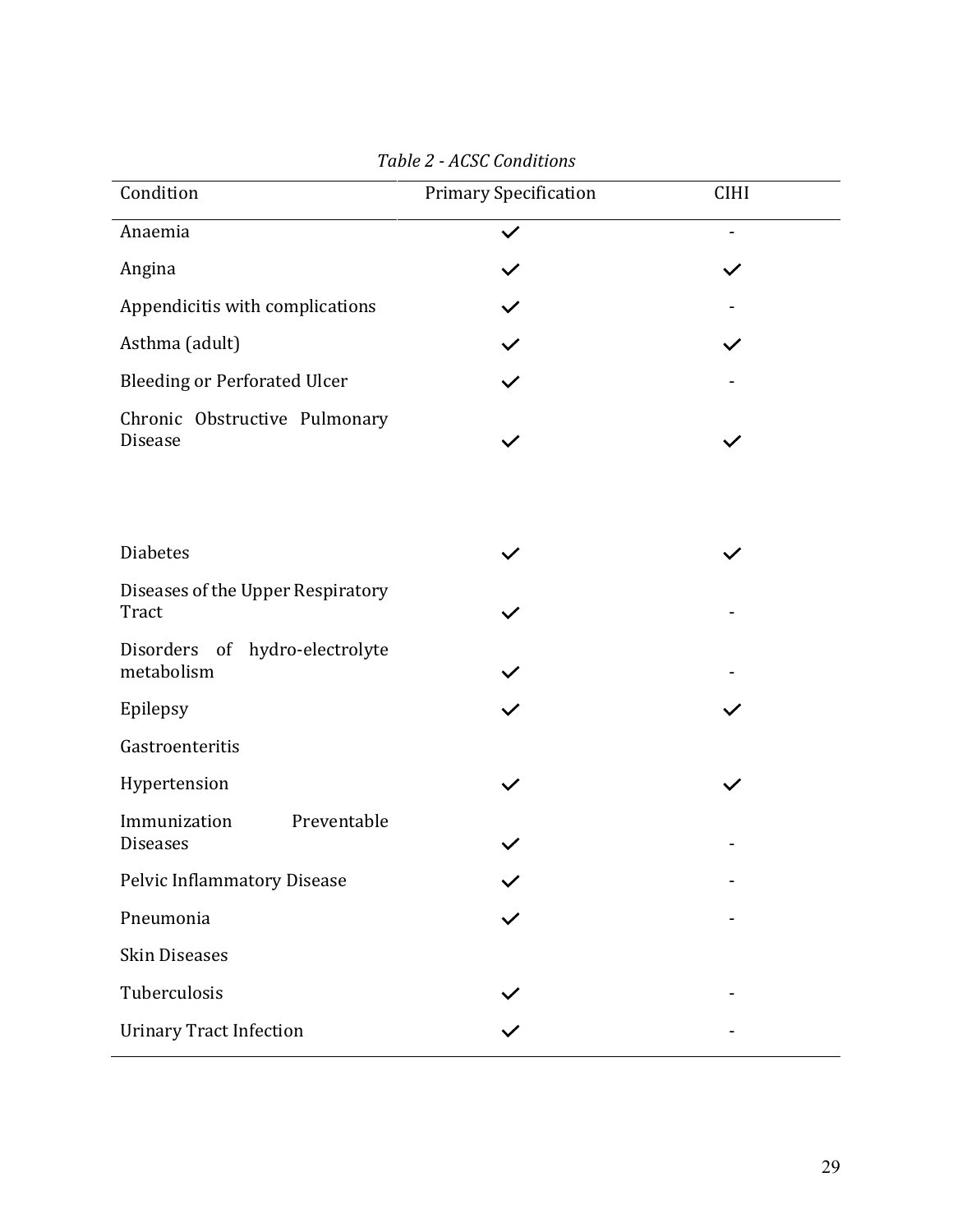Restrictions apply as per CIHI (2014). We do not observe any hospitalizations for some conditions present in Grignong, Hurley & Wang (2015) these conditions do not appear in this list.

| Characteristic        | Proportion (%) | Proportion reporting<br>SUN (%) |
|-----------------------|----------------|---------------------------------|
| Gender                |                |                                 |
| Male                  | 45.3           | 13.7                            |
| Female                | 54.7           | 18.6                            |
| Education             |                |                                 |
| Less than high school | 38.4           | 15.9                            |
| High school graduate  | 14.6           | 15.8                            |
| Some post-secondary   | 7.4            | 18.8                            |
| Post-secondary grad   | 39.6           | 16.7                            |
| Immigrant             |                |                                 |
| Yes                   | 11.1           | 16.4                            |
| N <sub>o</sub>        | 89.9           | 16.3                            |
| <b>Marital Status</b> |                |                                 |
| Married/common-law    | 53.9           | 21.2                            |
| Widowed/separated/    | 24.6           | 21.4                            |
| divorced              |                |                                 |
| Single                | 16.1           | 16.0                            |

*Table 3 - Sample characteristics among CCHS respondents with an ACSC (N=3300)*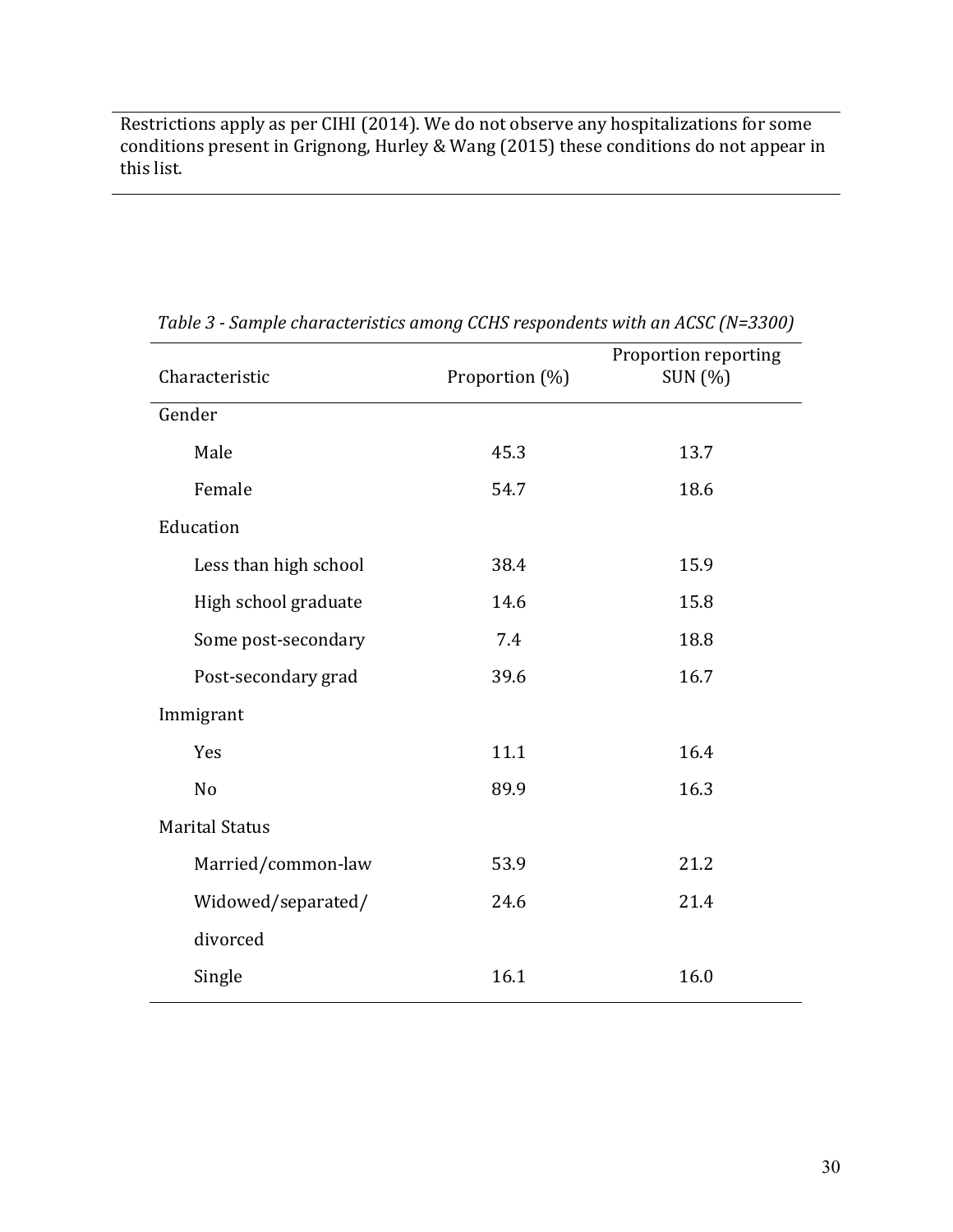| Characteristic | Mean Overall | Mean   SUN  | Mean  no SUN |
|----------------|--------------|-------------|--------------|
| Age (Years)    | 55.6         | 56.1        | 53.2         |
| Income $(\$)$  | 42,360       | .702<br>41. | 33,556       |

*Table 4 – Mean Age and Income among CCHS respondents with an ACSC*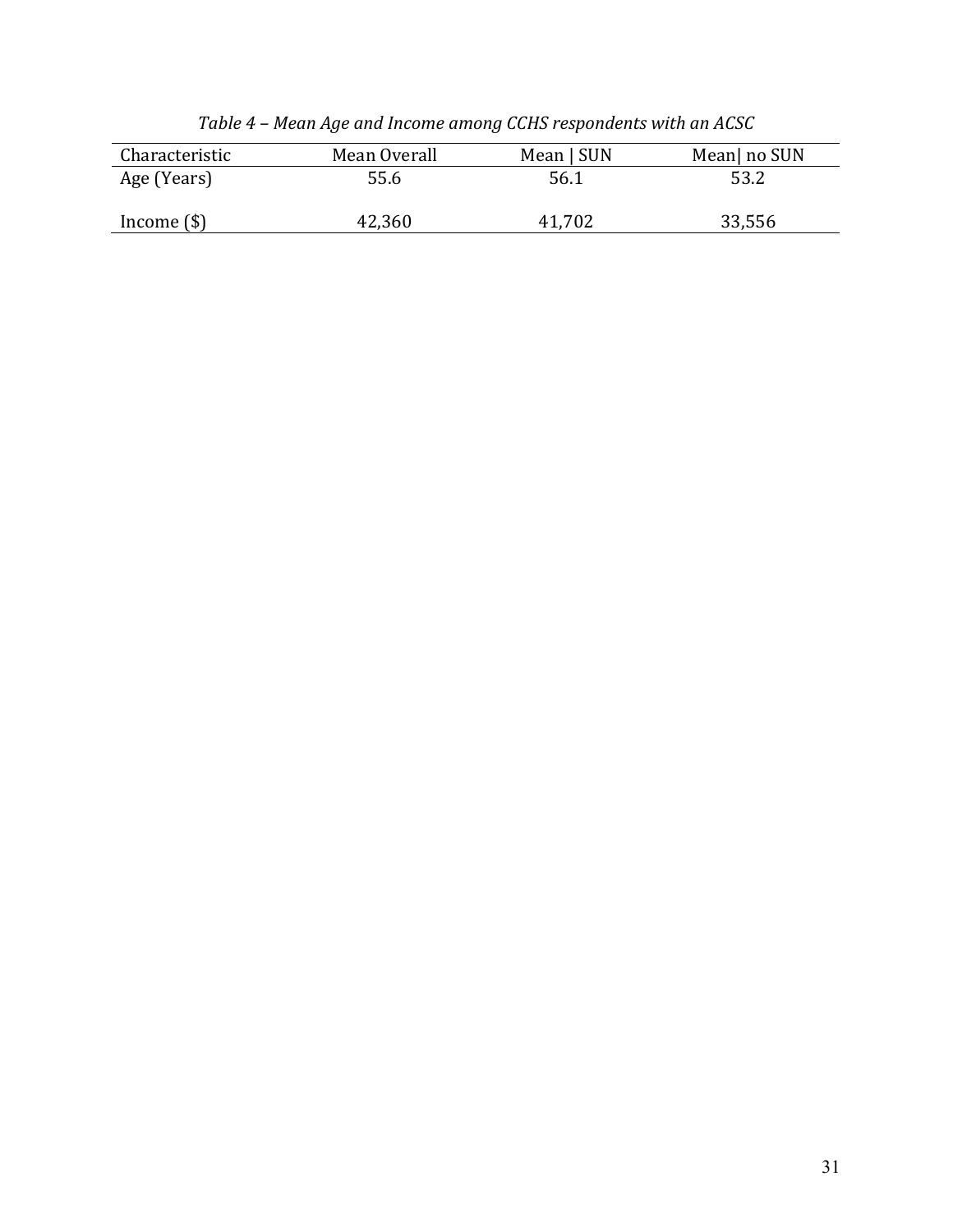|                               |                                                                                                                     |             |             | P-value<br>With |                                      |
|-------------------------------|---------------------------------------------------------------------------------------------------------------------|-------------|-------------|-----------------|--------------------------------------|
|                               |                                                                                                                     | P-value all | <b>CIHI</b> | excluded        |                                      |
| Socio-economic characteristic | Literature inequality direction                                                                                     | conditions  | conditions  | conditions      | <b>Excluded conditions</b>           |
| Gender                        | Female > male                                                                                                       | $0.00**$    | $0.00**$    | $0.02**$        | 2,5,8,10, 11, 13, 14, 15, 16, 17, 19 |
| Education:                    |                                                                                                                     |             |             |                 |                                      |
| Less than high school         | Other> l.t.high school                                                                                              | $0.35**$    | 0.30        | 0.33            | 2,3,10,11,15                         |
| High school grad              | Other > high school grad > l.t.high school                                                                          | 0.33        | 0.06        | 0.54            | 5,11                                 |
|                               | Post-secondary grad >Some post-secondary                                                                            |             |             |                 |                                      |
| Some post-secondary           | >other                                                                                                              | 0.11        | $0.00**$    | 0.33            | 3,7,8                                |
| Post-secondary grad           | Post-secondary grad>other                                                                                           | 0.34        | 0.65        | 0.33            | 1,3,10                               |
| Immigrant                     | Immigrant>non-immigrant                                                                                             | 0.53        | 0.18        | 0.824           | 5,7,10,12,17                         |
| <b>Marital Status:</b>        |                                                                                                                     |             |             |                 |                                      |
| Married/common law            | Other > married/common law                                                                                          | $0.00**$    | 0.14        | 0.11            | 1,2,3,5,17                           |
| Widowed/separated/divorced    | Widowed/separated/divorced <other< td=""><td>1.00</td><td>0.22</td><td>0.92</td><td>1,3,5,10,11,15,18</td></other<> | 1.00        | 0.22        | 0.92            | 1,3,5,10,11,15,18                    |
| Single                        | Single>other                                                                                                        | 0.61        | 0.17        | 0.17            | 1, 2, 3, 5, 10, 11, 15, 17, 18       |
| Income                        | Higher income > lower income                                                                                        | 1.0         | 1.0         | 1.0             | 3,4,9,10,11,14,17,18                 |
| Age                           | Younger > Older                                                                                                     | 1.0         | 1.0         | 1.0             | 1,2,3,5,7,8,10,11,12,14,15,17,18,19  |
|                               |                                                                                                                     |             |             |                 |                                      |

### *Table 5 - P-Values to Test ACSC SUN Reporting Behaviour (N=3300)*

\*\*P-value <  $0.05$ , \*P-value <  $0.10$ .

1-Anemia, 2-Angina, 3-Appendicitis, 4-Asthma, 5-Bleeding/Perforated Ulcer, 6-COPD, 7-Diabetes, 8-Diseases of Upper Respiratory Tract, 9-Disorders of Hydoelectrolyte Metabolism, 10-Epilepsy, 11-Gastroenteritis, 12-Hypertension, 13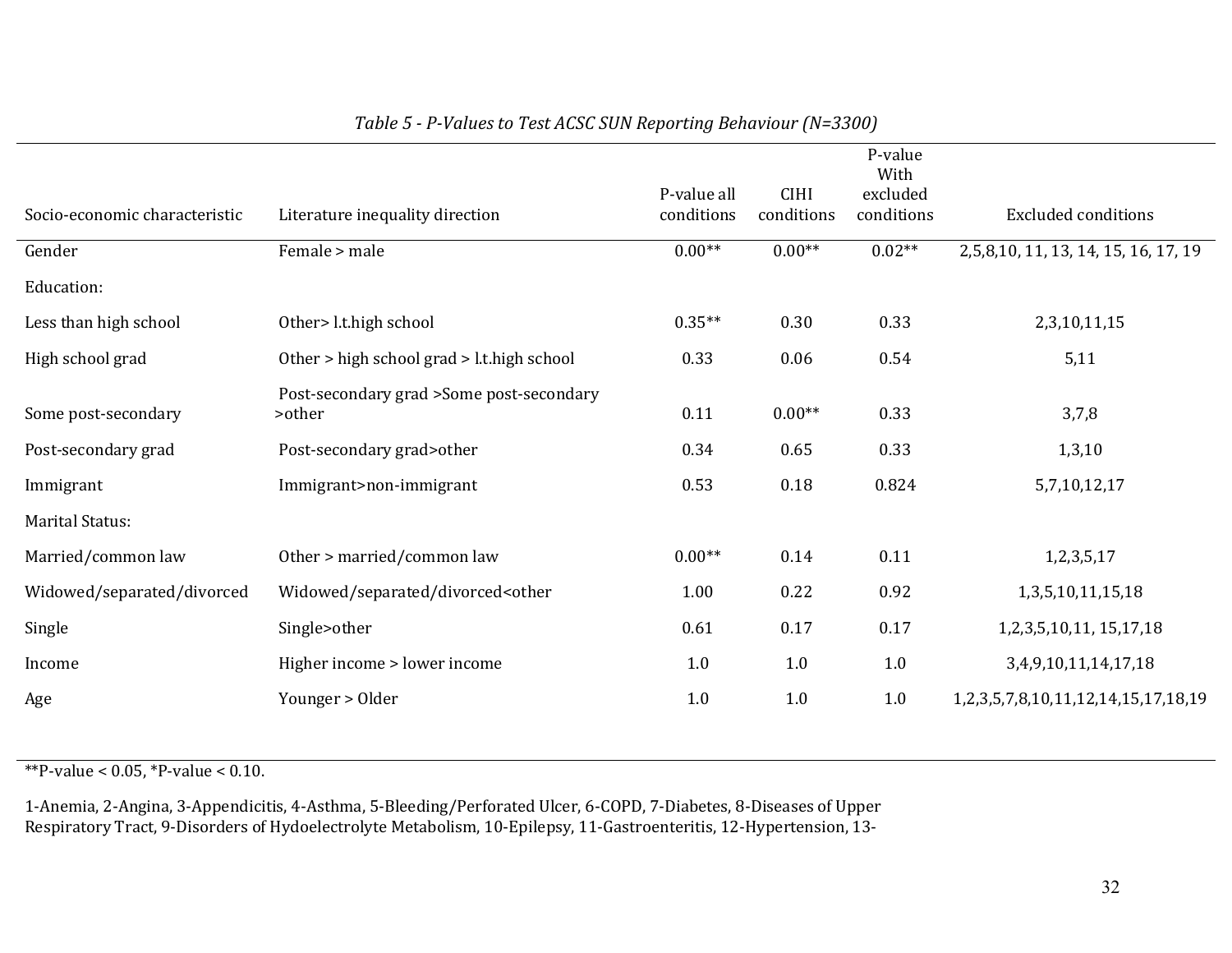Immunization Preventable Disease, 14-Pelvic Inflammatory Disease, 15-Pneumonia, 16-Skin Disease, 17-Tuberculosis, 18- Urinary Tract Infection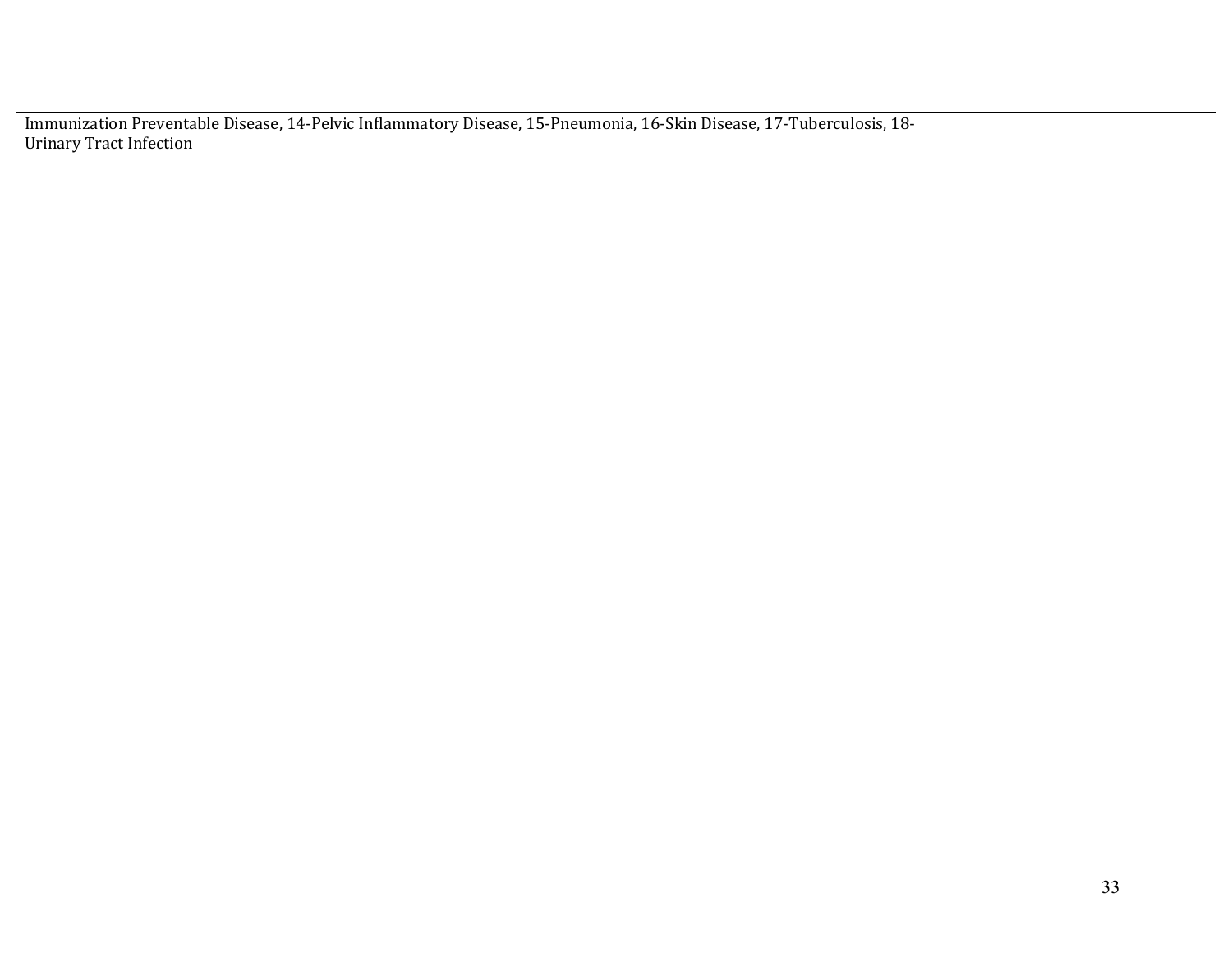| Category                   | Sample Share of<br>Population | % with<br><b>SUN</b> | Mean HUI |
|----------------------------|-------------------------------|----------------------|----------|
| Male                       | 50.3                          | 9.8                  | 0.89     |
| Female                     | 49.7                          | 12.6                 | 0.87     |
|                            |                               |                      |          |
| Immigrant                  | 41.3                          | 11.2                 | 0.89     |
| Non-Immigrant              | 58.7                          | 11.2                 | 0.87     |
| < High School              | 21.2                          | 8.3                  | 0.84     |
| <b>High School</b>         | 17.8                          | 10.2                 | 0.87     |
| <b>Some Post Secondary</b> | 7.1                           | 13.6                 | 0.88     |
| Post Secondary             | 53.9                          | 12.4                 | 0.89     |
| Married                    | 48.2                          | 10.1                 | 0.88     |
| Common Law                 | 10.1                          | 15                   | 0.9      |
| Widowed                    | 4.5                           | 8.9                  | 0.79     |
| Separated                  | 2.5                           | 15.1                 | 0.83     |
| Divorced                   | 4.9                           | 14.6                 | 0.83     |
| Single                     | 29.8                          | 11.2                 | 0.89     |
| White                      | 79.7                          | 11.2                 | 0.88     |
| <b>Black</b>               | 2.3                           | 12.3                 | 0.88     |
| Arab                       | $\mathbf{1}$                  | 18.6                 | 0.89     |
| East Asian                 | 7                             | 8.8                  | 0.9      |
| South Asian                | 3.7                           | 9.1                  | 0.89     |
| West Asian                 | 0.6                           | 12.2                 | 0.89     |
| Latin American             | 1.4                           | 12.4                 | 0.91     |
| Other Race                 | 4.3                           | 15.5                 | 0.84     |
| Sample population average  |                               | 11.2                 | 0.88     |

*Table 6 - Summary Statistics*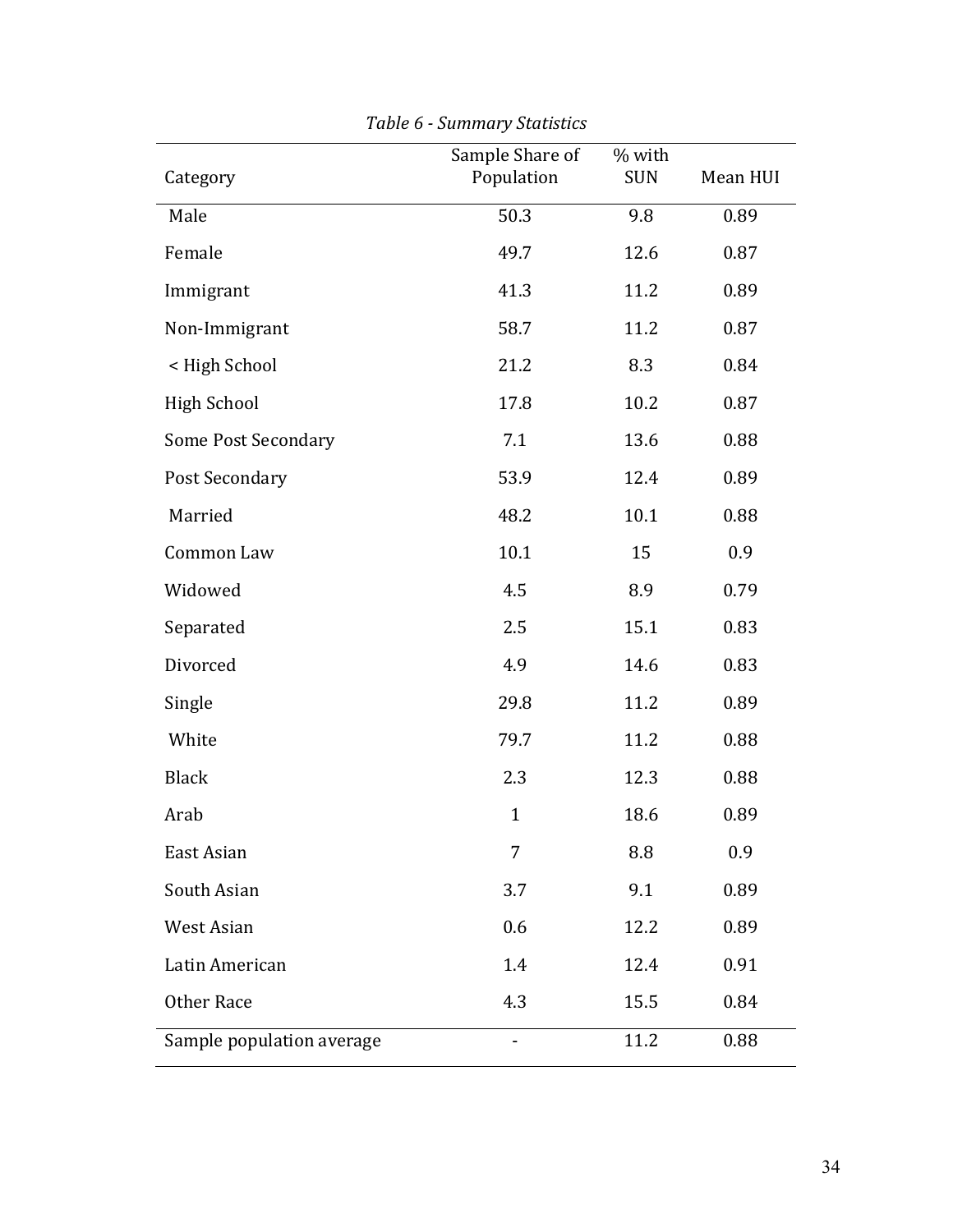| <b>Health Variable</b>              | Coefficient      | <b>Standard Error</b> |
|-------------------------------------|------------------|-----------------------|
| Self-Assessed Health                |                  |                       |
| Very Good                           | $0.18*$          | 0.02                  |
| Good                                | $0.33*$          | 0.02                  |
| Fair                                | $0.51*$          | 0.03                  |
| Poor                                | $0.68*$          | 0.05                  |
| Age                                 | $0.03*$          | $\boldsymbol{0}$      |
| Age Squared                         | $0.00*$          | $\boldsymbol{0}$      |
| BMI <sup>1</sup>                    | $\boldsymbol{0}$ | $\boldsymbol{0}$      |
| Smoking                             |                  |                       |
| Occasionally                        | 0.01             | 0.03                  |
| Former                              | $-0.04$          | 0.02                  |
| Never                               | $-0.09$          | 0.02                  |
| regular<br>Has<br>medical<br>doctor |                  |                       |
| Yes                                 | $-0.42*$         | 0.02                  |
| Unsure                              | $-0.13$          | 0.16                  |
| <b>Chronic Conditions</b>           |                  |                       |
| <b>Health Regions</b>               |                  |                       |
| 1. BMI= $ BMI-21.8 $                |                  |                       |
| *p-value < $0.05$                   |                  |                       |

*Table 7 - Probit Regression for Predicting SUN*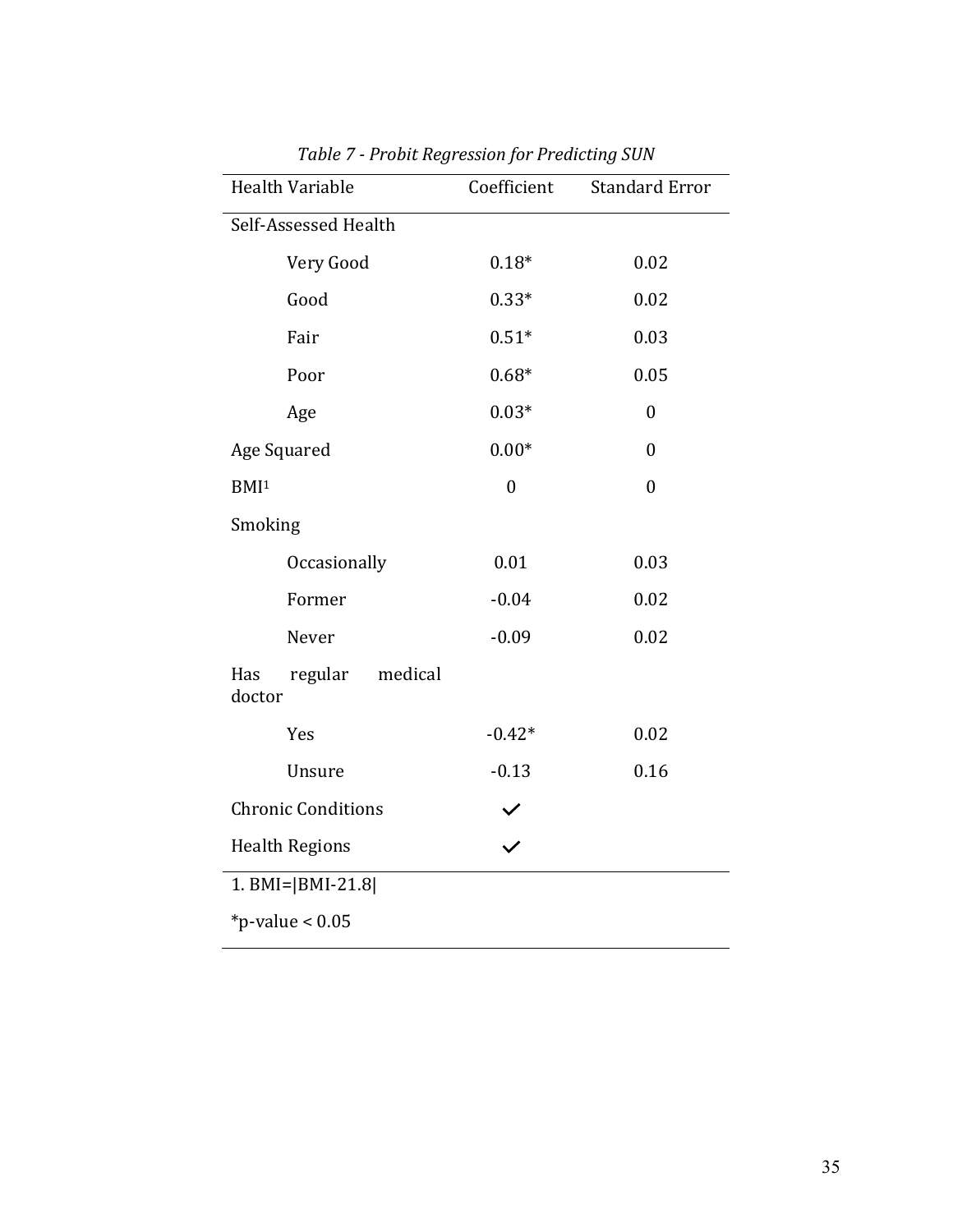| Socio-Economic Characteristic | Coefficient $Q_x = .2$ | Coefficient $Q_x = .8$ |  |
|-------------------------------|------------------------|------------------------|--|
| <b>Marital Status</b>         |                        |                        |  |
| Married                       | $-0.005$               | $-0.053$               |  |
| Common Law                    | 0.014                  | $-0.006$               |  |
| Widowed                       | $-0.028$               | $-0.106$               |  |
| Separated                     | 0.005                  | $-0.011$               |  |
| Divorced                      | $-0.001$               | $-0.023$               |  |
| Single                        | 0.001                  | $-0.045$               |  |
| Education                     |                        |                        |  |
| < High School                 | $-0.007*$              | $-0.026$               |  |
| High School Grad              | 0.001                  | $-0.009$               |  |
| Some Post-Secondary           | 0.002                  | $-0.006$               |  |
| Post-Secondary Grad           | 0.004                  | $-0.007$               |  |
| Income (thousands)            |                        |                        |  |
| < 15                          | $0.017*$               | $0.102*$               |  |
| $[15-20]$                     | 0.01                   | $0.065*$               |  |
| $[20-30]$                     | 0.007                  | $0.047*$               |  |
| $[30-40]$                     | 0.005                  | 0.031                  |  |
| $[40-50]$                     | 0.005                  | 0.019                  |  |
| $[50-60]$                     | 0.004                  | 0.013                  |  |
| $[60 - 80]$                   | 0.005                  | 0.011                  |  |
| $\geq 80$                     | 0.005                  | $0.001*$               |  |
| Male                          | $-0.003*$              | $-0.017*$              |  |
| White                         | $-0.002*$              | $0.005*$               |  |
| Immigrant                     | $\boldsymbol{0}$       | 0.001                  |  |

*Table 8 - Conditional Quantile Regression on Predicted Value of First Stage Regression*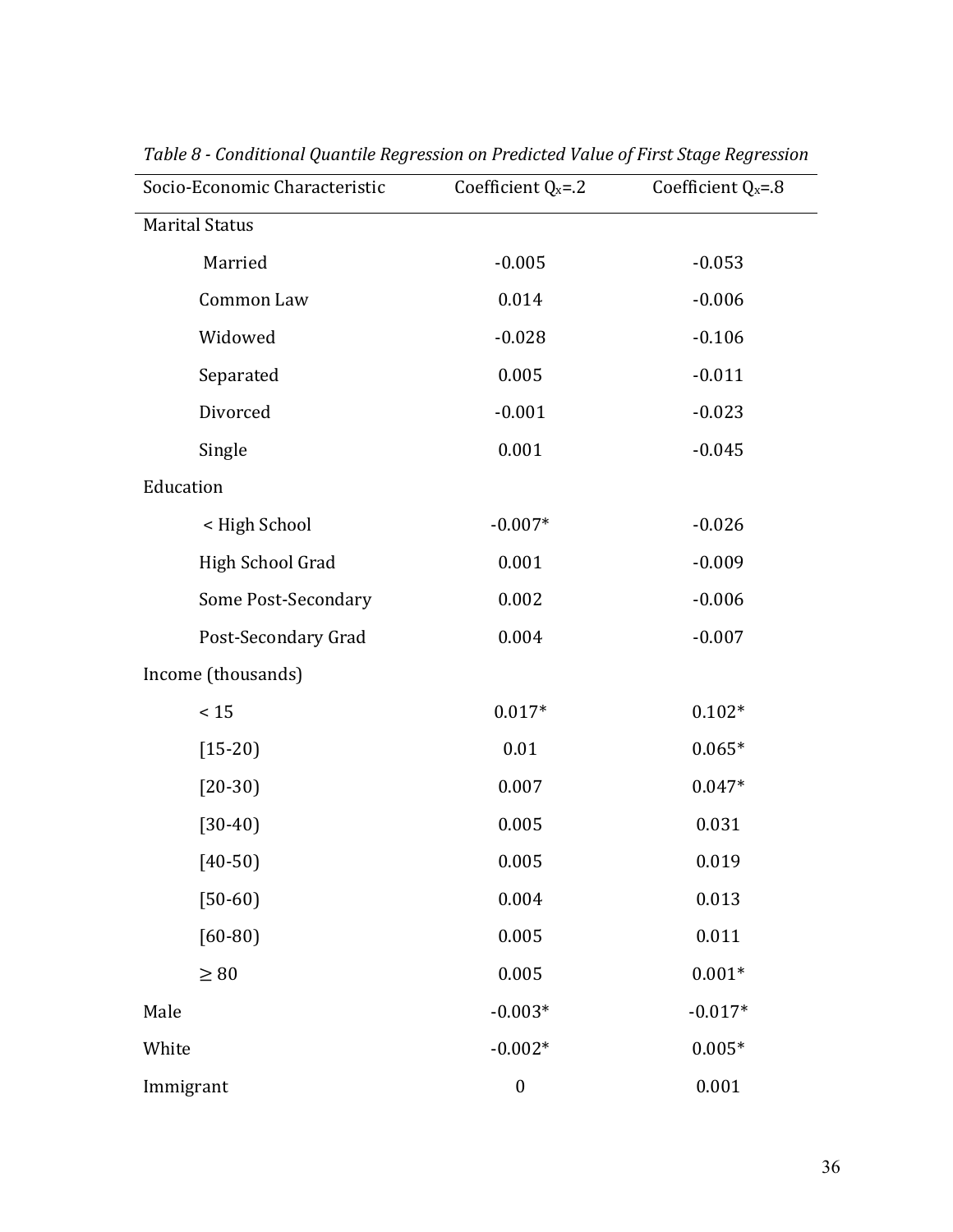\*Coefficient is significantly different from **all** alternative classifications at 5% level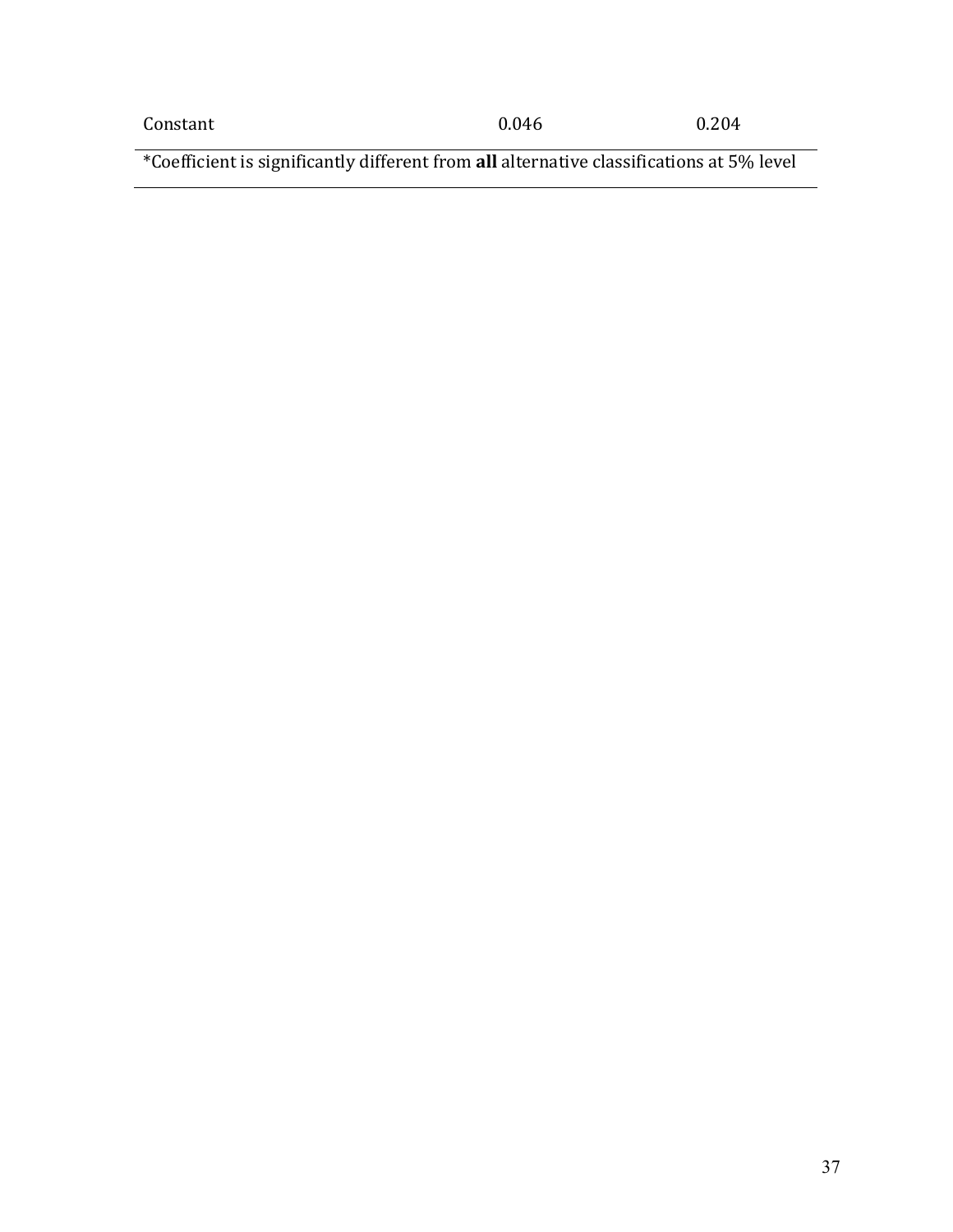| Characteris<br>tic  | $QE_{10}$              | $QE_{20}$              | $QE_{30}$                        | $QE_{40}$        | $QE_{50}$               | QE <sub>60</sub>                 | $QE_{70}$ | $QE_{80}$                                | QE <sub>90</sub>                         | Dominance<br>Test       |
|---------------------|------------------------|------------------------|----------------------------------|------------------|-------------------------|----------------------------------|-----------|------------------------------------------|------------------------------------------|-------------------------|
|                     |                        |                        | $\frac{1}{2}$<br>.026            |                  |                         |                                  |           |                                          |                                          |                         |
| Male                | $.050*$                | $.031*$                | $\ast$                           | $-021*$          | $.015*$                 | $.013*$                          | $-012*$   | $.009*$                                  | $.006*$                                  | $QE_x<0$ $\forall$ x    |
| Income <<br>15      | $.136*$                | $.132*$                | .114<br>$\ast$                   | $.092*$          | $.074*$                 | $.053*$                          | $.041*$   | $.027*$                                  | $.016*$                                  | $QE_x > 0 \forall x$    |
| Income<br>$[15-20]$ | $.080*$                | $.061*$                | .052<br>$\ast$                   | $.044*$          | $.034*$                 | $.026*$                          | $.026*$   | $.022*$                                  | 0.01<br>$\overline{c}$                   | $QE_x > 0 \forall x$    |
| Income<br>$[20-30]$ | $.047*$                | $.052*$                | .043<br>$\ast$                   | $.035*$          | $.028*$                 | $.021*$                          | 0.015     | 0.00<br>$\, 8$                           | 0.00<br>6                                | $QE_x > 0 \forall x$    |
| Income<br>$[30-40]$ | 0.03<br>$\mathbf{2}$   | 0.02<br>3              | 0.01<br>$7\phantom{.}$           | 0.012            | 0.01                    | 0.009                            | 0.009     | 0.00<br>$\overline{7}$                   | 0.00<br>3                                |                         |
| Income<br>$[40-50]$ | 0.00<br>9              | 0.00<br>7              | $0.00\,$<br>7                    | 0.004            | 0.00<br>$\mathbf{2}$    | 0.003                            | 0.003     | 0.00<br>$\overline{c}$                   | 0.00<br>2                                |                         |
| Income<br>$[50-60]$ | $\boldsymbol{0}$       | 0.00<br>$\mathbf{2}$   | 0.00<br>$\overline{7}$           | $-0.009$         | 0.00<br>6               | 0.004                            | $-0.001$  | $\boldsymbol{0}$                         | 0.00<br>3                                |                         |
| Income<br>$[60-80]$ | $.050*$                | $.027*$                | .016<br>$\ast$                   | $-0.01$          | 0.00<br>5               | 0.003                            | $-0.001$  | $\boldsymbol{0}$                         | 0.00<br>$\mathbf{1}$                     | $QE_x<0$ $\forall$ x    |
| Income $\geq$<br>80 | $.062*$                | $.044*$                | .032<br>$\ast$                   | $-023*$          | $.018*$                 | $.013*$                          | $-013*$   | $.007*$                                  | $-0.005$<br>$\ast$                       | $QE_x < 0 \forall x$    |
| White               | 0.00<br>$\overline{4}$ | 0.00<br>6              | 0.00<br>5                        | $\boldsymbol{0}$ | 0.00<br>$\mathbf{1}$    | 0.002                            | 0.004     | 0.00<br>$\mathbf{1}$                     | 0.00<br>4                                |                         |
| Black               | $.085* 6$              | 0.03                   | 0.02<br>$6\overline{6}$          | $-0.006$         | 0.00<br>$4\overline{4}$ | 0.018                            | 0.006     | 0.00<br>5                                | 0.00<br>$7\overline{ }$                  | $QE_x<0 \forall x$      |
| Arabic              | 0.01<br>7 <sup>7</sup> | $.068*$                | .065<br>$\ast$                   |                  |                         | $.058*$ $.058*$ $.048*$          | $.045*$   | $.040*$                                  | 0.02<br>$\mathbf{1}$                     | $QE_x>0 \forall x$      |
| East Asian          | $.112*$                | $.067*$                | $\blacksquare$<br>.045<br>$\ast$ | $-027*$          | $.019*$                 | $.016*$                          | $-013*$   | $.009*$                                  | $\blacksquare$<br>0.00<br>$\overline{4}$ | $QE_x<0 \forall x$      |
| South<br>Asian      | $\sim 100$<br>$.060*$  | 0.03<br>$\overline{4}$ | $\sim$<br>0.01<br>6              | $-0.015$         | $\sim$<br>0.00<br>9     | $\sim 100$ km s $^{-1}$<br>0.001 | $\bf{0}$  | $\blacksquare$<br>0.00<br>$\overline{4}$ | 0.00<br>$\mathbf{1}$                     | $QE_x \leq 0 \forall x$ |

*Table 9 - Decomposition Results - Direct Effects for SUN=YES*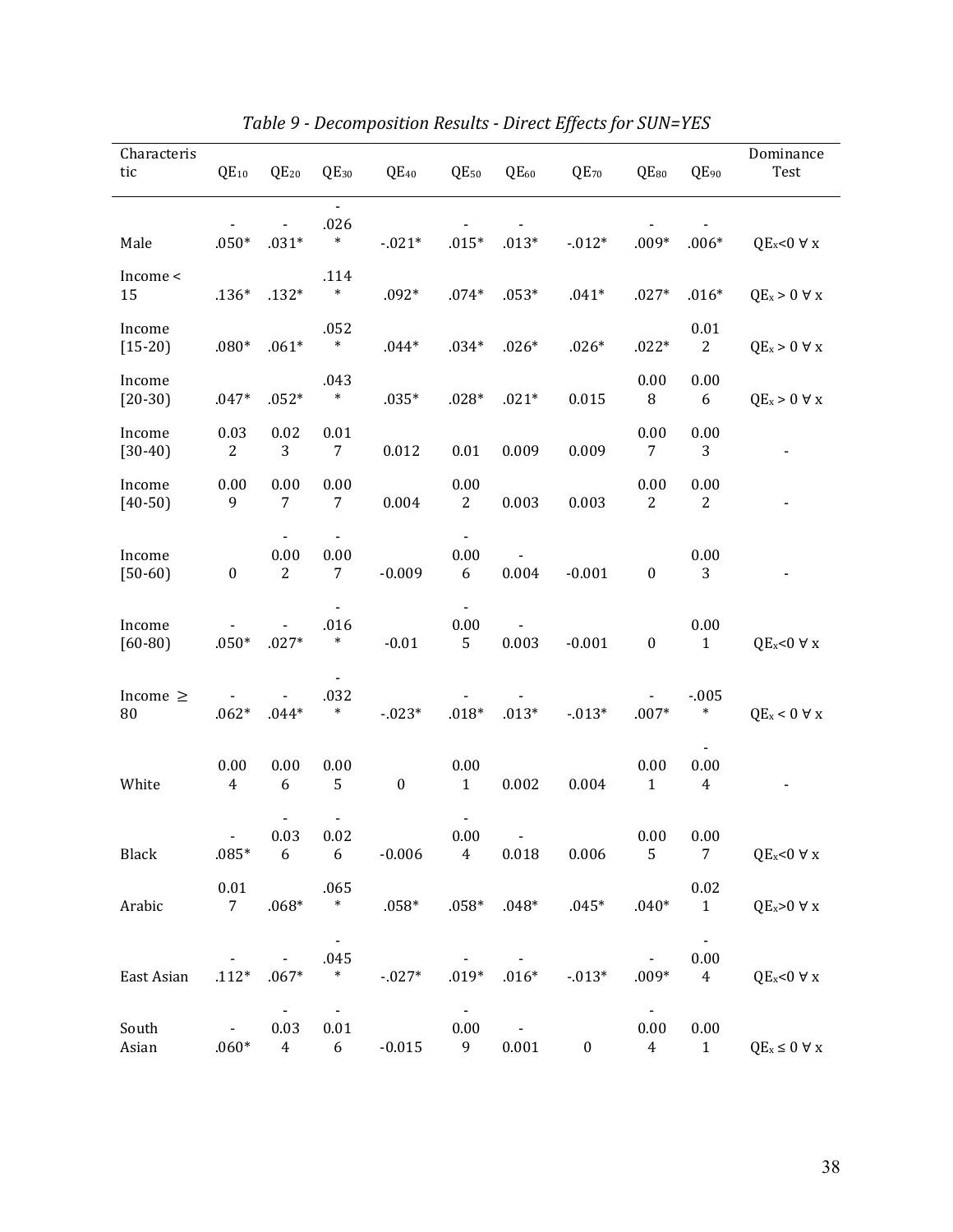| West Asian                           | $\blacksquare$<br>0.04<br>$\overline{2}$ | $\overline{\phantom{a}}$<br>0.05<br>8 | $\overline{\phantom{a}}$<br>0.05<br>$\overline{4}$ | $-0.05$                | $.042*$                    | $.038*$                 | $-0.02$                 | $\blacksquare$<br>$0.01\,$<br>$\overline{4}$ | $\blacksquare$<br>0.00<br>6 | $QE_x \leq 0 \; \forall \; x$ |
|--------------------------------------|------------------------------------------|---------------------------------------|----------------------------------------------------|------------------------|----------------------------|-------------------------|-------------------------|----------------------------------------------|-----------------------------|-------------------------------|
| Latin<br>American                    | $0.07\,$<br>6                            | 0.02                                  | 0.00<br>5                                          | 0.017                  | 0.01<br>$\overline{4}$     | 0.013                   | 0.017                   | 0.01                                         | 0.02<br>$\mathbf{1}$        |                               |
| Other                                | $.069*$                                  | $.051*$                               | .035<br>$\ast$                                     | $0.02\,$               | 0.00<br>9                  | $\boldsymbol{0}$        | $-0.001$                | $\pmb{0}$                                    | 0.00<br>$\overline{4}$      | $QE_x>0 \forall x$            |
| Married                              | $\blacksquare$<br>0.00<br>7              | 0.00<br>8                             | 0.00<br>8                                          | $-0.007$               | 0.00<br>3                  | 0.004                   | $-0.005$                | $.006*$                                      | $.003*$                     | $QE_x \leq 0 \forall x$       |
| Common<br>Law                        | 0.00<br>4                                | $0.00\,$<br>9                         | .020<br>$\ast$                                     | $.020*$                | $.016*$                    | $.016*$                 | $.017*$                 | $.017*$                                      | $.016*$                     | $QE_x > 0 \forall x$          |
| Widowed                              | $\blacksquare$<br>$0.07\,$<br>3          | $.097*$                               | $\overline{\phantom{a}}$<br>.089<br>$\ast$         | $-0.75*$               | $.065*$                    | $.057*$                 | $-0.48*$                | $.039*$                                      | $.031*$                     | $QE_x < 0 \forall x$          |
| Separated                            | 0.04<br>3                                | 0.03<br>3                             | 0.03                                               | 0.025                  | $0.01\,$<br>$\overline{7}$ | 0.014                   | 0.007                   | 0.00<br>3                                    | 0.00<br>3                   |                               |
| Divorced                             | $.074*$                                  | $.081*$                               | .066<br>$\ast$                                     | $.047*$                | $.031*$                    | $.017*$                 | $.013*$                 | $.012*$                                      | $.008*$                     | $QE_x > 0 \forall x$          |
| Single                               | $.031*$                                  | $0.01\,$<br>$\boldsymbol{6}$          | $\blacksquare$<br>$0.01\,$                         | $-0.007$               | $0.00\,$<br>$\overline{4}$ | 0.005                   | $-0.002$                | $0.00\,$<br>$\mathbf{1}$                     | $.004*$                     |                               |
| $<$ High<br>School                   | 0.00<br>$\overline{4}$                   | $0.00\,$<br>3                         | $\boldsymbol{0}$                                   | $-0.003$               | ÷,<br>0.00<br>6            | $.008*$                 | $-010*$                 | $.011*$                                      | $-.007$<br>$\ast$           | $QE_x < 0 \forall x$          |
| High<br>School<br>Grad               | $0.00\,$<br>$\overline{4}$               | $0.01\,$<br>$\mathbf{1}$              | $0.00\,$<br>9                                      | 0.007                  | $0.00\,$<br>7              | 0.007                   | 0.004                   | $0.00\,$<br>3                                | $0.00\,$<br>$\mathbf{2}$    |                               |
| Some Post-<br>Secondary              | 0.00<br>9                                | 0.00<br>$\overline{4}$                | $\overline{\phantom{0}}$<br>0.00<br>$\overline{2}$ | 0.001                  | 0.00<br>3                  | $\blacksquare$<br>0.001 | 0.001                   | $\mathbf{1}$                                 | 0.00<br>3                   |                               |
| Post-<br>Secondary<br>Grad           | $-0.02$                                  | 0.01<br>$\mathbf{1}$                  | 0.00<br>8                                          | $-0.007$               | 0.00<br>5                  | 0.003                   | $\pmb{0}$               | 0.00<br>$\overline{c}$                       | 0.00<br>6                   | $QE_x \geq 0 \forall x$       |
| Immigrant                            | 0.01<br>$\mathbf{1}$                     | 0.00<br>$\overline{c}$                | 0.00<br>$\overline{c}$                             | 0.007                  | 0.00<br>6                  | 0.004                   | 0.004                   | 0.00<br>5                                    | 0.00<br>$\overline{4}$      | $QE_x \geq 0 \forall x$       |
| Prediction<br>Error<br>Statistics:   | SD                                       | 0.13<br>7                             |                                                    | 1st<br>percentil<br>e: | 0.34<br>8                  |                         | 99th<br>percentil<br>e: | 0.97<br>9                                    |                             |                               |
| *p-value of quantile effect < $0.05$ |                                          |                                       |                                                    |                        |                            |                         |                         |                                              |                             |                               |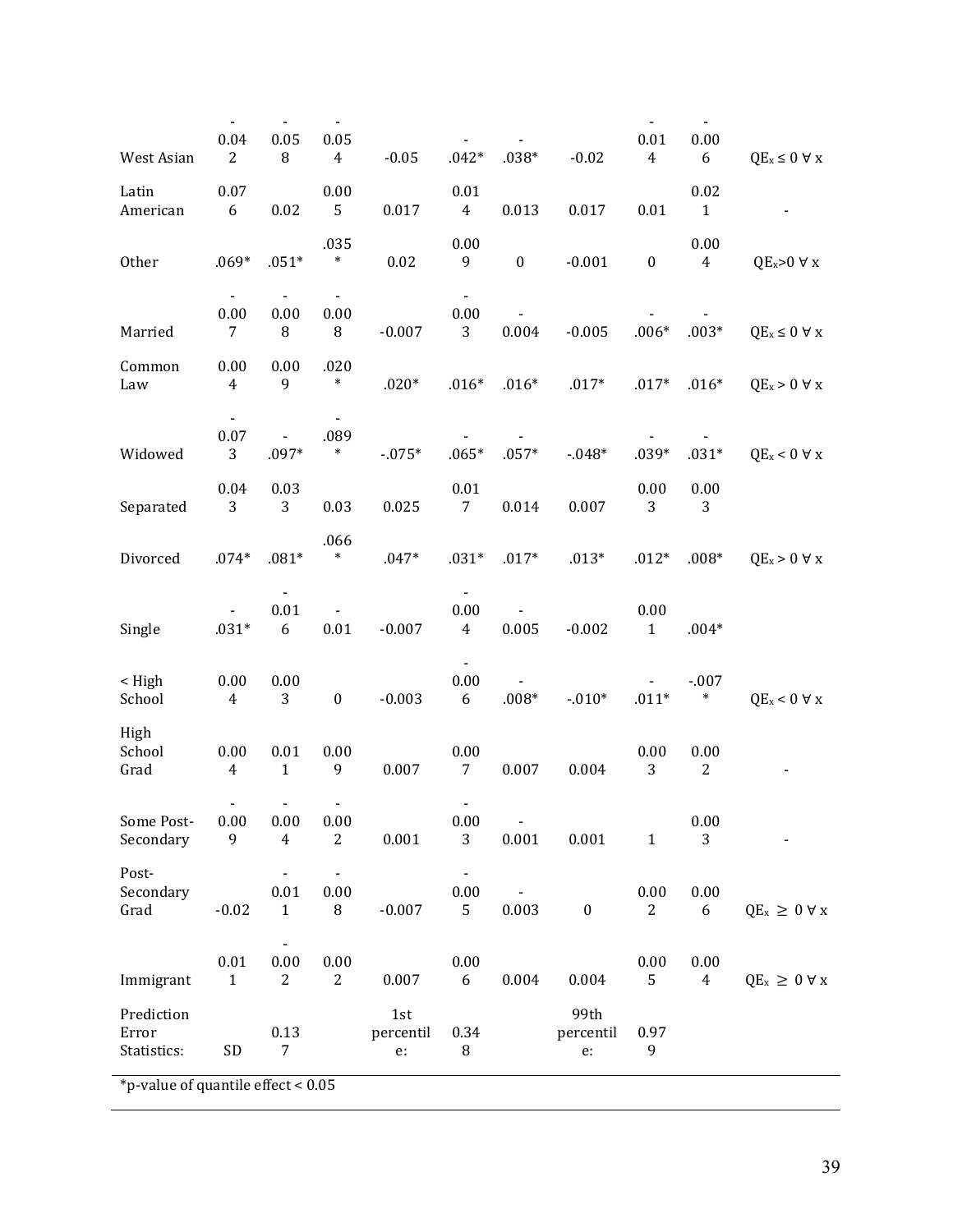#### Appendix A

### **Description of Estimation of Propensity Equation:**

In the estimation of the propensity to report SUN, we considered eight model specifications. Our choice of model specification in order to generate the predicted probability of SUN for our decomposition analysis was based on the model's true error. True error is a measure of the model's inability to fit data points outside the given sample (out-of-sample goodness-offit was measured by pseudo-R2 (McFadden 1973) in a k-fold cross validation as described in Daniels (2012) exercise with k=25).

We considered four sets of predictor variables, regressing self-reported unmet need on each set using both the probit and logit estimators (the specifics of the parameterization can be seen in table A1). In our estimation, SUN is modelled as a function of age, health region (the approximately 125 administrative regions for health-care provision in Canada), health, and health care use variables. The control variables for health and health care we consider are: activity restrictions, body mass index (BMI), type of smoker, comorbid conditions, the respondent's health region, age, and province of residence. Activity restriction is a dummy variable which takes a value of 1 if the respondent was unable to do tasks at work, school or home due to health problems (and 0 otherwise). BMI, which is computed as  $|BMI - 21.8|$ ; 21.8 is the midpoint of a "healthy" BMI, and we do not expect unmet need to simply be a function of increasing BMI, although estimates using other specifications of BMI do not change the results of our study. Type of smoker is a set of four dummy variables: daily, occasional, former (someone who has smoked at least 100 cigarettes in their life but does not presently smoke), and never. Chronic condition dummies in our model include: asthma, fibromyalgia, arthritis, back problem, blood pressure, migraines, COPD, diabetic, heart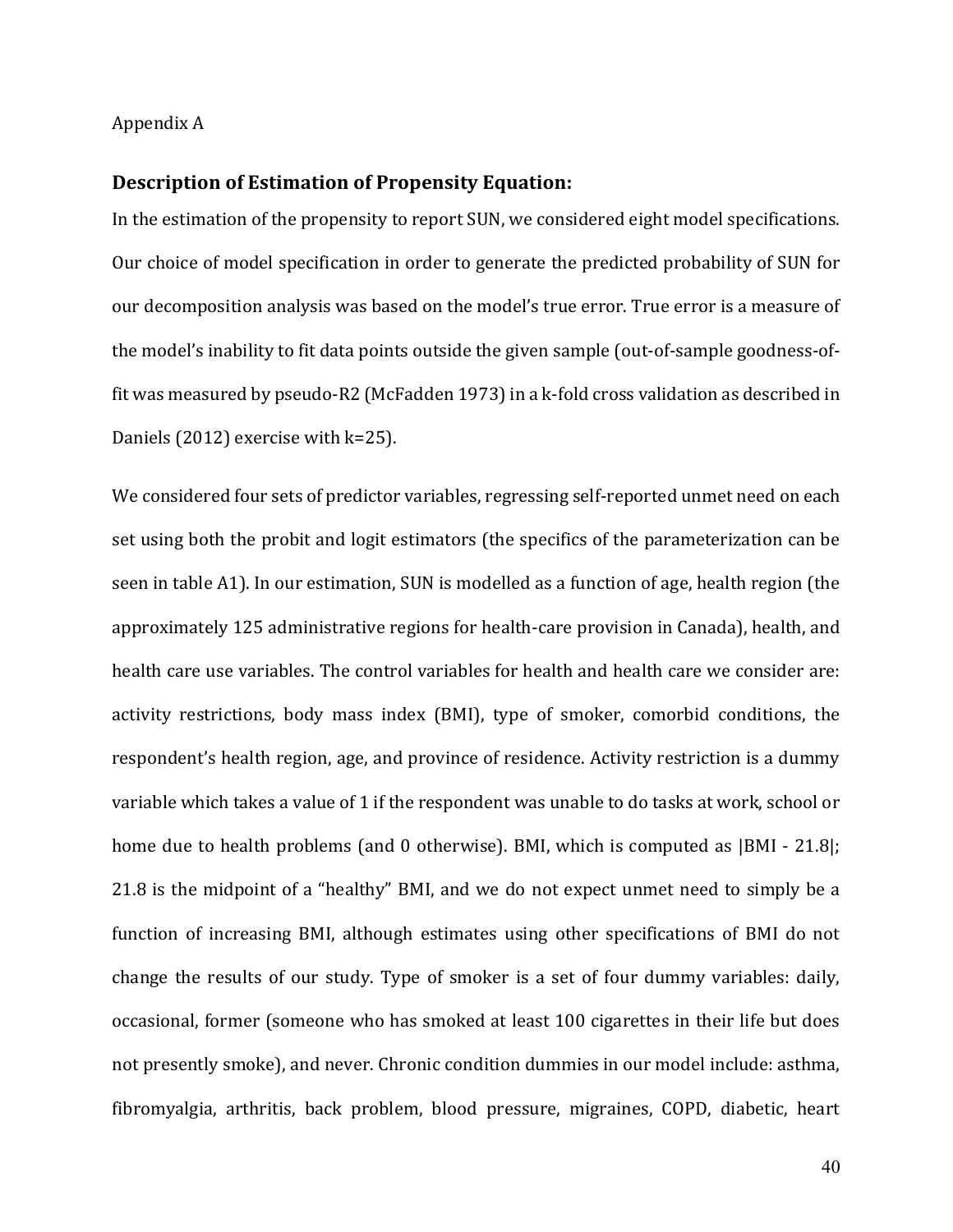disease, cancer, ulcers (stomach or intestinal), post stroke, urinary incontinence, bowel disorder, Alzheimer's, chronic fatigue syndrome, multiple chemical sensitivity, mood disorder, and anxiety disorder. To attempt to condition on supply side factors for unmet need, we use a complete set of health region dummies. Observed utilization is measured by the "number of consultations with medical professionals" (e.g. physicians, nurses, but excluding eye and dental professionals), denoted by  $Q_{\text{md}}$  as well as whether or not the individual has a regular family doctor.

#### **Extension to types of unmet need:**

SUN due to access-related reasons is reported more among those in worse health, and SUN for reasons pertaining to acceptability more among those in better health. To evaluate whether these differences are material to the reporting behavior of individuals across the various measures of SES we're looking at. When looking at the covariance between these types and the socio-economic variables we see a variety of patterns emerge. We may be able to partially explain the SUN reports in terms of these differences in types. This would be the case if types of unmet need and prediction error were correlated systematically with the groups that we observe to over(under)-report in the pooled analysis. To examine this, we add "type of unmet need" to our decomposition exercise (see table 11). By adjusting the distribution of types of unmet needs across the observational categories we can examine whether the differences in the experience of unmet need may be driving the differences in observed reporting. In most socio-economic categories the differentials in reporting distributions established earlier do not change between specifications. We reiterate here what is stated in the paper: only one category changes significance in the direction of less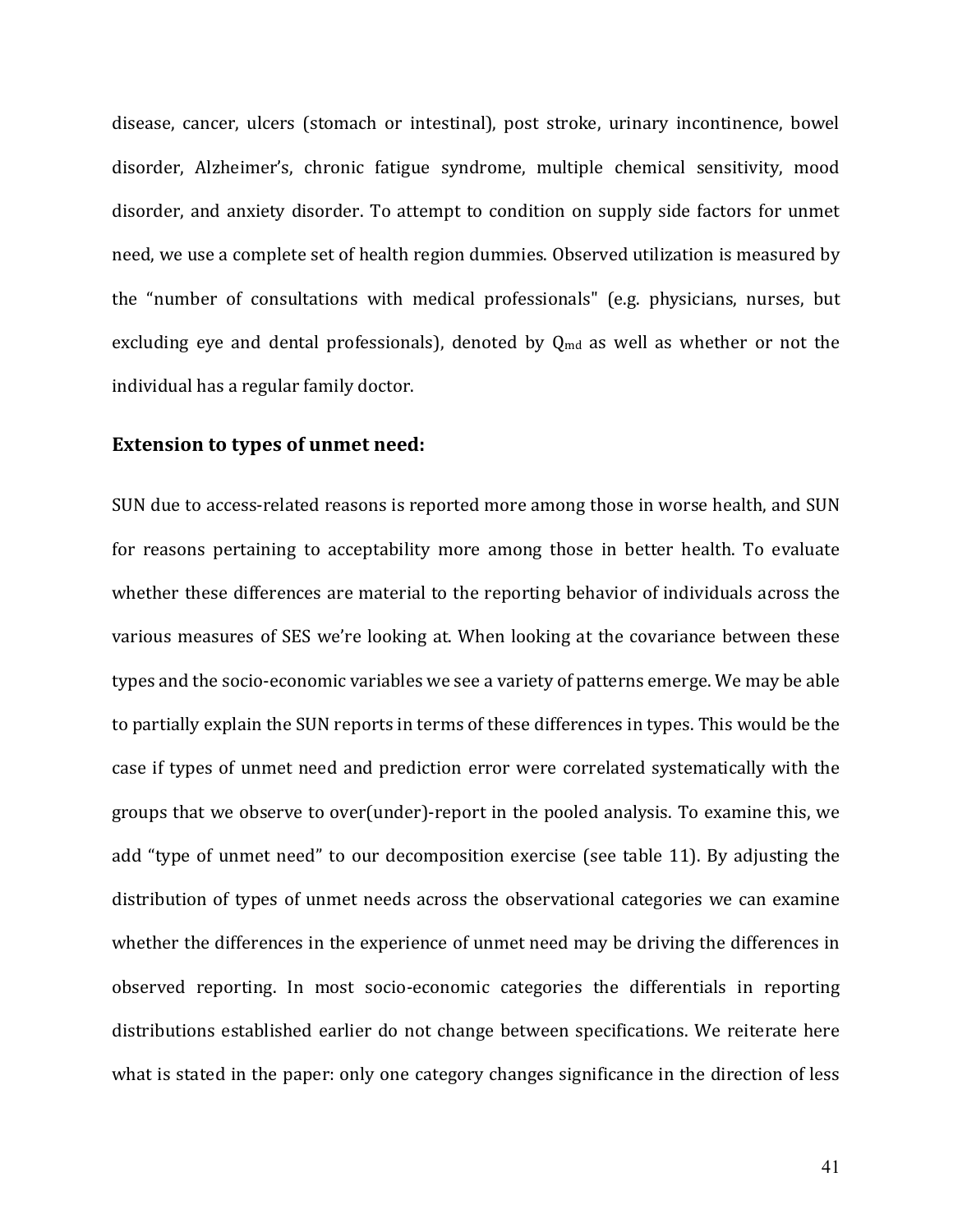difference (black goes from  $< 0$  to  $\leq 0$ ), while several categories change in the direction of more significant differences between distributions. South Asians and married move from ≤ 0 to < 0 singles move from ``−" to ≤ 0 suggesting that in only a few cases do changes in the distribution of experiences with types of unmet need explain part of the differences obtained by examining pooled SUN. We present the "direct effects" with the set of reasons as additional control variables (thus the distributions of reasons have been accounted for in the direct effects of Table A3.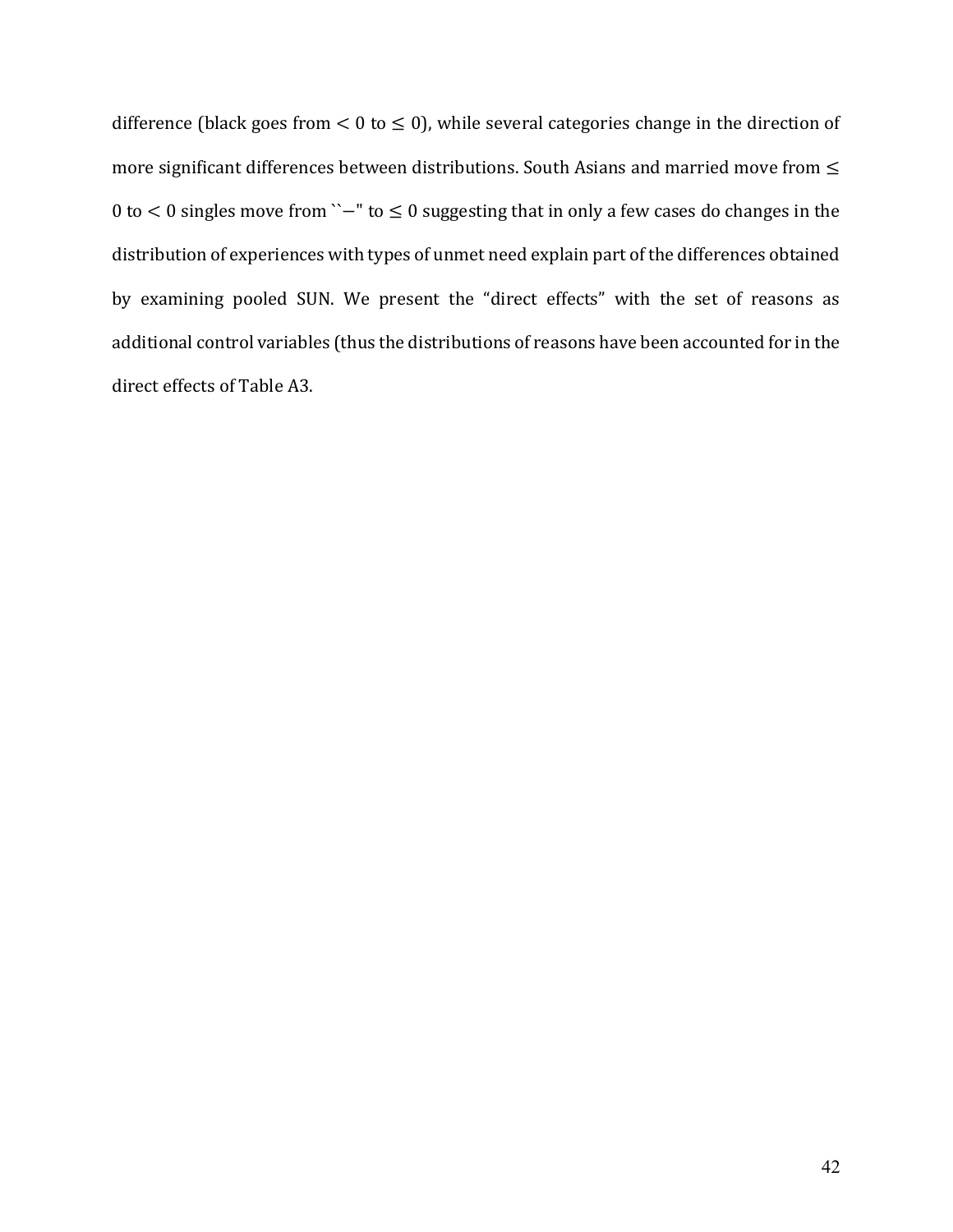**Online Appendix Tables**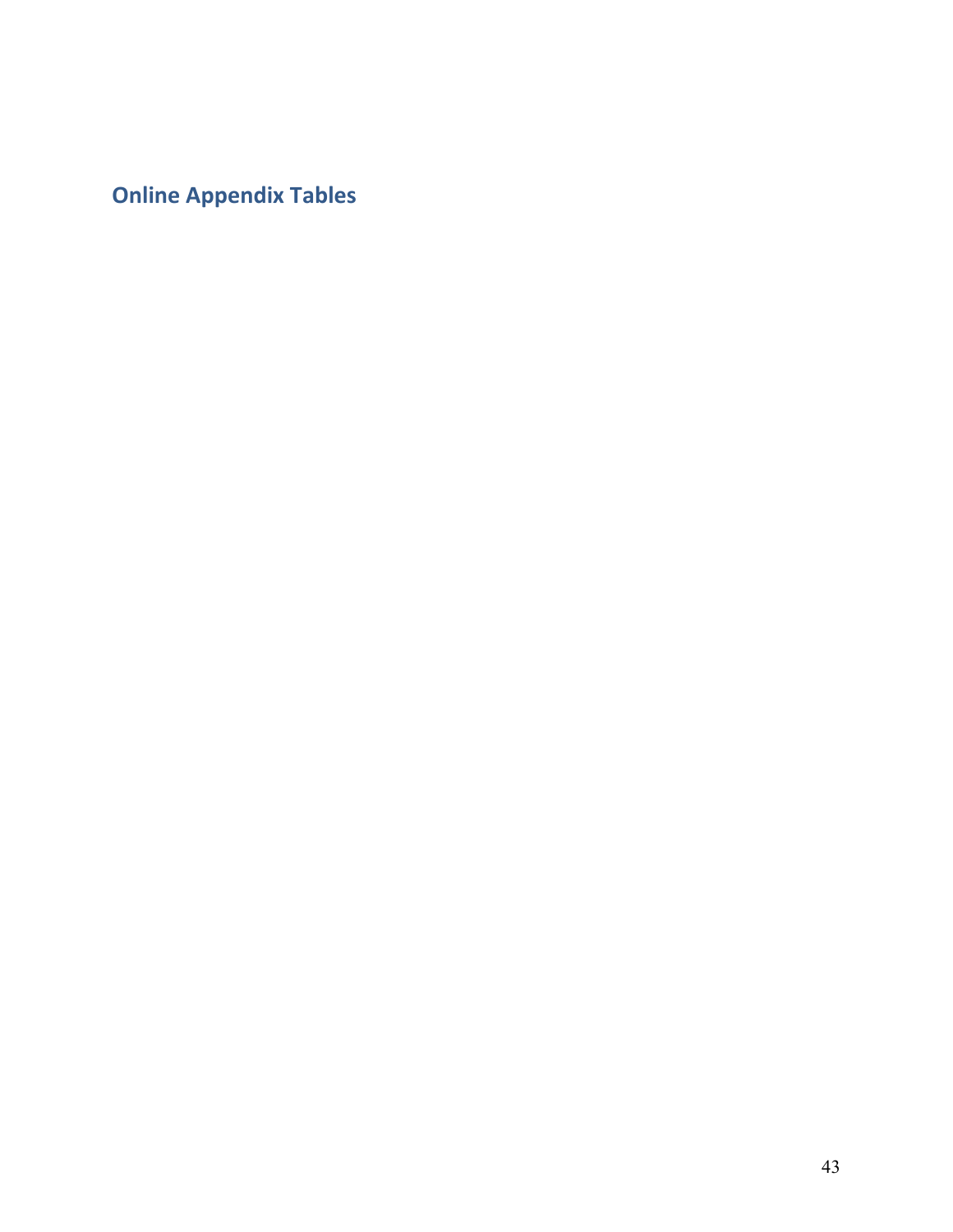## Appendix A

L

|                  | Model       |        |        |                |              |             |             |                |  |  |
|------------------|-------------|--------|--------|----------------|--------------|-------------|-------------|----------------|--|--|
|                  |             |        | Logit  |                | Probit       |             |             |                |  |  |
| Variable         |             | 2      | 3      | $\overline{4}$ | $\mathbf{1}$ | 2           | 3           | $\overline{4}$ |  |  |
| X                | $\mathbf X$ | X      | X      | X              | $\mathbf X$  | X           | X           | X              |  |  |
| Qmd              | $\mathbf X$ | X      |        |                | $\mathbf X$  | $\mathbf X$ |             |                |  |  |
| ln(Qmd)          |             |        | X      | $\mathbf X$    |              |             | $\mathbf X$ | X              |  |  |
| Age <sup>2</sup> |             | X      |        | $\mathbf X$    |              | $\mathbf X$ |             | X              |  |  |
| Goodness-of-fit  |             |        |        |                |              |             |             |                |  |  |
| In-sample        | 0.0923      | 0.0945 | 0.0993 | 0.1015         | 0.0933       | 0.0953      | 0.1002      | 0.1023         |  |  |
| Out-of-sample*   | 0.0626      | 0.0636 | 0.0669 | 0.0681         | 0.0632       | 0.0642      | 0.0678      | 0.0687         |  |  |

### *Table A1 - In-Sample and Out-Of-Sample Goodness-Of-Fit For Propensity Score Model Specifications*

\*Out-of-sample goodness of fit measured as the average pseudo-R^2 from 25-fold cross-validation.

\*All models contain health-region fixed effects.

## Appendix B

|                     |                |                |                |           |                  |              | <u>1 apre 42 - Decomposition Results - Than ett Effects för Solv-TES</u> |           |                |                      |
|---------------------|----------------|----------------|----------------|-----------|------------------|--------------|--------------------------------------------------------------------------|-----------|----------------|----------------------|
| Characteri<br>stic  | $QE_{10}$      | $QE_{20}$      | $QE_{30}$      | $QE_{40}$ | $QE_{50}$        | $QE_{60}$    | $QE_{70}$                                                                | $QE_{80}$ | $QE_{90}$      | Dominance<br>Test    |
| Male                | .009<br>$\ast$ | 0.00<br>4      | 0.00<br>2      | $-0.001$  | $\boldsymbol{0}$ | $\mathbf{0}$ | $\mathbf{0}$                                                             | 0.00<br>1 | .001<br>$\ast$ | S.0.D                |
| Income $\leq$<br>15 | .023<br>$\ast$ | .011<br>$\ast$ | 0.00<br>5      | 0.003     | 0.00<br>1        | 0.00<br>1    | 0                                                                        | 0.00<br>1 | 0.00<br>2      | $QE_x > 0 \forall x$ |
| Income<br>$[15-20]$ | .027<br>$\ast$ | .014<br>$\ast$ | .008<br>$\ast$ | 0.005     | 0.00<br>2        | 0            | $-0.001$                                                                 | 0.00<br>2 | .004<br>$\ast$ | S.0.D                |

## *Table A2 -Decomposition Results - Indirect Effects for SUN=YES*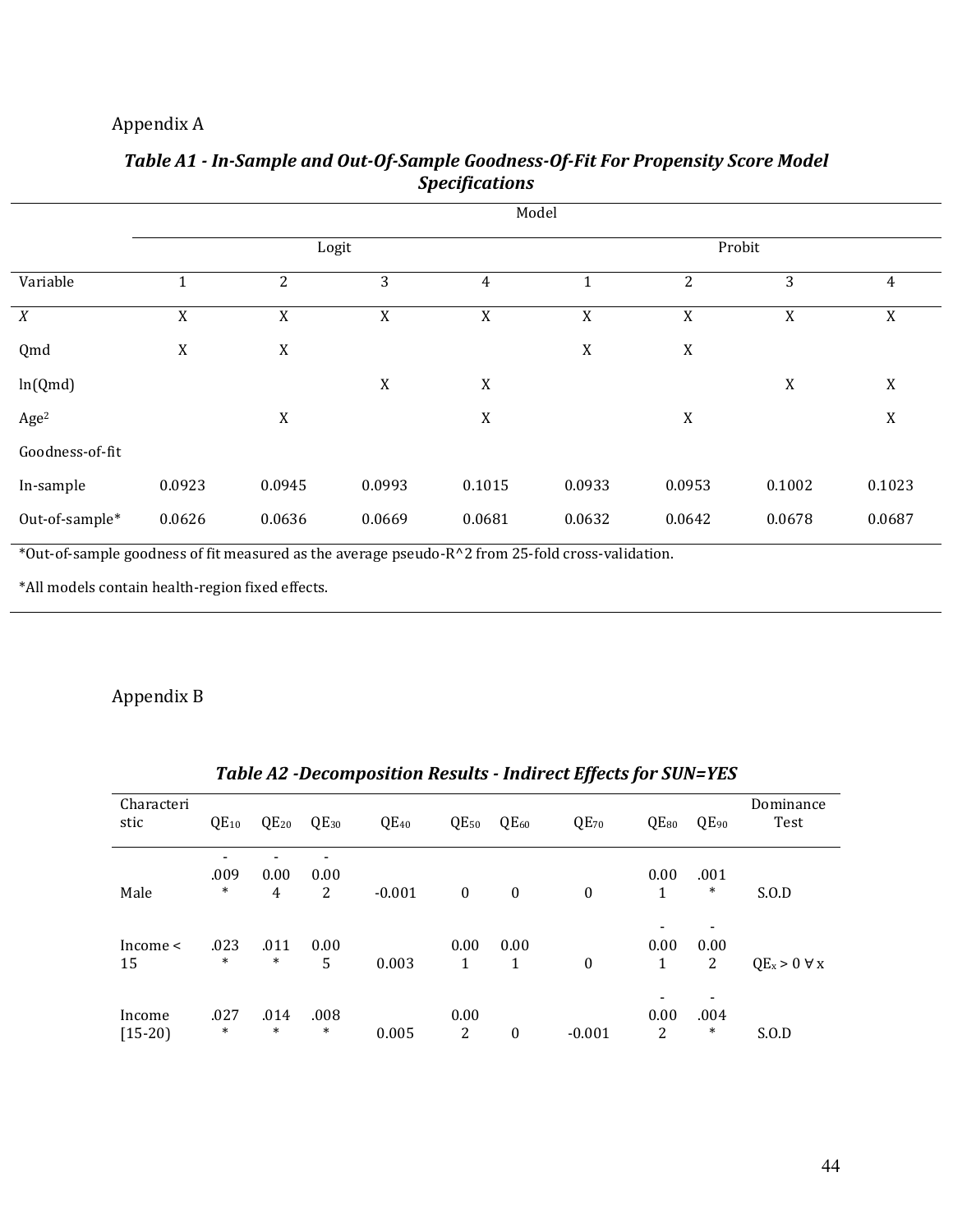|                       |                                                    |                          |                                       |                  |                                |                                  |                  |                                  | $\blacksquare$                             |                         |
|-----------------------|----------------------------------------------------|--------------------------|---------------------------------------|------------------|--------------------------------|----------------------------------|------------------|----------------------------------|--------------------------------------------|-------------------------|
| Income<br>$[20-30]$   | .021<br>$\ast$                                     | .010<br>$\ast$           | .007<br>$\ast$                        | $.004*$          | 0.00<br>$\overline{2}$         | 0.00<br>$\mathbf{1}$             | $\boldsymbol{0}$ | $\boldsymbol{0}$                 | 0.00<br>$\mathbf{1}$                       | $QE_x > 0 \forall x$    |
| Income<br>$[30-40]$   | 0.00<br>8                                          | 0.00<br>$\overline{4}$   | 0.00<br>$\overline{4}$                | 0.002            | 0.00<br>$\mathbf{2}$           | 0.00<br>$\mathbf{1}$             | 0.001            | $\boldsymbol{0}$                 | $\boldsymbol{0}$                           |                         |
| Income<br>$[40-50]$   | 0.00<br>5                                          | 0.00<br>3                | 0.00<br>3                             | 0.002            | 0.00<br>$\mathbf{1}$           | 0.00<br>$\mathbf{1}$             | 0.001            | $\boldsymbol{0}$                 | $\boldsymbol{0}$                           |                         |
| Income<br>$[50-60]$   | $\overline{\phantom{a}}$<br>0.00<br>$\overline{c}$ | 0.00<br>$\mathbf{1}$     | $\boldsymbol{0}$                      | 0.001            | 0.00<br>$\mathbf{1}$           | 0.00<br>$\mathbf{1}$             | $\boldsymbol{0}$ | 0.00<br>$\mathbf{1}$             | 0.00<br>$\mathbf{1}$                       |                         |
| Income<br>$[60 - 80]$ | 0.00<br>6                                          | 0.00<br>$\mathbf{2}$     | 0.00<br>$\mathbf{1}$                  | $\boldsymbol{0}$ | $\boldsymbol{0}$               | $0.00\,$<br>$\mathbf{1}$         | 0.001            | 0.00<br>$\mathbf{1}$             | 0.00<br>$\mathbf{1}$                       | $QE_x \geq 0 \forall x$ |
| Income $\geq$<br>80   | $\overline{\phantom{a}}$<br>.020<br>$\ast$         | 0.01<br>3                | 0.01<br>$\boldsymbol{2}$              | $-0.007$         | 0.00<br>$\overline{4}$         | $\blacksquare$<br>$0.00\,$<br>3  | $-0.002$         | $0.00\,$<br>3                    | $\overline{\phantom{a}}$<br>0.00<br>2      |                         |
| White                 | 0.00<br>$\overline{2}$                             | $0.00\,$<br>$\mathbf{2}$ | 0.00<br>$\boldsymbol{2}$              | 0.001            | 0.00<br>$\mathbf{1}$           | 0.00<br>$\mathbf{1}$             | $-0.002$         | 0.00<br>$\mathbf{1}$             | $\boldsymbol{0}$                           |                         |
| Black                 | .032<br>$\ast$                                     | .024<br>$\ast$           | .016<br>$\ast$                        | $.012*$          | .009<br>$\ast$                 | .008<br>$\ast$                   | $.007*$          | .006<br>$\ast$                   | .004<br>$\ast$                             | $QE_x>0 \forall x$      |
| Arabic                | 0.01<br>$\, 8$                                     | 0.01<br>5                | $0.01\,$                              | 0.009            | 0.00<br>$\overline{7}$         | 0.00<br>5                        | 0.004            | .004<br>$\ast$                   | 0.00<br>$\overline{2}$                     |                         |
| East Asian            | 0.00<br>8                                          | 0.00<br>5                | $\blacksquare$<br>0.00<br>5           | $-0.004$         | .003<br>$\ast$                 | $\blacksquare$<br>0.00<br>3      | $-0.002$         | 0.00<br>$\boldsymbol{2}$         | $\blacksquare$<br>0.00<br>2                |                         |
| South<br>Asian        | $0.01\,$<br>$\mathbf{1}$                           | 0.00<br>$\overline{7}$   | $\overline{\phantom{a}}$<br>0.00<br>5 | $-0.004$         | 0.00<br>$\overline{4}$         | $\blacksquare$<br>$0.00\,$<br>3  | $-0.003$         | $0.00\,$<br>$\sqrt{2}$           | $\blacksquare$<br>$0.00\,$<br>$\mathbf{1}$ |                         |
| West<br>Asian         | $\sim$<br>0.01<br>5                                | $\sim$<br>0.00<br>5      | $\sim$<br>0.00<br>3                   | $-0.002$         | $\sim$<br>0.00<br>$\mathbf{1}$ | $\omega$<br>0.00<br>$\mathbf{1}$ | 0.001            | 0.00<br>$\mathbf{2}$             | 0.00<br>$\overline{c}$                     |                         |
| Latin<br>American     | 0.00<br>7                                          | 0.00<br>$\overline{7}$   | 0.00<br>$7\overline{ }$               | 0.005            | 0.00<br>$\overline{4}$         | 0.00<br>3 <sup>1</sup>           | 0.003            | 0.00<br>3                        | 0.00<br>$\mathbf{1}$                       |                         |
| Other                 | .023<br>$\ast$                                     | .014<br>$\ast$           | .010<br>$\ast$                        | $.007*$          | .006<br>$\ast$                 | .004<br>$\ast$                   | $.003*$          | 0.00<br>$\overline{c}$           | 0.00<br>$\mathbf{1}$                       | $QE_x > 0 \forall x$    |
| Married               | $\blacksquare$<br>.043<br>$\ast$                   | .023<br>$\ast$           | $\blacksquare$<br>.016<br>$\ast$      | $-0.11*$         | .009<br>$\ast$                 | $\blacksquare$<br>.005<br>$\ast$ | $-0.04*$         | $\blacksquare$<br>.002<br>$\ast$ | $\blacksquare$<br>0.00<br>$\mathbf{1}$     | $QE_x < 0 \forall x$    |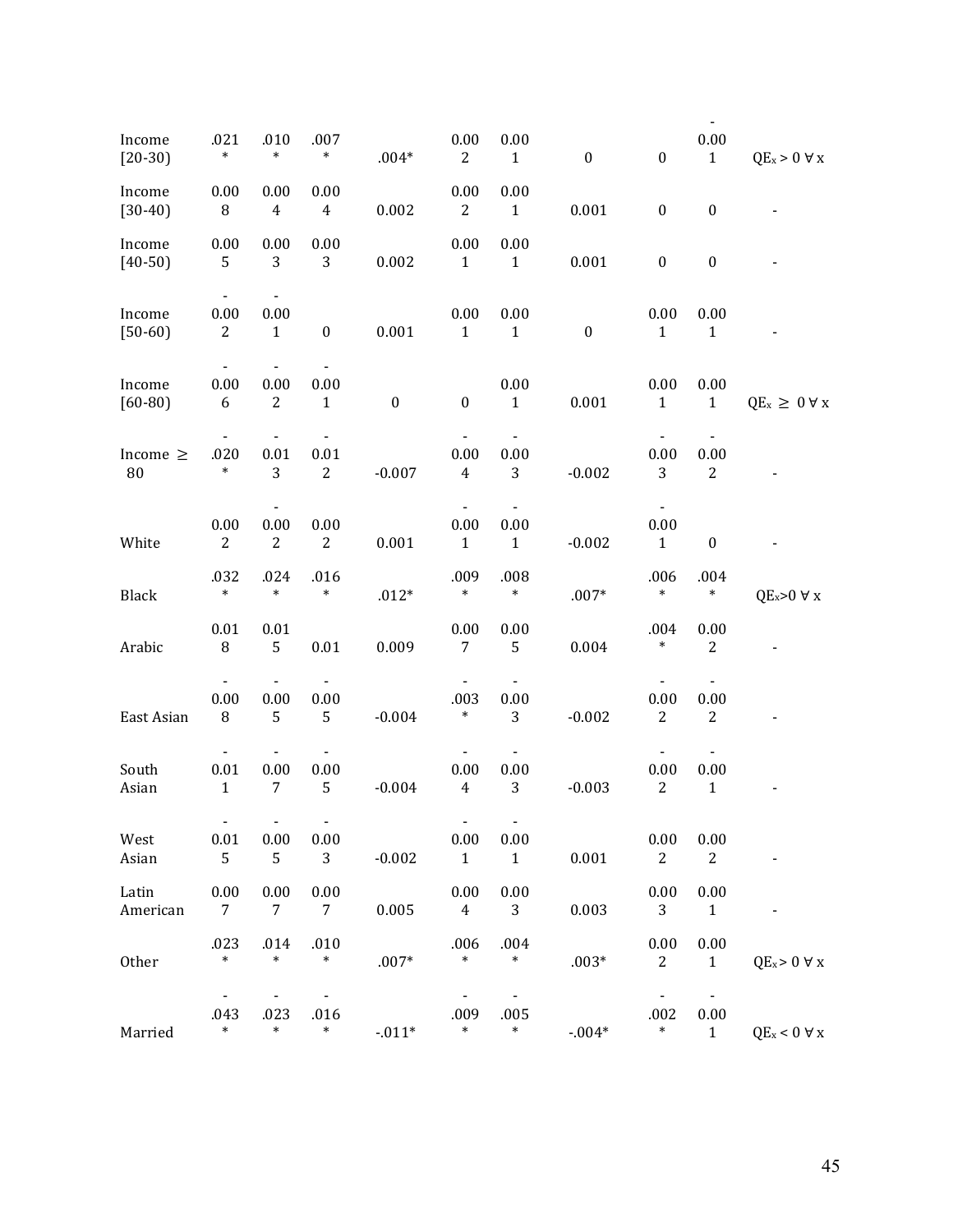| Common<br>Law                        | $\blacksquare$<br>.020<br>$\ast$ | $\overline{\phantom{a}}$<br>.008<br>$\ast$ | $\overline{\phantom{a}}$<br>.008<br>$\ast$ | $-.006*$           | $\overline{\phantom{a}}$<br>.004<br>$\ast$ | $\overline{\phantom{a}}$<br>.003<br>*    | $-0.02*$            | $\overline{\phantom{a}}$<br>.002<br>$\ast$ | $\overline{\phantom{a}}$<br>0.00<br>$\mathbf{1}$   | $QE_x < 0 \forall x$ |
|--------------------------------------|----------------------------------|--------------------------------------------|--------------------------------------------|--------------------|--------------------------------------------|------------------------------------------|---------------------|--------------------------------------------|----------------------------------------------------|----------------------|
| Widowed                              | .059<br>$\ast$                   | .051<br>$\ast$                             | .038<br>$\ast$                             | $.030*$            | .022<br>$\ast$                             | .016<br>$\ast$                           | $.012*$             | .009<br>$\ast$                             | .004<br>$\ast$                                     | $QE_x > 0 \forall x$ |
| Separated                            | .044<br>$\ast$                   | .034<br>$\ast$                             | .024<br>$\ast$                             | $.018*$            | .013<br>$\ast$                             | .010<br>$\ast$                           | $.008*$             | .005<br>$\ast$                             | .002<br>$\ast$                                     | $QE_x > 0 \forall x$ |
| Divorced                             | .053<br>$\ast$                   | .037<br>$\ast$                             | .027<br>$\ast$                             | $.020*$            | .015<br>$\ast$                             | .010<br>$\ast$                           | $.008*$             | .005<br>$\ast$                             | .002<br>$\ast$                                     | $QE_x > 0 \forall x$ |
| Single                               | .025<br>$\ast$                   | .018<br>$\ast$                             | .013<br>$\ast$                             | $.010*$            | .006<br>$\ast$                             | .005<br>$\ast$                           | $.003*$             | 0.00<br>$\mathbf 1$                        | 0.00<br>$\mathbf{1}$                               | $QE_x > 0 \forall x$ |
| < High<br>School                     | .032<br>$\ast$                   | .021<br>$\ast$                             | .013<br>$\ast$                             | $.009*$            | .007<br>$\ast$                             | .005<br>$\ast$                           | $.014*$             | .002<br>$\ast$                             | 0.00<br>$\mathbf{1}$                               | $QE_x < 0 \forall x$ |
| High<br>School<br>Grad               | 0.00<br>$\overline{4}$           | 0.00<br>3                                  | 0.00<br>2                                  | 0.001              | 0.00<br>$\mathbf{1}$                       | $\boldsymbol{0}$                         | 0.001               | $\boldsymbol{0}$                           | $\boldsymbol{0}$                                   |                      |
| Some Post<br>Secondary               | .016<br>$\ast$                   | .010<br>$\ast$                             | .008<br>$\ast$                             | $0.006*$           | .005<br>$\ast$                             | .004<br>$\ast$                           | $.003*$             | 003*                                       | .002<br>$\ast$                                     | $QE_x > 0 \forall x$ |
| Post<br>Secondary<br>Grad            | .020<br>$\ast$                   | .010<br>$\ast$                             | .005<br>$\ast$                             | $-0.003$           | 0.00<br>$\mathbf{1}$                       | $\boldsymbol{0}$                         | $\boldsymbol{0}$    | $\boldsymbol{0}$                           | $\boldsymbol{0}$                                   | $QE_x < 0 \forall x$ |
| Immigran<br>t                        | .016<br>$\ast$                   | .011<br>$\ast$                             | $\overline{\phantom{a}}$<br>.012<br>$\ast$ | $-.009*$           | .006<br>$\ast$                             | $\blacksquare$<br>0.00<br>$\overline{4}$ | $-0.003$            | $\overline{\phantom{a}}$<br>.003<br>$\ast$ | $\overline{\phantom{a}}$<br>0.00<br>$\overline{2}$ | $QE_x < 0 \forall x$ |
| Prediction<br>Error<br>Statistics:   | SD                               | 0.13<br>$\overline{7}$                     |                                            | 1st<br>percentile: | 0.34<br>8                                  |                                          | 99th<br>percentile: | 0.97<br>9                                  |                                                    |                      |
| *p-value of quantile effect < $0.05$ |                                  |                                            |                                            |                    |                                            |                                          |                     |                                            |                                                    |                      |

# Appendix C

## *Table A3 - Decomposition Results - Direct Effects for SUN=YES with reasons*

| Characteristic   | $QE_{10}$ | $QE_{20}$ | $QE_{30}$ | $QE_{40}$ | $QE_{50}$ | $QE_{60}$ | OE <sub>70</sub> | $QE_{80}$ | $QE_{90}$ | Dominance Test       |
|------------------|-----------|-----------|-----------|-----------|-----------|-----------|------------------|-----------|-----------|----------------------|
| Male             | $-0.051*$ | $-0.032*$ | $-0.028*$ | $-0.021*$ | $-0.015*$ | $-0.013*$ | $-0.012*$        | $-0.09*$  | $-0.005*$ | $QE_x<0$ $\forall$ X |
| Income $< 15$    | .130*     | $.132*$   | $.114*$   | $.093*$   | $.074*$   | $.052*$   | $.042*$          | $.027*$   | $.016*$   | $QE_x > 0 \forall x$ |
| Income $[15-20]$ | $.075*$   | $.061*$   | $.054*$   | .042*     | $.031*$   | $.025*$   | $.025*$          | $.022*$   | $.010*$   | $QE_x > 0 \forall x$ |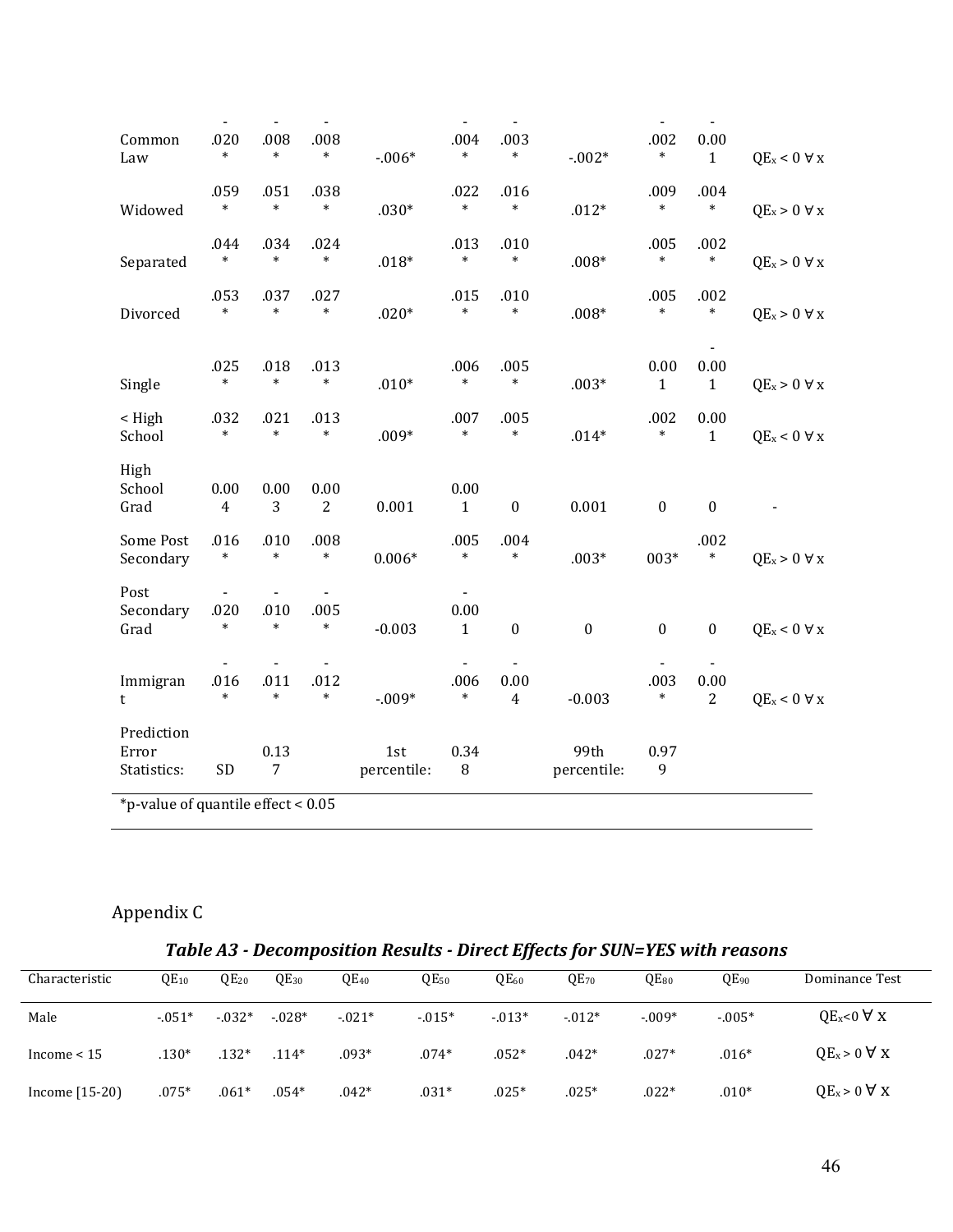| Income [20-30]            | $.048*$          | $.049*$  | $.045*$          | $.036*$          | $.028*$  | $.021*$   | $.014*$          | 0.009            | 0.006            | $QE_x > 0 \forall x$          |
|---------------------------|------------------|----------|------------------|------------------|----------|-----------|------------------|------------------|------------------|-------------------------------|
| Income [30-40]            | 0.029            | 0.023    | 0.015            | 0.012            | $0.01\,$ | 0.009     | $.008*$          | $.007*$          | 0.003            |                               |
| Income [40-50]            | 0.009            | 0.004    | 0.005            | 0.004            | 0.002    | 0.002     | 0.002            | 0.002            | 0.001            |                               |
| Income [50-60]            | $\boldsymbol{0}$ | 0.004    | $-0.01$          | $-0.009$         | $-0.007$ | $-0.005$  | $-0.002$         | $\boldsymbol{0}$ | 0.002            |                               |
| Income [60-80]            | $-0.50*$         | $-0.27*$ | $-0.016*$        | $-0.01$          | $-0.006$ | $-0.003$  | $-0.001$         | $\boldsymbol{0}$ | 0.002            | $QE_x<0$ $\forall$ x          |
| Income $\geq 80$          | $-061*$          | $-0.44*$ | $-0.33*$         | $-022*$          | $-0.17*$ | $-0.14*$  | $-0.012*$        | $-.007*$         | $-0.001$         | $QE_x < 0 \forall x$          |
| White                     | 0.005            | 0.004    | 0.002            | $-0.002$         | $-0.001$ | 0.001     | 0.002            | 0.001            | $-0.004$         |                               |
| Black                     | $-079*$          | 0.034    | 0.016            | $\boldsymbol{0}$ | 0.004    | 0.007     | 0.009            | 0.004            | 0.005            | $QE_x \leq 0 \forall x$       |
| Arabic                    | 0.002            | $.061*$  | $.061*$          | $.060*$          | $.057*$  | $.048*$   | $.044*$          | $.036*$          | $0.02\,$         | $QE_x \geq 0 \forall x$       |
| East Asian                | $-119*$          | $-0.75*$ | $-0.47*$         | $-.030*$         | $-021*$  | $-017*$   | $-0.015*$        | $-.010*$         | $-0.004$         | $QE_x < 0$ $\forall$ x        |
| South Asian               | $-0.60*$         | 0.034    | 0.019            | $-0.016$         | $-0.015$ | $-0.008$  | $-0.001$         | $-0.002$         | $\boldsymbol{0}$ | $QE_x < 0 \forall x$          |
| West Asian                | $-0.049$         | 0.049    | 0.045            | $-0.049$         | $-0.41*$ | $-0.38*$  | $-0.023*$        | $-0.014$         | $-0.002$         | $QE_x \leq 0 \; \forall \; x$ |
| Latin American            | 0.074            | 0.026    | 0.012            | 0.014            | 0.013    | 0.013     | 0.017            | 0.007            | 0.014            |                               |
| Other                     | $.063*$          | $.051*$  | $.036*$          | 0.021            | 0.011    | 0.002     | $\boldsymbol{0}$ | $\boldsymbol{0}$ | 0.004            | $QE_x>0$ $\forall$ x          |
| Married                   | $-0.009$         | 0.008    | $-0.11*$         | $-0.008$         | $-0.006$ | $-0.06*$  | $-.006*$         | $-.007*$         | $-.004*$         | $QE_x < 0 \forall x$          |
| Common Law                | 0.005            | 0.011    | $.019*$          | $.019*$          | $.017*$  | $.017*$   | $.018*$          | $.017*$          | $.016*$          | $QE_x > 0 \forall x$          |
| Widowed                   | $-0.073$         | $-.098*$ | $-.088*$         | $-073*$          | $-0.63*$ | $-0.056*$ | $-0.049*$        | $-0.40*$         | $-0.30*$         | $QE_x < 0 \forall x$          |
| Separated                 | 0.045            | 0.033    | 0.029            | 0.024            | $0.02\,$ | 0.013     | 0.008            | 0.005            | 0.003            |                               |
| Divorced                  | $.076*$          | $.076*$  | $.063*$          | $.051*$          | $.033*$  | $.018*$   | 0.012            | 0.012            | 0.004            | $QE_x > 0 \forall x$          |
| Single                    | $-029*$          | 0.016    | $-0.01$          | $-0.005$         | $-0.003$ | $-0.003$  | $\boldsymbol{0}$ | 0.002            | $.003*$          | $QE_x \leq 0 \forall x$       |
| < High School             | 0.003            | 0.003    | $\boldsymbol{0}$ | $-0.003$         | $-0.005$ | $-0.08*$  | $-.009*$         | $-0.010*$        | $-.007*$         | $QE_x < 0 \forall x$          |
| High School Grad          | 0.001            | 0.01     | 0.01             | $.010*$          | 0.008    | $.007*$   | 0.005            | 0.004            | 0.004            |                               |
| Some<br>Post<br>Secondary | $-0.002$         | 0.004    | 0.002            | 0.001            | $-0.003$ | $-0.001$  | 0.002            | 0.002            | 0.002            |                               |
| Post<br>Secondary<br>Grad | $-020*$          | 0.011    | $-0.01$          | $-0.008$         | $-0.006$ | $-0.003$  | $-0.001$         | 0.001            | $.004*$          | $QE_x \geq 0 \forall x$       |
| Immigrant                 | 0.015            | 0.001    | 0.001            | 0.006            | 0.006    | 0.004     | 0.004            | $.005*$          | $.004*$          | $QE_x \geq 0 \forall x$       |